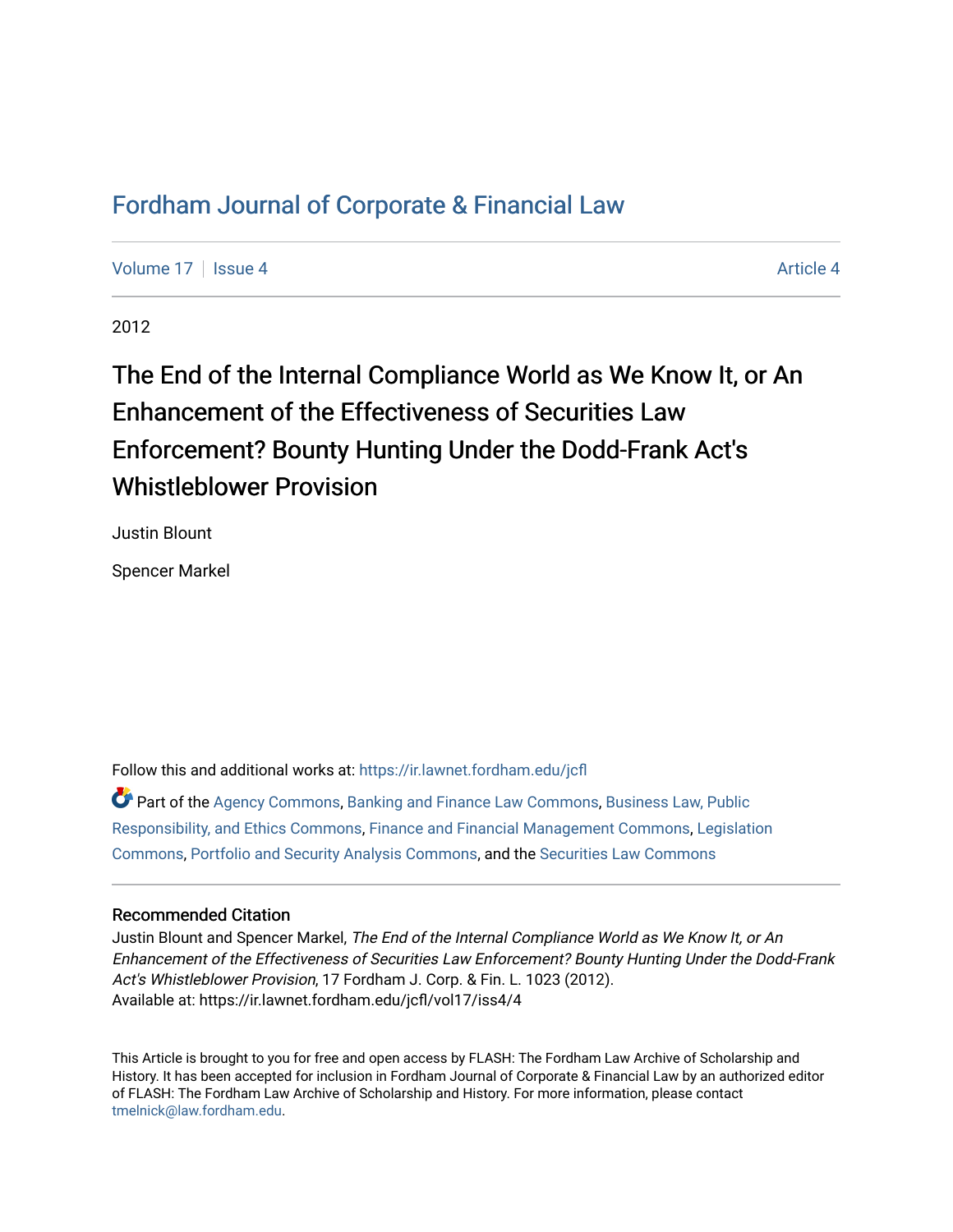## The End of the Internal Compliance World as We Know It, or An Enhancement of the Effectiveness of Securities Law Enforcement? Bounty Hunting Under the Dodd-Frank Act's Whistleblower Provision

## Cover Page Footnote

Justin Blount is an Adjunct Lecturer at Baylor Law School and an in-house corporate attorney practicing in Waco, Texas. B.B.A. in Finance, Southwestern Oklahoma State University; J.D., Baylor Law School; M.B.A., University of Texas at Austin. The opinions stated herein are his own. Spencer Markel is a corporate and securities associate in DLA Piper's Silicon Valley Office. B.A. in Political Science, Brigham Young University; J.D., Baylor Law School; LL.M., Securities and Financial Regulation, Georgetown University Law Center. Special thanks to my wife Janette for her support and perseverance. The opinions stated herein are his own.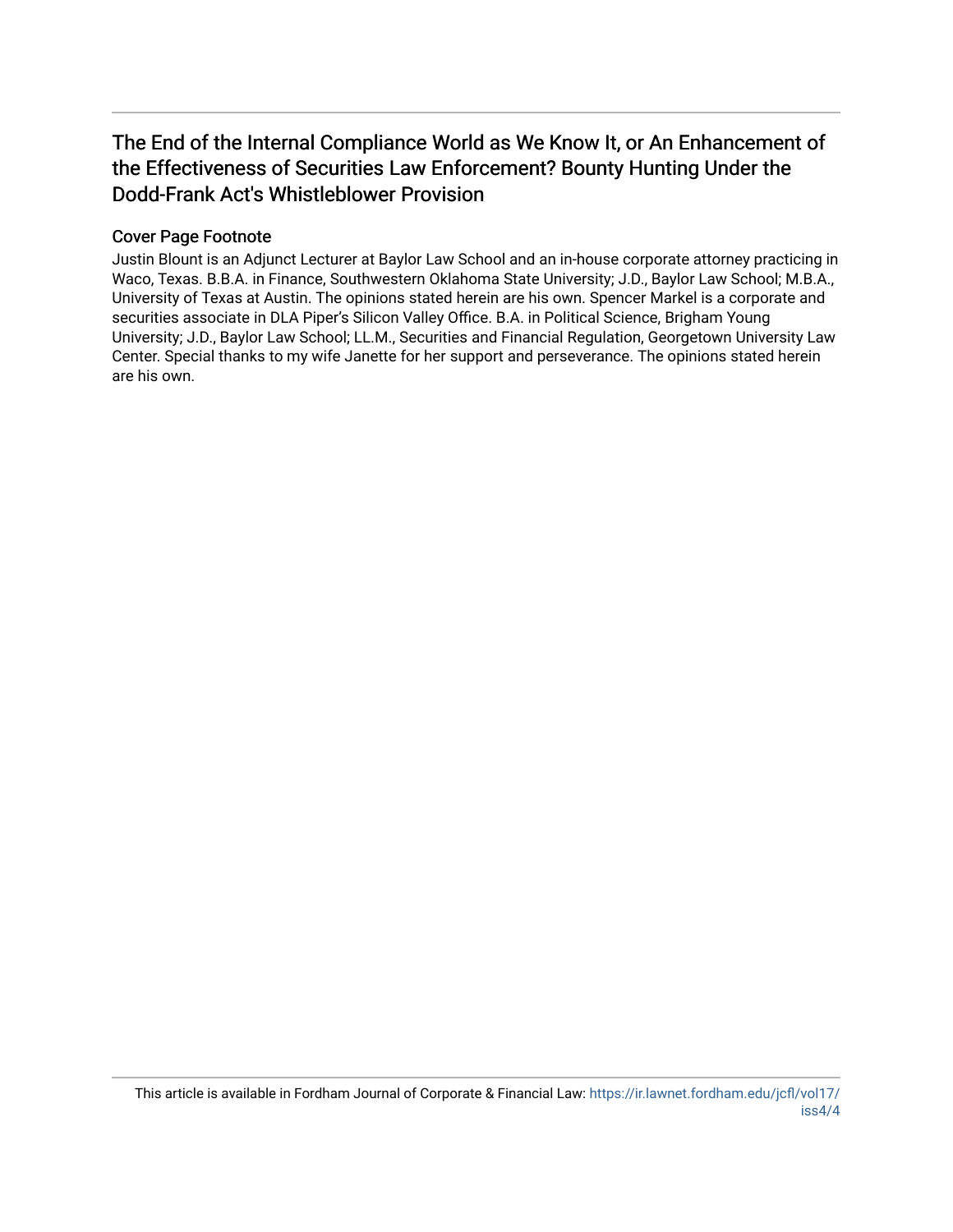

THE END OF THE INTERNAL COMPLIANCE WORLD AS WE KNOW IT, OR AN ENHANCEMENT OF THE EFFECTIVENESS OF SECURITIES LAW ENFORCEMENT? BOUNTY HUNTING UNDER THE DODD-FRANK ACT'S WHISTLEBLOWER PROVISION

> *Justin Blount Spencer Markel*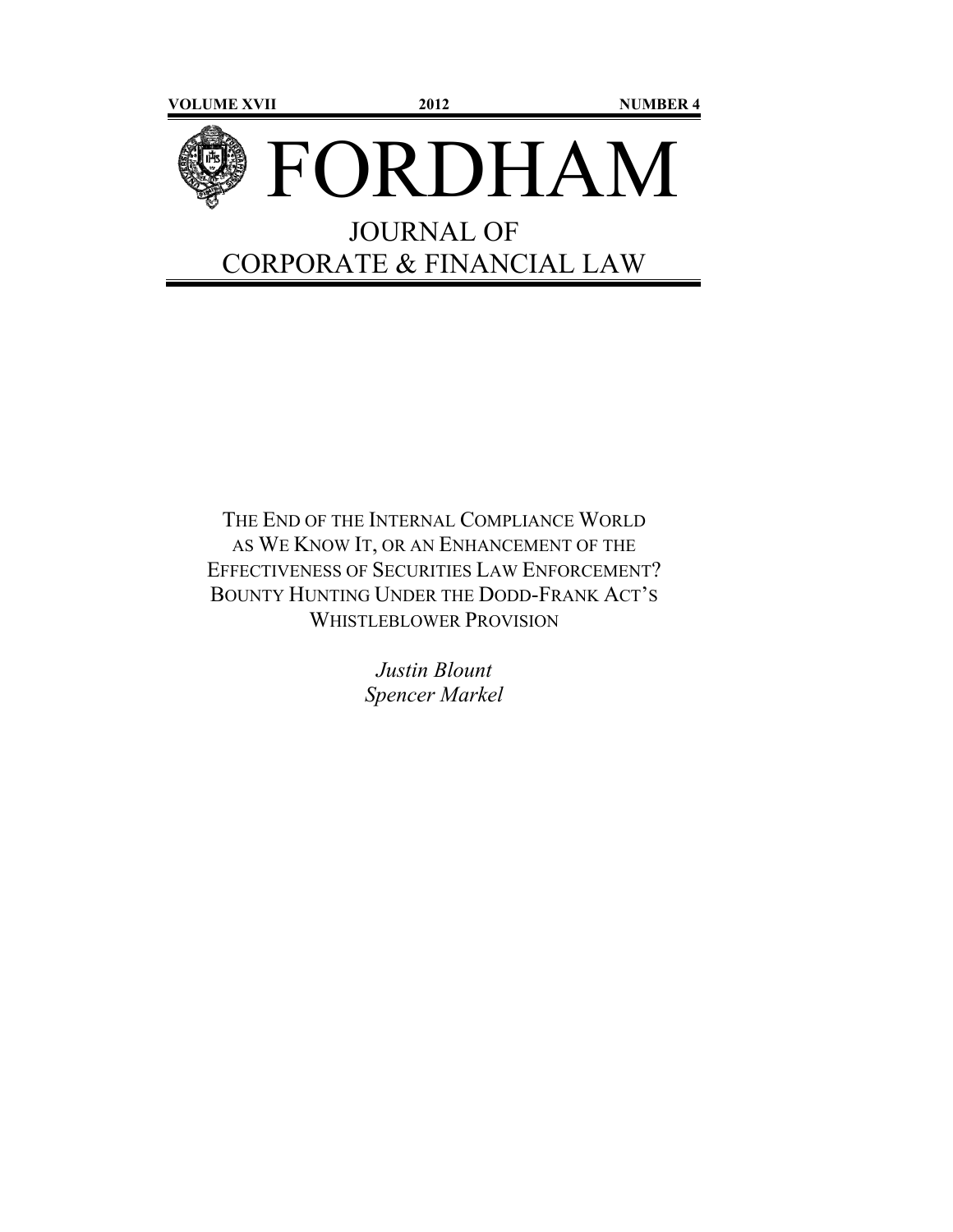## **THE END OF THE INTERNAL COMPLIANCE WORLD AS WE KNOW IT, OR AN ENHANCEMENT OF THE EFFECTIVENESS OF SECURITIES LAW ENFORCEMENT? BOUNTY HUNTING UNDER THE DODD-FRANK ACT'S WHISTLEBLOWER PROVISIONS**

*Justin Blount & Spencer Markel*\*\*

#### **ABSTRACT**

In the wake of Bernard Madoff's \$65 billion Ponzi scheme and the recent economic crisis stemming largely from loosely regulated subprime lending and mortgage-backed securities, President Obama signed the Dodd-Frank Wall Street Reform and Consumer Protection Act on July 21, 2010, signaling loudly and clearly that change is coming to Wall Street. But Wall Street is not the only one receiving a message. Buried deep within the 2,319 pages of the Dodd-Frank Act, companies can find Section 922, the whistleblower provision, which provides a bounty for whistleblowers who report securities violations to the Securities and Exchange Commission.

These bounty provisions and the subsequent rules implementing them have been criticized by many as ineffective and unnecessarily intrusive on established internal compliance programs. In light of these criticisms, this Article analyzes the Dodd-Frank bounty program and its likely effect on corporate internal compliance programs, relying largely upon literature and studies in the areas of behavioral economics, organizational behavior and business ethics relating to whistleblowing. The authors argue that rather than undermining internal compliance programs, the Dodd-Frank bounty program will serve as a much-needed check on poorly administered

<u> 1989 - Johann Stein, marwolaethau a bhann an t-Amhain an t-Amhain an t-Amhain an t-Amhain an t-Amhain an t-A</u>

<sup>\*</sup> Justin Blount is an Adjunct Lecturer at Baylor Law School and an in-house corporate attorney practicing in Waco, Texas. B.B.A. in Finance, Southwestern Oklahoma State University; J.D., Baylor Law School; M.B.A., University of Texas at Austin. The opinions stated herein are his own.

Spencer Markel is a corporate and securities associate in DLA Piper's Silicon Valley Office. B.A. in Political Science, Brigham Young University; J.D., Baylor Law School; LL.M., Securities and Financial Regulation, Georgetown University Law Center. Special thanks to my wife Janette for her support and perseverance. The opinions stated herein are his own.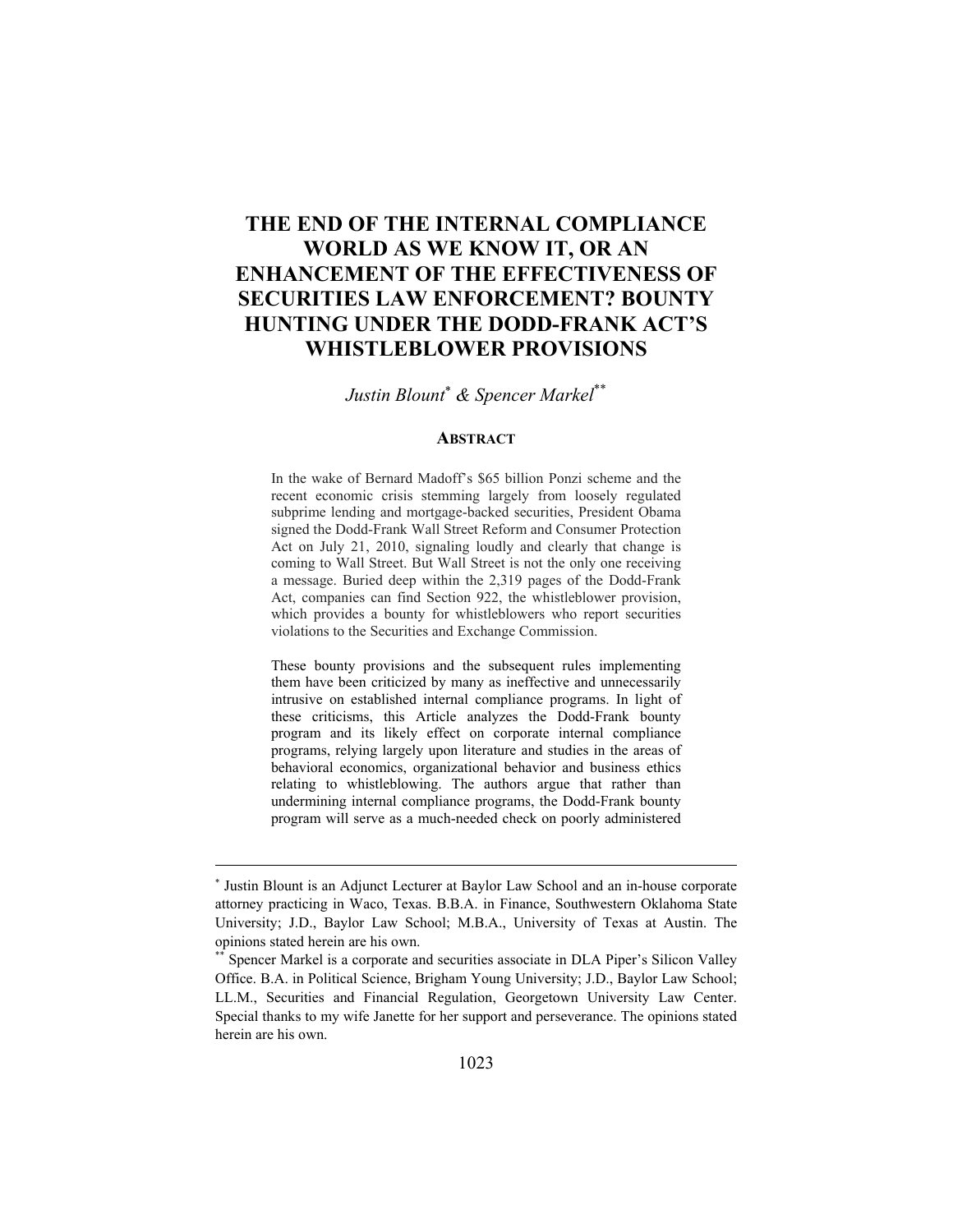internal compliance programs that are not adequately policing fraud and unethical behavior.

## **TABLE OF CONTENTS**

| A. SHOW ME THE MONEY: THE FALSE CLAIMS ACT  1029              |  |
|---------------------------------------------------------------|--|
| B. A FLURRY OF TIPS: THE IRS'S 2006 AMENDMENT TO THE          |  |
|                                                               |  |
| C. MISSING THE MARK: THE INSIDER TRADING ACT  1031            |  |
| D. SOX'S OLD PROCEDURAL BACKLOG AND WEAK                      |  |
|                                                               |  |
|                                                               |  |
| A. A NEW AND IMPROVED STATUTORY FRAMEWORK  1034               |  |
|                                                               |  |
| <b>III. BYPASSING INTERNAL COMPLIANCE: CRITICISMS AND</b>     |  |
|                                                               |  |
| A. A RACE AGAINST TIME: EXTERNAL WHISTLEBLOWING               |  |
| COMPETING AGAINST CORPORATE COMPLIANCE CONTROLS 1039          |  |
|                                                               |  |
| 2. Discouraging Cooperation with Regulatory Authorities. 1041 |  |
| 3. Increased Costs from Flimsy and Frivolous Tips  1041       |  |
| <b>B. ANSWERING THE CRITICISMS: THE THREAT OF EXTERNAL</b>    |  |
| WHISTLEBLOWING IS A NECESSARY COMPANION TO                    |  |
| EFFECTIVE INTERNAL COMPLIANCE PROGRAMS 1042                   |  |
| 1. Externally Mandated or Incentivized Compliance             |  |
| Programs: Effective Self-Regulation or Ineffective            |  |
|                                                               |  |
| 2. Understanding the Motivations for Whistleblowing 1048      |  |
| 3. The Dodd-Frank Whistleblower Provisions as a Check         |  |
| on Ineffective Internal Compliance Programs 1054              |  |
| C. DEALING WITH DODD-FRANK: CREATING AND                      |  |
| INCENTIVIZING AN ETHICAL CULTURE TO DRIVE INTERNAL            |  |
|                                                               |  |
| 1. Focus on Management Commitment, Communication              |  |
|                                                               |  |
| 2. Integrate Compliance Functions into Daily Business         |  |
|                                                               |  |
|                                                               |  |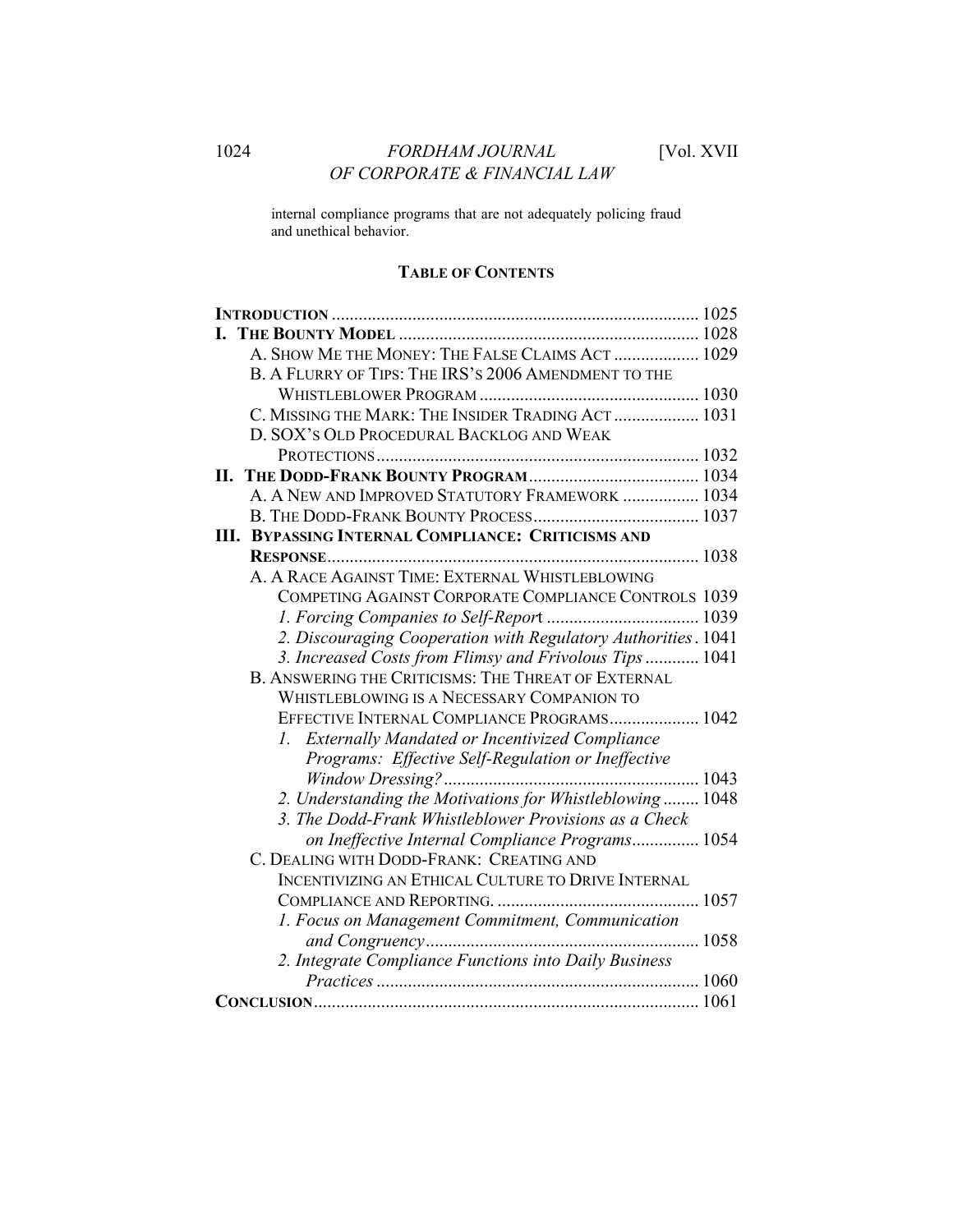#### **INTRODUCTION**

In the wake of Bernard Madoff's \$65 billion Ponzi scheme and the recent economic crisis stemming largely from loosely regulated subprime lending and mortgage-backed securities, President Obama signed the Dodd-Frank Wall Street Reform and Consumer Protection Act ("Dodd-Frank") on July 21, 2010, signaling loudly and clearly that change is coming to Wall Street.<sup>1</sup> But Wall Street is not the only one receiving a message. Buried deep within the 2,319 pages of the Dodd-Frank Act, companies can find Section 922, the whistleblower provision.2 This provision rewards individuals who assist the Securities and Exchange Commission ("SEC") in uncovering *any* securities violations.3 Section 922 requires the SEC to pay whistleblowers a cash bounty ranging from ten to thirty percent of any "monetary sanctions,"4 including settlements, in excess of \$1 million that the government recovers through civil or criminal proceedings as a result of the whistleblower's assistance.<sup>5</sup>

Given the enormous size of recent settlements and fines for violations of securities laws, the potential payouts under these whistleblower provisions can be quite lucrative. One such area of securities law that has recently seen some staggering settlements and fines is the Foreign Corrupt Practices Act ("FCPA"), an act that prohibits bribes to foreign government officials.<sup>6</sup> In 2010, for example,

<u> 1989 - Johann Stein, marwolaethau a bhann an t-Amhain an t-Amhain an t-Amhain an t-Amhain an t-Amhain an t-A</u>

3*. Id.*

<sup>1</sup>*. See* Dodd-Frank Wall Street Reform and Consumer Protection Act, Pub. L. No. 111-203, 124 Stat. 1376 (2010) [hereinafter Dodd-Frank Act] (to be codified at 15 U.S.C. § 78o-11); Helene Cooper, *Obama Signs Overhaul of Financial System*, N.Y. TIMES, July 21, 2010, at B3, *available at* http://www.nytimes.com/2010/07/22/business/ 22regulate.html.

<sup>2.</sup> Dodd-Frank Act § 922(b).

<sup>4</sup>*. Id.* § 922(a)(4). The term "monetary sanctions" is defined as any of the following that are derived from any judicial or administrative action: (1) any monies, (penalties, disgorgement, and interest) ordered to be paid; and (2) any monies deposited into a disgorgement fund or another fund pursuant to Section 308(b) of the Sarbanes-Oxley Act of 2002 as a result of such action or any settlement of such action.

<sup>5.</sup> *Id.* § 922(b)(1).

<sup>6.</sup> Titan Corp., Quarterly Report (Form 10-Q), 16 n.8, (Nov. 1, 2004), *available at* http://www.secinfo.com/dVut2.11Z1e.htm (In 2004 Titan Corporation was penalized \$28.5 million); SEC v. Goldman, Sachs & Co., SEC Litigation Release No. 21592, 2010 SEC LEXIS 2288 (July 15, 2010), *available at* http://www.sec.gov/litigation/litr eleases/2010/lr21592.htm; *SEC Charges KBR and Halliburton for FCPA Violations*, SEC Press Release No. 2009-23 (Feb. 11, 2009), *available at* http://www.sec.gov/news/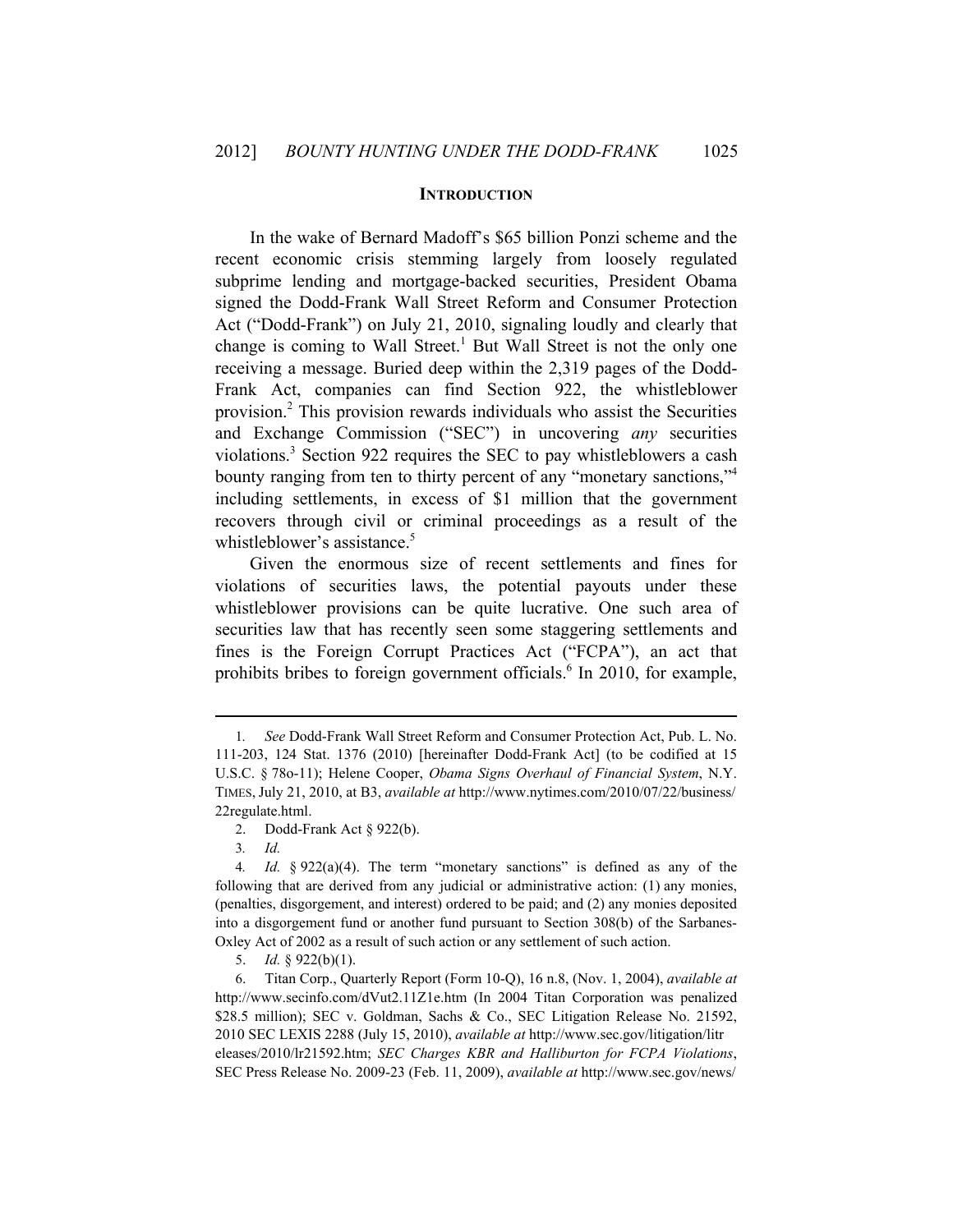FCPA enforcement activity rose to such a high level that fear of FCPA liability became ubiquitous in the business community due to record levels of enforcement actions, industry-wide investigations, prosecutions of individuals and international anti-corruption cooperation.7 The dynamic duo, the SEC and Department of Justice ("DOJ"), dwarfed the level of enforcement activity from any prior year in the FCPA's thirtythree year history.<sup>8</sup> Additionally, because of criticism from a perceived lack of enforcement in the period preceding the recent financial crisis, the SEC has become more aggressive in pursuing enforcement actions for traditional securities law violations as well.<sup>9</sup> Against this background, Dodd-Frank's guaranteed financial incentives coupled with its fortified anti-retaliation provisions will likely turn the heat up for both multinational and domestic companies. This potential for a large

<u> 1989 - Johann Barn, mars ann an t-Amhain ann an t-Amhain an t-Amhain an t-Amhain an t-Amhain an t-Amhain an t-</u>

press/2009/2009-23.htm (stating that a record settlement was reached in 2008 involving Kellogg, Brown & Root, Inc. and its parent company Halliburton Co. in which both companies agreed to pay a \$402 million fine to the DOJ as well as \$177 million in disgorgement of profits to the SEC based on allegations of bribery of Nigerian officials over a ten-year period); *SEC Charges Baker Hughes with Foreign Bribery and with Violating 2001 Commission Cease-and-Desist Order*, SEC Press Release No. 2007-77 (Apr. 26, 2007), *available at* http://www.sec.gov/news/press/2007/2007-77.htm (\$44 million settlement with Baker Hughes, Inc. in 2007); *Siemens AG and Three Subsidiaries Plead Guilty to Foreign Corrupt Practices Act Violations and Agree to Pay \$450 Million in Combined Criminal Fines*, DEP'T OF JUSTICE (Dec. 15, 2008), http://www.usdoj.gov/opa/pr/2008/December/08-crm-1105.html (In 2008, the DOJ, the SEC, and German authorities settled an enforcement action against the German electronics and engineering tycoon Siemens AG, along with its subsidiaries located in Argentina, Bangladesh, and Venezuela. The criminal fines, penalties, and disgorged profits totaled more than \$1.6 billion and now constitute the largest settlement in the history of the FCPA. The DOJ also assessed a criminal penalty of \$448.5 million on Siemens AG and \$500,000 on the implicated subsidiaries. Additionally, the SEC required Siemens AG to disgorge more than \$350 million in profits to settle a related civil complaint.).

7. GIBSON, DUNN & CRUTCHER LLP, 2010 YEAR-END FCPA UPDATE 1–3 (2011), *available at* http://www.gibsondunn.com/publications/Documents/2010YearEndFCP AUpdate.pdf; *see also* Bethany Hengsbach, *Proposed Whistleblower Provision Could Dramatically Increase FCPA Risk*, GOVCON (May 12, 2010), http://www.government contractslawblog.com/2010/05/articles/fcpa/proposed-whistleblower-provision-coulddramatically-increase-fcpa-risk/ (stating that in just the first few months of 2010 alone, the government collected \$1.2 billion in FCPA sanctions).

8. GIBSON, DUNN, & CRUTCHER LLP, *supra* note 7, at 1.

9*. See* Edward Wyatt, *S.E.C. Pursuing More Cases Tied to Financial Crisis*, N.Y. TIMES, July 20, 2010, at B2, *available at* http://www.nytimes.com/2010/07/21/business /21sec.html.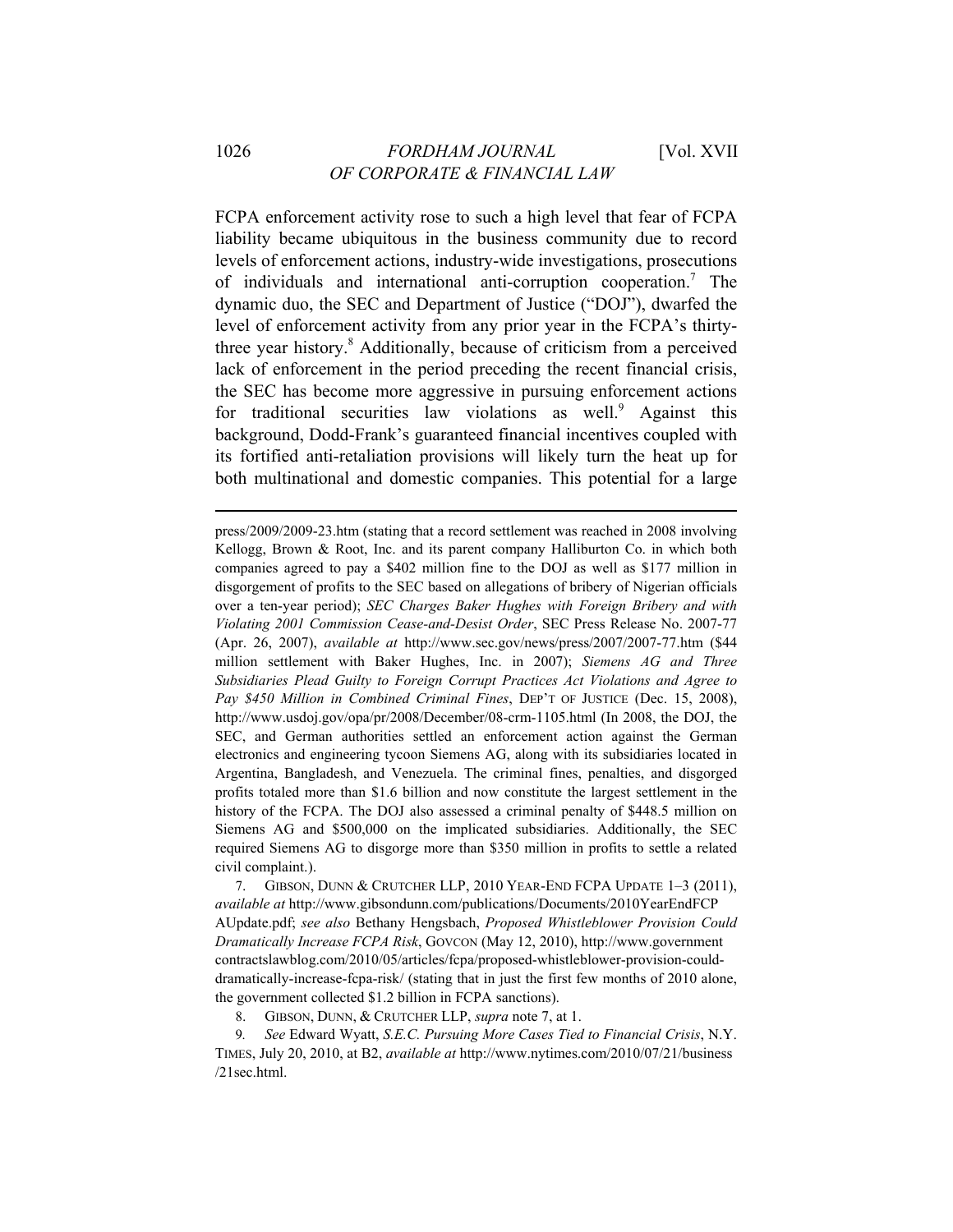financial reward has created in the minds of many compliance professionals a fear of widespread and opportunistic whistleblowing.

These whistleblower provisions and the subsequent rules implementing them<sup>10</sup> have been criticized by many as ineffective and unnecessarily intrusive on established internal compliance programs. Some believe that these existing internal compliance programs can be quite successful in deterring fraud and should not be undermined.<sup>11</sup> In light of these criticisms, this Article analyzes the Dodd-Frank bounty program and its likely effect on corporate internal compliance programs and internal employee reporting. This Article will particularly rely upon literature and studies in the areas of behavioral economics, organizational behavior and business ethics. Part I briefly outlines relevant bounty programs and whistleblower laws to illustrate how the Dodd-Frank whistleblower provisions are properly engineered to churn out tips. Part II reviews the specific structure of these whistleblower provisions and eligibility requirements for obtaining a reward. Part III discusses the criticisms of these provisions, and specifically how the provisions conflict with internal compliance programs. Part III will also answer these criticisms and make specific recommendations on how to structure and implement internal compliance programs in order to maximize internal reporting in light of these whistleblower provisions. Finally, Part IV offers concluding remarks.

<u> 1989 - Johann Barn, mars ann an t-Amhain ann an t-Amhain an t-Amhain an t-Amhain an t-Amhain an t-Amhain an t-</u>

<sup>10.</sup> Implementation of the Whistleblower Provisions of Section 21F, Exchange Act Release No. 34-64545, 2011 SEC LEXIS 1816 (May 25, 2011) [hereinafter Implementation of the Whistleblower Provisions].

<sup>11</sup>*. See, e.g.*, Dave Ebersole, *Blowing the Whistle on the Dodd-Frank Whistleblower Provisions,* 6 ENTREPRENEURIAL BUS. L.J. 123, 132 (2011); *see also U.S. Chamber Warns New SEC Whistleblower Rule Will Undermine Corporate Compliance Programs*, PRESS RELEASES, U.S. CHAMBER OF COMM. (May 25, 2011), http://www.uschamber.com/press/releases/2011/may/us-chamber-warns-new-sec-whis. tleblower-rule-will-undermine-corporate-complia ("In approving this new whistleblower rule, the SEC has chosen to put trial lawyer profits ahead of effective compliance and corporate governance. This rule will make it harder and slower to detect and stop corporate fraud—by undermining the strong compliance systems set up under Sarbanes Oxley to ensure companies take whistleblowers seriously. Armed with trial lawyers and new large financial incentives to bypass these programs, whistleblowers will go straight to the SEC with allegations of wrongdoing and keep companies in the dark. This leaves expensive, robust compliance programs collecting dust, while violations continue to fester, eroding shareholder value.") [hereinafter U.S. CHAMBER OF COMM.].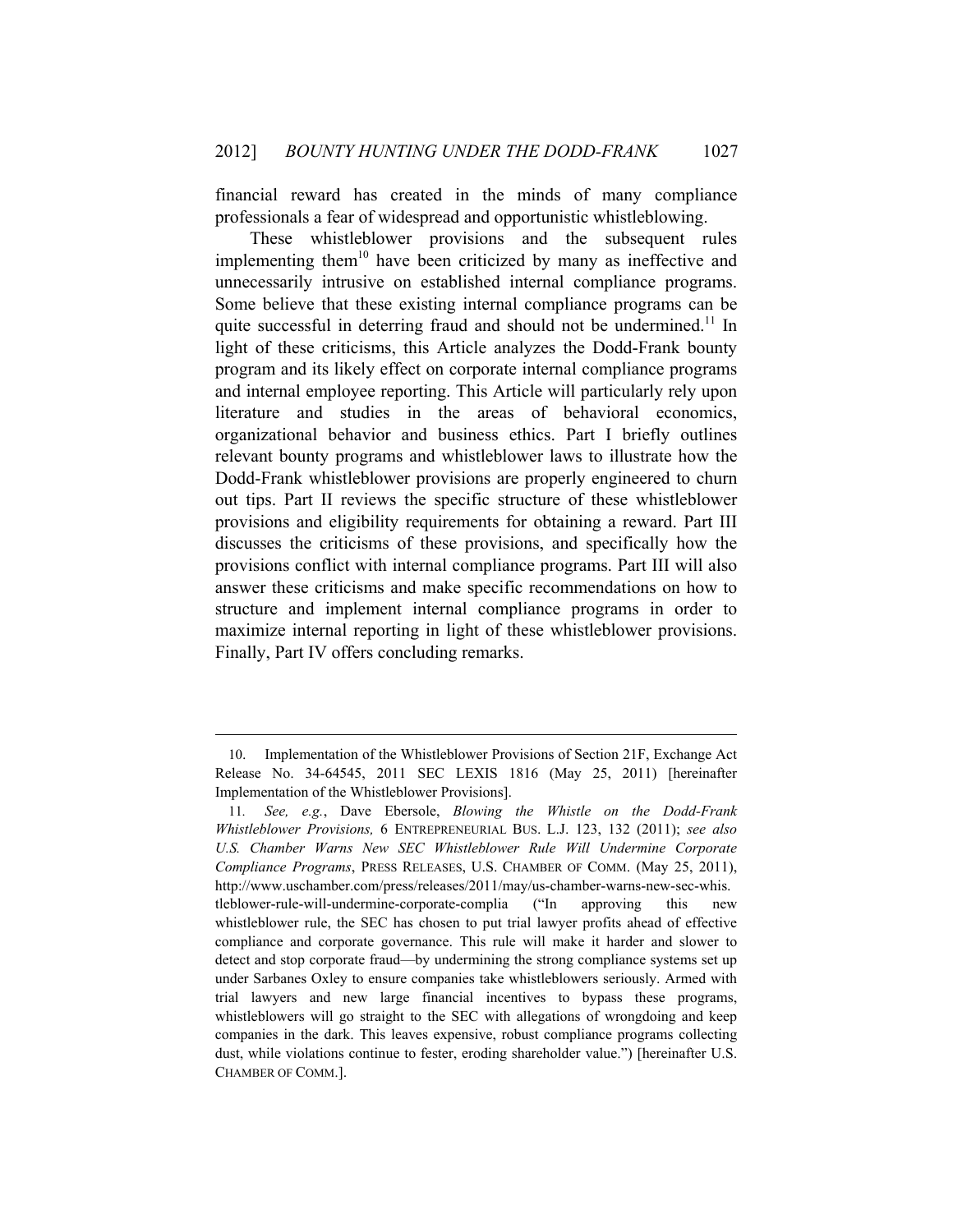### **I. THE BOUNTY MODEL**

Understanding how the structure of the Dodd-Frank bounty program can significantly increase tips and enforcement actions begins with understanding the program's design and its roots. For more than 140 years, federal agencies have benefited from bounty programs in some form or fashion.<sup>12</sup> Under a bounty scheme, a private informant may receive a percentage of any penalties the government recovers from legal action taken based on the proffered information. Under such schemes, the government is essentially partnering up with private citizens in enforcing a particular law.

In spite of the alleged economic efficiencies of bounty programs, some believe they create perverse incentives and should be repealed on ethical and policy grounds.<sup>13</sup> The reasoning is simple—the financial incentives of reporting are oftentimes fueled by greed or revenge. This situation may result in snitching against fellow associates, employers, relatives and even family members.<sup>14</sup> Senator Reid of Nevada best captured this philosophy during a 1998 congressional debate when he labeled the Internal Revenue Service ("IRS") whistleblower program a "[r]eward for rats."<sup>15</sup>

As noted by Professors Ferziger and Currell, despite the potential moral hazards of bounty schemes, they survive for one reason—they work.<sup>16</sup> The bounty model is a win-win system. These programs allow the government to recover billions of dollars annually that it could not have recovered otherwise without the information provided by informants, and in return, the government agencies pay out millions in bounties.<sup>17</sup> But not all federal bounty programs are the same, and not all programs have achieved the same results. A comparative analysis of several bounty and plain-vanilla whistleblower programs demonstrates

<sup>&</sup>lt;u> 1989 - Johann Barn, mars ann an t-Amhain ann an t-Amhain an t-Amhain an t-Amhain an t-Amhain an t-Amhain an t-</u> 12*. See*, *e.g.*, Act of Mar. 2, 1867, ch. 169, § 7, 14 Stat. 471, 473 (codified as amended at I.R.C. § 7623 (2006)).

<sup>13</sup>*. See*, *e.g.*, 144 CONG. REC. S4397 (1998) (statement of Sen. Reid).

<sup>14</sup>*. See*, *e.g.*, Kara Scannell, *Ex-Wife Gets \$1 Million in Payment over Pequot Case*, WALL ST. J. (July 24, 2010), http://online.wsj.com/article/SB1000142405274870. 3294904575385551259982316.html.

<sup>15. 144</sup> CONG. REC. S4397 (1998) (statement of Sen. Reid).

<sup>16</sup>*. See* Marsha J. Ferziger & Daniel G. Currell, *Snitching for Dollars: The Economics and Public Policy of Federal Civil Bounty Programs*, 1999 U. ILL. L. REV. 1141, 1143.

<sup>17</sup>*. See id.*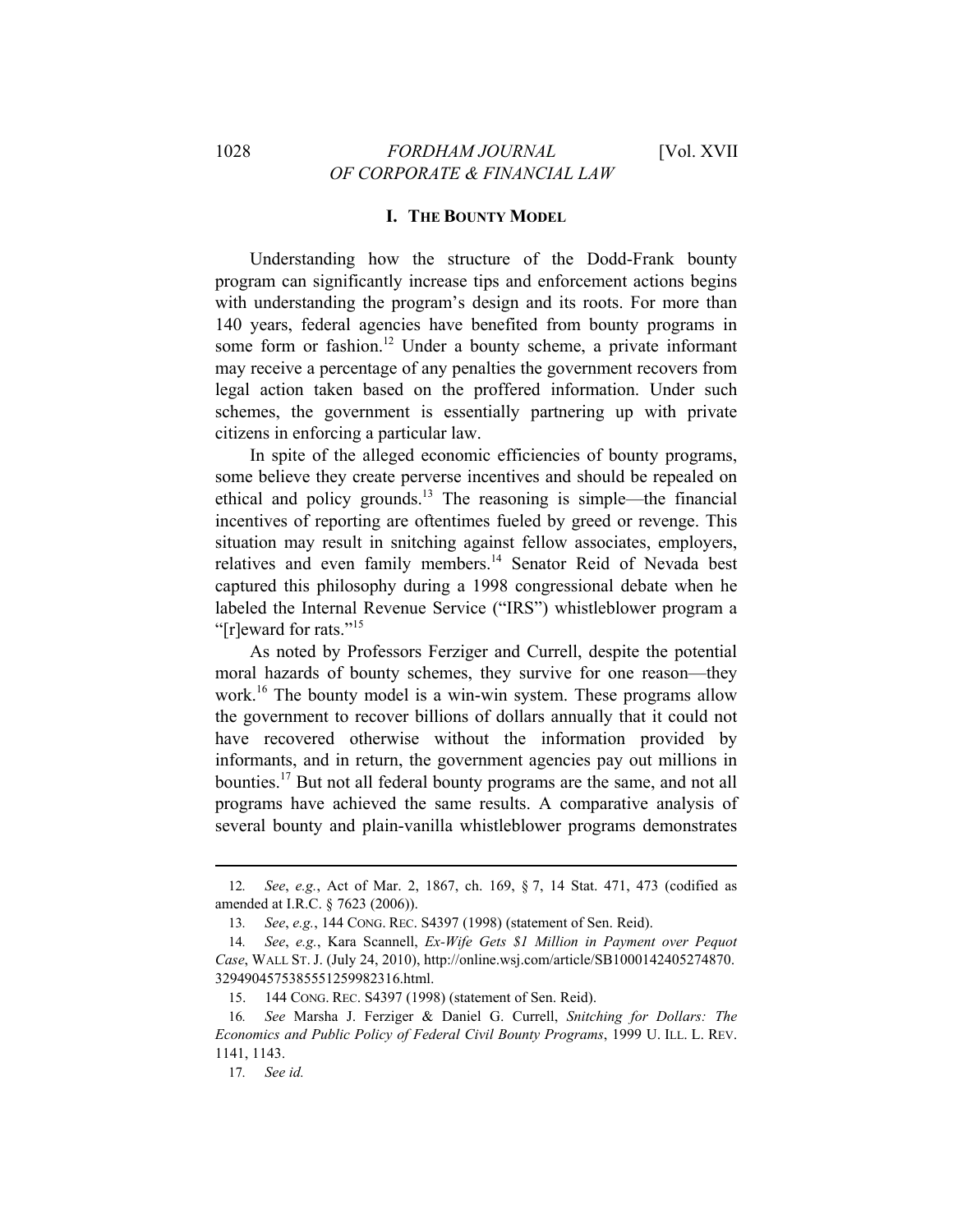why the Dodd-Frank whistleblower provision will most likely do what it was created to do—generate tips.

## A. SHOW ME THE MONEY: THE FALSE CLAIMS ACT

The False Claims Act ("FCA") authorizes private citizens to bring *qui tam actions*<sup>18</sup> on behalf of the federal government against any person who defrauds the federal government.<sup>19</sup> Under the FCA, the government has the right to intervene in a *qui tam* suit.<sup>20</sup> If the government intervenes, it is primarily responsible for conducting the litigation, but the *qui tam* plaintiff remains a party to the suit.<sup>21</sup> The most important feature of the FCA is that it entitles the *qui tam* plaintiff to at least fifteen percent and up to thirty percent of any amounts recovered, depending on how much the plaintiff contributed to the litigation and whether the government intervened.<sup>22</sup>

The FCA's *mandatory* reward of at least fifteen percent and a maximum recovery of up to double that amount plays an integral part in the stockpiles of cash handed out to informants each year.<sup>23</sup> In 2009 alone, the United States government obtained \$2.4 billion from FCA cases, the second-highest recovery amount in history.<sup>24</sup> Of that \$2.4 billion, about \$2 billion was recovered in lawsuits filed under the FCA's bounty program.<sup>25</sup> The whistleblowers received a hefty \$255 million in

<u> 1989 - Johann Barn, mars ann an t-Amhain ann an t-Amhain an t-Amhain an t-Amhain an t-Amhain an t-Amhain an t-</u>

- 20*. Id.* § 3730(b)(4).
- 21*. Id.* § 3730(c).
- 22*. Id.* § 3730(d).

<sup>18</sup>*. Qui tam* is the Latin abbreviation for the Latin phrase "*qui tam pro domino rege quam pro se ipso*," which means "he who pursues this action on our Lord the King's behalf as well as his own." 1 JOHN T. BOESE, CIVIL FALSE CLAIMS AND QUI TAM ACTIONS 1–7 (3d ed. 2007). *Qui tam* actions have their origins in the courts of Ancient Rome. *Qui tam* actions flourished under the common law and statutes of England during the Middle Ages and were transported to the American colonies and later into American law. *See* Geoffrey Christopher Rapp, *Beyond Protection: Invigorating Incentives for Sarbanes-Oxley Corporate and Securities Fraud Whistleblowers*, 87 B.U. L. REV. 91, 96 n.19 (2007).

<sup>19</sup>*. See* 31 U.S.C. §§ 3729-33 (2006); *see also id*. § 3730(b)(1) (authorizing *qui tam* actions).

<sup>23</sup>*.* Dep't of Justice, Office of Public Affairs, *Justice Department Recovers \$2.4 Billion in False Claims Cases in 2009; More than \$24 Billion Since 1986*, U.S. DEP'T OF JUSTICE (Nov. 19, 2009), http://www.justice.gov/opa/pr/2009/November/09-civ-1253.html.

<sup>24</sup>*. See id.*

<sup>25.</sup> *See id.*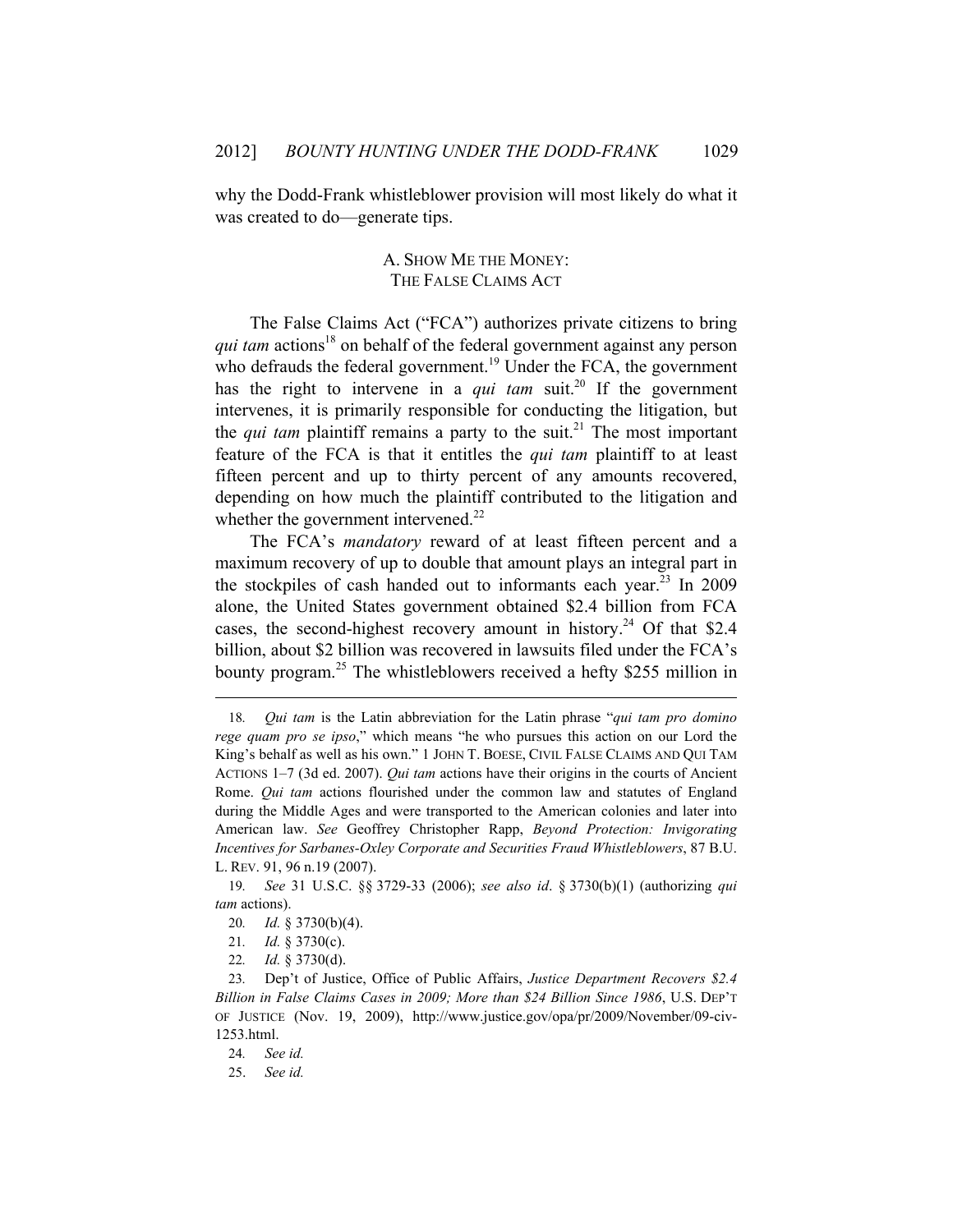awards.26 These unparalleled numbers demonstrate that whistleblowers will not shy away from huge financial incentives to tattle.

## B. A FLURRY OF TIPS: THE IRS'S 2006 AMENDMENT TO THE WHISTLEBLOWER PROGRAM

In 2006, Congress amended the IRS whistleblower program to strengthen the IRS's ability to pay rewards to tax whistleblowers.<sup>27</sup> Now, like the FCA-model, the IRS whistleblower provisions require the IRS to pay between fifteen and thirty percent<sup>28</sup> of collected proceeds in disputes where the information substantially contributes to a decision to take administrative or judicial action. In order to qualify for a bounty, if the action is brought against an individual taxpayer, their gross income for any taxable year subject to the action must exceed \$200 thousand annually.<sup>29</sup> Additionally, the total amount collected in the action must exceed \$2 million.<sup>30</sup>

Comparing the tips accrued in 2007 with those accrued in 2008 shows that the new amendment is fulfilling its intended purpose. In 2007, the IRS received eighty-three claims alleging a total underreported income of \$8 billion.<sup>31</sup> In 2008, the IRS received 1,890 claims alleging a total underreported income of \$65 billion.<sup>32</sup> Because it takes years under the IRS bounty program to issue the bounty, it is difficult to assess how the massive influx of tips will affect actual enforcement.<sup>33</sup> Despite this uncertainty, supporters of the IRS bounty program point to the billions of dollars in tax revenue the IRS stands to gain under the program.<sup>34</sup>

<u> 1989 - Johann Barn, mars ann an t-Amhain ann an t-Amhain an t-Amhain an t-Amhain an t-Amhain an t-Amhain an t-</u>

<sup>26</sup>*. See id.*

<sup>27</sup>*. See generally* Tax Relief & Health Care Act of 2006, Pub. L. No. 109-432, § 406(d), 120 Stat. 2922, 2958 (codified at I.R.C. § 7623 (2006)).

<sup>28.</sup> I.R.C. § 7623 (b)(1).

<sup>29</sup>*. Id.* § 7623(b)(5)(A).

<sup>30</sup>*. Id*. § 7623(b)(5)(B).

<sup>31.</sup> TREASURY INSPECTOR GEN. FOR TAX ADMIN., DEP'T OF THE TREASURY, DEFICIENCIES EXIST IN THE CONTROL AND TIMELY RESOLUTION OF WHISTLEBLOWER CLAIMS 6 (2009), *available at* http://www.treasury.gov/tigta/auditreports/2009reports /200930114fr.pdf.

<sup>32</sup>*. See id.*

<sup>33.</sup> David Kocieniewski, *Whistle-Blowers Become Investment Option for Hedge Funds*, N.Y. TIMES, May 19, 2010, at B1, *available at* http://www.nytimes.com/2010/0  $5/20$ /business/20whistleblower.html?pagewanted=1& $r=1$ .

<sup>34</sup>*. See* Erika A. Kelton, *To Catch a Tax Cheat*, N.Y. TIMES (Aug. 7, 2008), http://www.nytimes.com/2008/08/07/opinion/07iht-edkelton.4.15087010.html.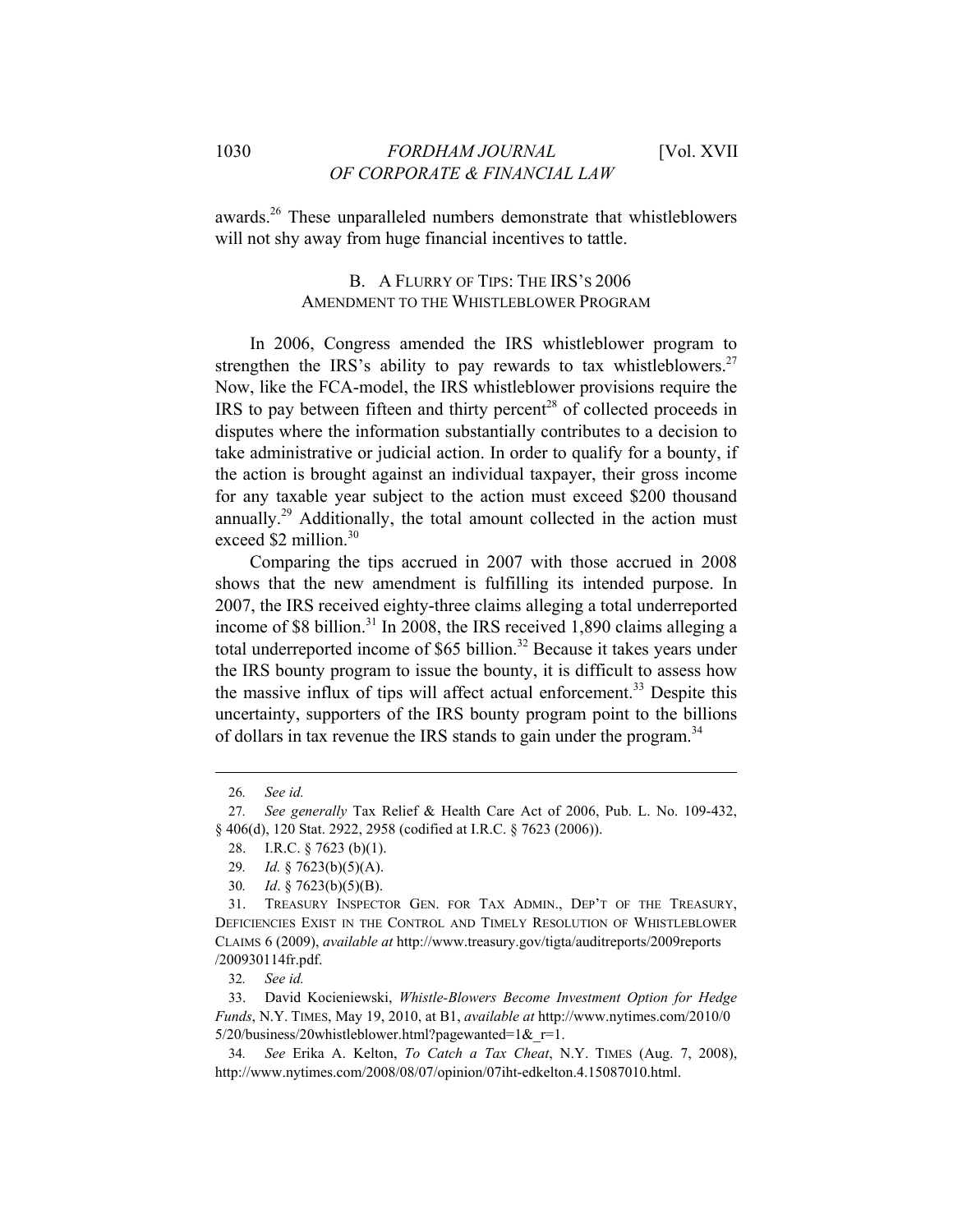## C. MISSING THE MARK: THE INSIDER TRADING ACT

Exploring a bounty program that lacks a mandatory payout provision sheds light on how much a guarantee of financial reward can influence a whistleblower's decision. The Insider Trading and Securities Fraud Enforcement Act of 1988 ("Insider Trading Act") authorizes the SEC to pay a bounty of *up to* ten percent of penalties imposed in insider trading cases.<sup>35</sup> Despite the program's lifespan of over twenty years, the SEC has only paid a meager \$159,537 to a total of five claimants.<sup>36</sup> In explaining these poor statistics, the Inspector General noted that the bounty program "is not fundamentally well-designed to be successful."<sup>37</sup>

There are several arguable explanations for the failure of the Insider Trading Act's bounty program. First, with regard to the potential bounty payout, the Insider Trading Act's ten percent *cap* falls considerably below the fifteen to thirty percent reward available under the FCA and the IRS plans.38 This decreased financial incentive eliminates or at the very least discourages a large class of motivated whistleblowers.<sup>39</sup> Second, the SEC's ability to limit its rewards to penalties imposed under the Insider Trading Act further underscores this reward gap. In comparison, the FCA permits a *qui tam* litigant to recover a share of any settlements rather than just penalties imposed. $40$  Finally, the rewards

<u> 1989 - Johann Barn, mars ann an t-Amhain ann an t-Amhain an t-Amhain an t-Amhain an t-Amhain an t-Amhain an t-</u>

37*. Id.*

40*. Compare* 15 U.S.C. § 78u-1(e) (amended 2010) ("[T]here shall be paid from amounts imposed as a penalty under this section and recovered by the Commission or the Attorney General, such sums, not to exceed 10 percent of such amounts, as the

<sup>35</sup>*. See generally* Insider Trading and Securities Fraud Enforcement Act of 1988, Pub. L. No. 100-704, § 3, 102 Stat. 4677, 4677 (1988) (codified as amended at 15 U.S.C. § 78u-1).

<sup>36</sup>*. See* H. DAVID KOTZ, INSPECTOR GENERAL, U.S. SEC. & EXCH. COMM'N, ASSESSMENT OF THE SEC'S BOUNTY PROGRAM 5 (2010), *available at* http://www.secoig.gov/Reports/AuditsInspections/2010/474.pdf.

<sup>38</sup>*. See* discussion *supra* Part I.A-B.

<sup>39</sup>*. Compare* 15 U.S.C. § 78u-1(e) (2002), *amended by* Pub. L. No. 111-203, §  $923(b)(2)(b)$  (2010) ("[T]here shall be paid from amounts imposed as a penalty under this section and recovered by the Commission or the Attorney General, such sums, not to exceed 10 percent of such amounts . . . to the person or persons who provide information leading to the imposition of such penalty."), *with* I.R.C. § 7623(b)(1) (2006) ("If the Secretary proceeds with any administrative or judicial action . . . based on information brought to the Secretary's attention by an individual, such individual shall . . . receive as an award at least 15 percent but not more than 30 percent of the collected proceeds . . . .").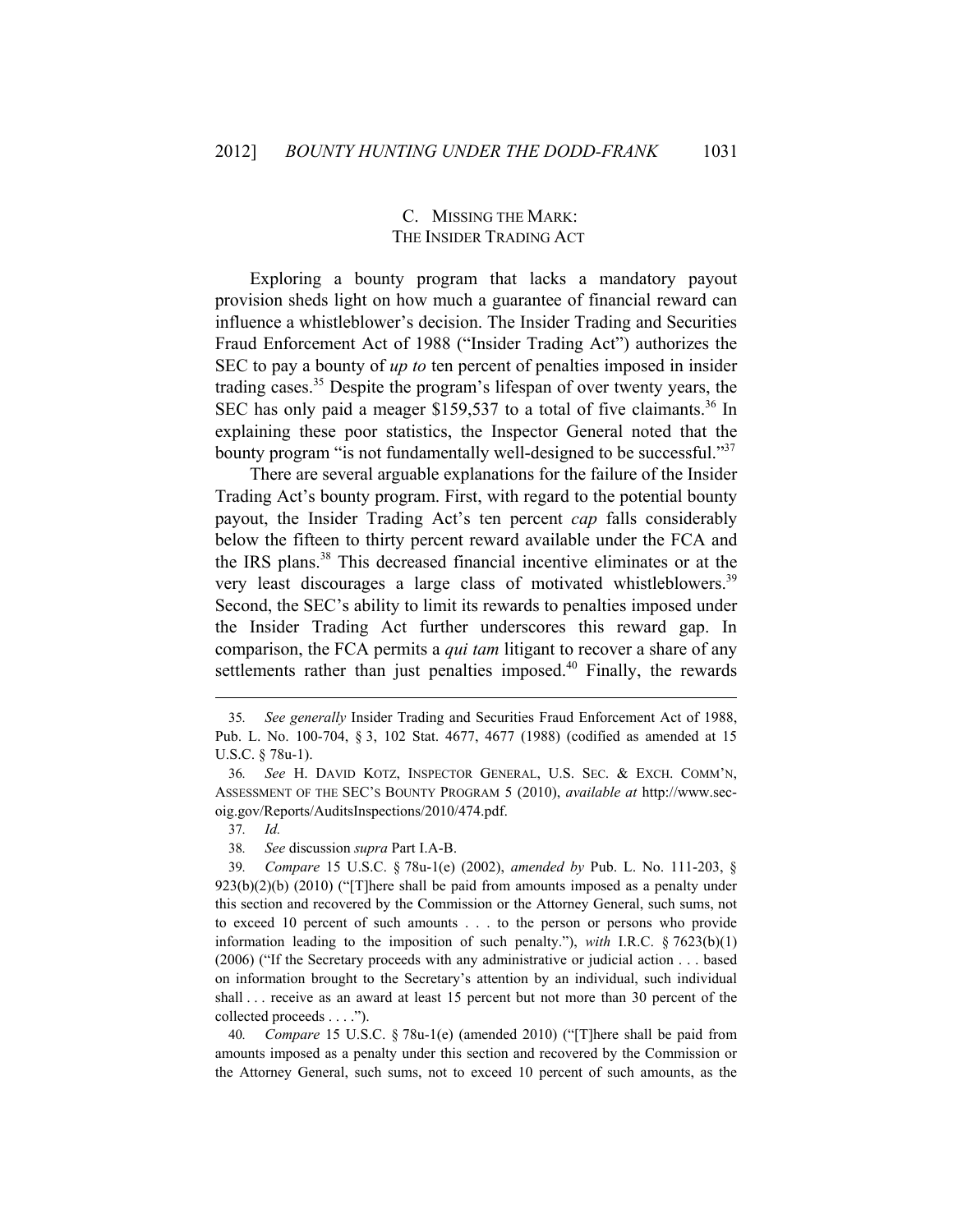## 1032 *FORDHAM JOURNAL* [Vol. XVII *OF CORPORATE & FINANCIAL LAW*

under the Insider Trading Act are entirely discretionary with the SEC and not subject to judicial review.<sup>41</sup> In other words, even in the event of a successful prosecution, SEC informants may not receive any portion of the recovery.<sup>42</sup> The correlation between the absence of a mandatory payout provision and a very low number of reported tips is not likely a coincidence.

## D. SOX'S OLD PROCEDURAL BACKLOG AND WEAK PROTECTIONS

The devastating shake in investor confidence from the Enron, Tyco and WorldCom scandals inspired the passage of the original Sarbanes-Oxley Act  $("SOX")$ <sup>43</sup>. There are two specific provisions from SOX that received the most publicity, Section 302 and Section 404. Section 302 requires senior management to certify the accuracy of reported financial statements, and Section 404 mandates that management and auditors maintain and assess adequate internal controls for financial reporting.<sup>44</sup> However, SOX also contained whistleblower provisions which did not encompass a bounty reward, but rather sought to encourage whistleblowing based solely on an employee's anti-retaliation cause of action.45

<u> 1989 - Johann Barn, mars ann an t-Amhain ann an t-Amhain an t-Amhain an t-Amhain an t-Amhain an t-Amhain an t-</u>

Commission deems appropriate, to the person or persons who provide information leading to the imposition of such penalty."), *with* 31 U.S.C. § 3730(d) ("If the Government proceeds with an action brought by a person under subsection (b), such person shall . . . receive at least 15 percent but not more than 25 percent of the proceeds of the action or settlement of the claim . . . .").

<sup>41</sup>*. See* 15 U.S.C. § 78u-1(e) (amended 2010) (noting that the Commission's determination as to an appropriate reward "shall be final and not subject to judicial review").

<sup>42</sup>*. See id.*

<sup>43.</sup> Sarbanes-Oxley Act of 2002, Pub. L. No. 107-204, 116 Stat. 745 (codified in scattered sections of titles 11, 15, 18, 28 and 29 of the U.S.C) [hereinafter SOX]. Dodd-Frank contains provisions that amend the old SOX whistleblower provisions. *See generally* Dodd-Frank Act, Pub. L. No. 111-203, § 922, 124 Stat. 1376, 1840 (2010); *see also* JAY P. LECHNER, GREENBERG TAURIG LLP, DODD-FRANK AMENDS SARBANES-OXLEY AND CREATES NEW WHISTLEBLOWER PROTECTIONS 1–2 (2010), *available at* http://www.gtlaw.com/portalresource/lookup/wosid/contentpilot-core-40116922

<sup>/</sup>pdfCopy.name=/GTAlert\_DoddFrank%20Whistleblower%20Provisions\_July2010.pdf ?view=attachment.

<sup>44.</sup> SOX §§ 302, 404.

<sup>45</sup>*. Id.* § 806.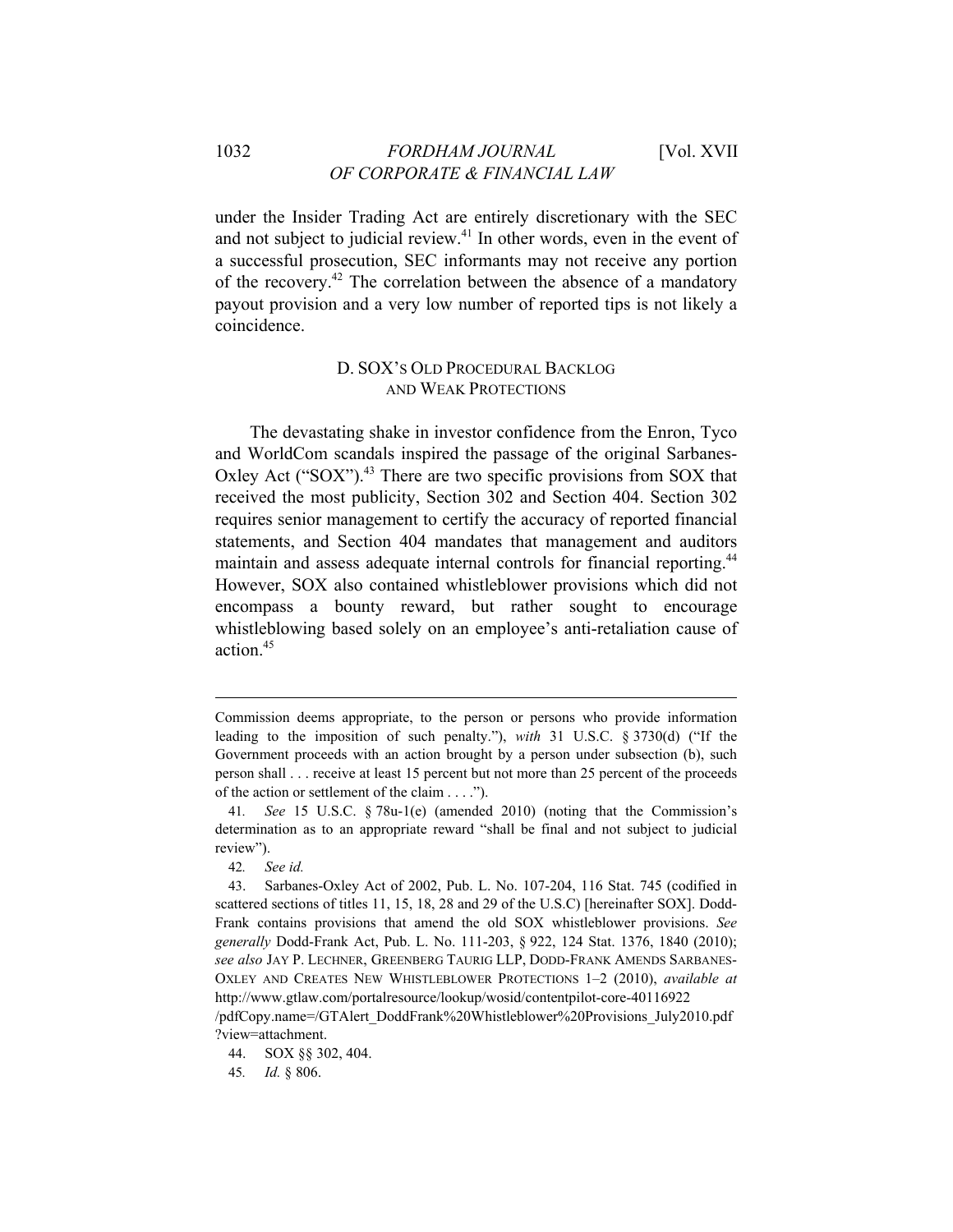Under SOX, a covered company cannot "discharge, demote, suspend, threaten, harass, or in any other manner discriminate" against a whistleblower who reports covered information to a federal regulatory or law enforcement agency, a member or committee of Congress, or the employee's supervisor or such other person within the organization who "has the authority to investigate, discover, or terminate misconduct."<sup>46</sup> If a whistleblower suffers retaliation for making a report, Section 806(a) gives that employee a retaliation cause of action.<sup>47</sup> However, before the employee can litigate this claim in court, the employee must first file a complaint with the Department of Labor ("DOL"), who then refers it to the Occupational Safety and Health Administration ("OSHA") for investigation<sup>"", 48</sup> Following the investigation, an administrative law judge from the DOL hears the evidence from the investigation and renders a decision.<sup>49</sup> The employer may immediately stop any action upon a showing by clear and convincing evidence that the employer would have taken the action in the absence of the whistleblowing.<sup>50</sup>

SOX is telling of a potential whistleblower's reliance on, and the importance of, job security.<sup>51</sup> SOX did little to encourage risk-averse information holders to blow the whistle on corporate fraud because of the lack of effective whistleblower protection and sufficient incentive to report. First, SOX's whistleblower provisions contained no financial incentive for a potential informant. Second, the bureaucratic process of bringing a retaliation claim often drew cases out over years, severely setting back claimants in the meantime.<sup>52</sup> Third, the particularly short ninety-day statute of limitations on retaliation claims undercut the effectiveness of these provisions, as most potential claimants did not realize the scope of their rights and how to pursue them in such a short period.<sup>53</sup> Finally, SOX's remedies only allowed for "equitable"

<u> 1989 - Johann Barn, mars ann an t-Amhain ann an t-Amhain an t-Amhain an t-Amhain an t-Amhain an t-Amhain an t-</u>

<sup>46</sup>*. See id.*

<sup>47</sup>*. See id.* § 806(a).

<sup>48</sup>*. See* Terry Morehead Dworkin, *SOX and Whistleblowing*, 105 MICH. L. REV. 1757, 1761 (2007).

<sup>49</sup>*. See id.*

<sup>50</sup>*. See id.*

<sup>51</sup>*. See* Yuval Feldman & Orly Lobel, *The Incentives Matrix: The Comparative Effectiveness of Rewards, Liabilities, Duties, and Protections for Reporting Illegality*, 88 TEX. L. REV. 1151, 1196–97 (2010) (noting that in their study on whistleblower incentives, protection from retaliation can be a significant incentive, particularly for female whistleblowers).

<sup>52</sup>*. See e.g.*, Welch v. Cardinal Bankshares Corp., 454 F. Supp. 2d 552, 553 (W.D. Va. 2006).

<sup>53</sup>*. See* Dworkin, *supra* note 48, at 1763.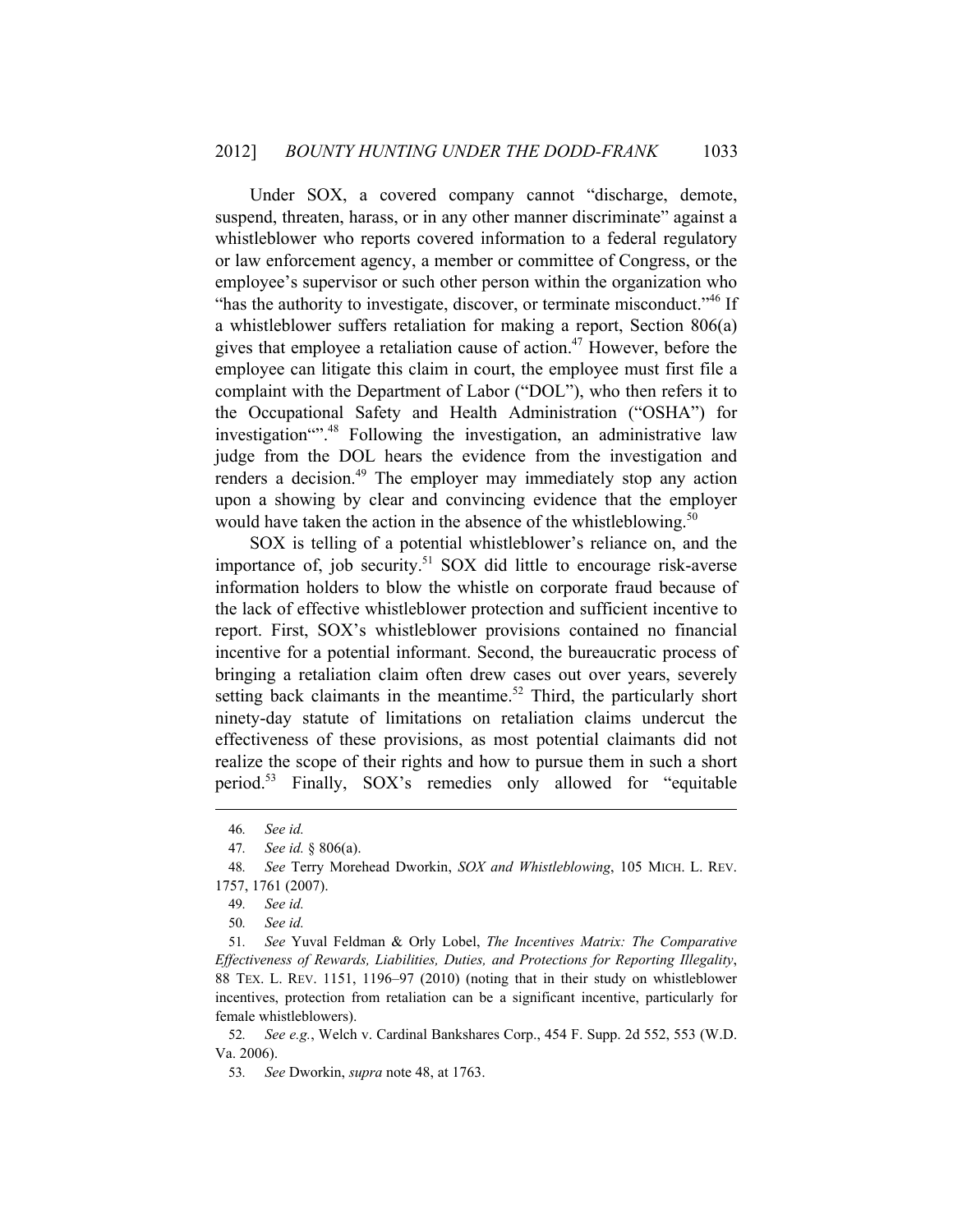compensatory damages<sup>"54</sup> but neither punitive nor mental anguish damages. Overall, these statutory drafting flaws played a substantial role in the shamefully low number of cases found in favor of SOX claimants.<sup>55</sup>

## **II. THE DODD-FRANK BOUNTY PROGRAM**

#### A. A NEW AND IMPROVED STATUTORY FRAMEWORK

The Dodd-Frank bounty program incorporates many of the same elements of prior successful bounty programs while resolving most of the shortcomings found in other less successful bounty and whistleblower programs. Congress modeled the Dodd-Frank Act closely after the largely successful IRS whistleblower bounty program.56 Similar to the mandatory payout provisions under the FCA and IRS bounty programs,57 Section 922 provides a mandatory award for whistleblowers. The SEC *must* pay whistleblowers a minimum of ten percent and up to thirty percent of an award from a successful prosecution of more than \$1 million assessed by the SEC and recovered in other "related actions."58

In addition to borrowing mandatory payout provisions, Section 922 also resolves the stifling issues that once plagued the 2002 SOX whistleblower provisions in the form of fortified job security for

<u> 1989 - Johann Barn, mars ar breithinn ar chuid ann an t-Alban ann an t-Alban ann an t-Alban ann an t-Alban a</u>

56*. See* COMM. BANKING, HOUS., & URBAN AFFAIRS, THE RESTORING AMERICAN FINANCIAL SECURITY ACT OF 2010, S. REP. NO. 111-176, at 12 (2010).

<sup>54.</sup> Listed damages include reinstatement with the same seniority, back pay with interest, and compensation for any special damages resulting from the discrimination including litigation costs, expert witness fees and reasonable attorney fees. *See* 18 U.S.C. § 1514A(c)(2) (2010).

<sup>55</sup>*. See* Beverley Earle & Gerald A. Madek, *The Mirage of Whistleblower Protection under Sarbanes Oxley: A Proposal for Change*, 44 AM. BUS. L.J. 1, 20–38 (2007). Professors Earle and Madek report that through May 2006, of the 677 completed Sarbanes Oxley complaints, 499 were dismissed and ninty-five were withdrawn. Of the cases that went to an administrative law judge, only six (two percent) of the 286 resulted in a decision for the employee.

<sup>57</sup>*. See* discussion *supra* Part I.A-B.

<sup>58.</sup> Dodd-Frank Act, Pub. L. No. 111-203, § 922(b)(1), 124 Stat. 1376, 1841 (2010). "Related Actions" are judicial or administrative actions brought by the DOJ, a self-regulatory organization ("SRO"), a state attorney general or another "appropriate regulatory authority" that are based on original information provided by a whistleblower that leads to the successful enforcement of an SEC action.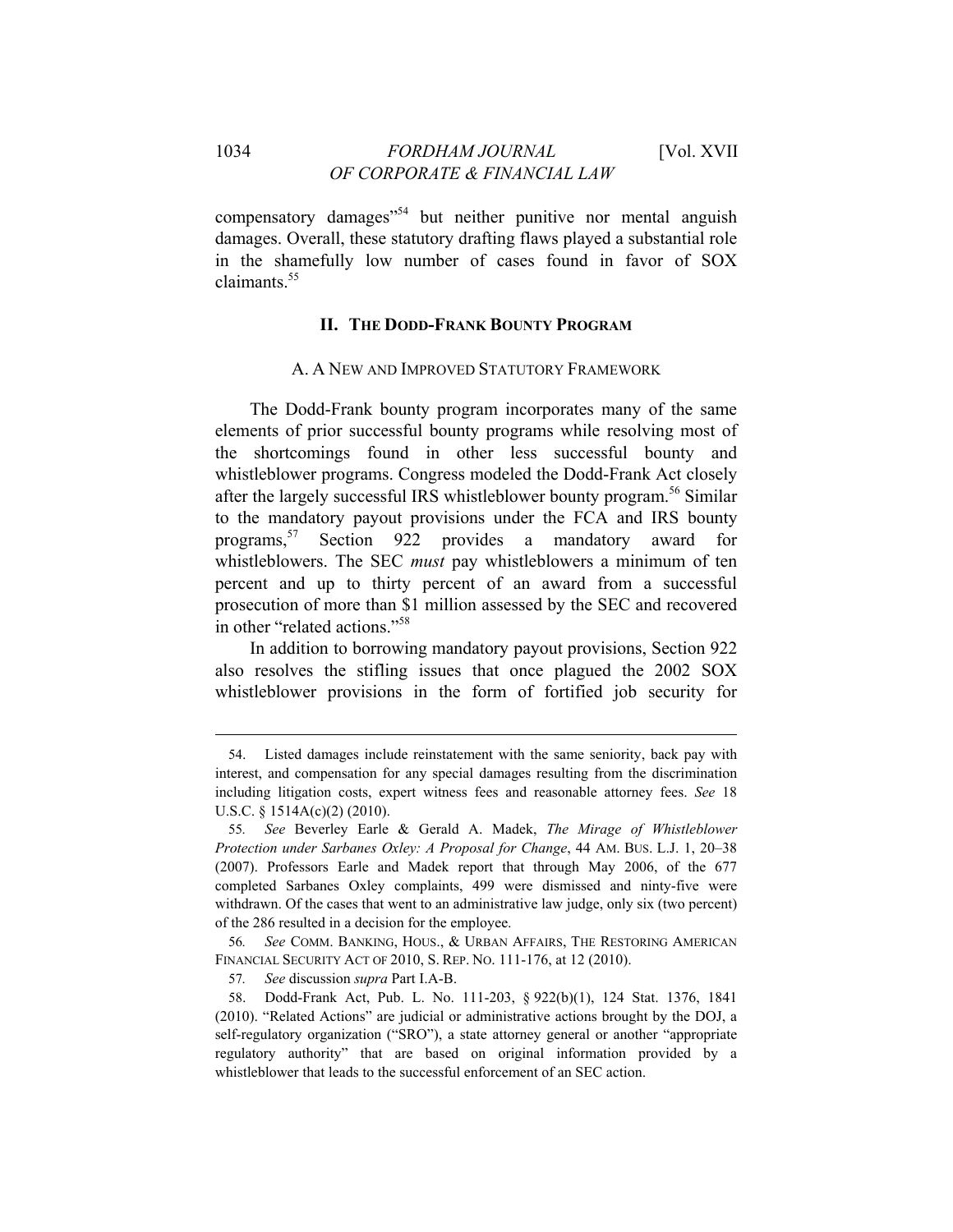whistleblowers.<sup>59</sup> Section 922 creates a new private right of action for employees who have suffered retaliation because of *any* lawful act done by the whistleblower in providing information to the  $SEC.<sup>60</sup>$ Whistleblowers may now bring an action in federal court<sup>61</sup> as opposed to an administrative court. $62$  This change overcomes the procedural headaches and lengthy waiting periods that once discouraged employees from reporting under the old SOX whistleblower provisions. <sup>63</sup> Furthermore, Section 922 affords employees with the right to a jury  $trial<sup>64</sup>$  rather than just a bench trial or a trial in front of an administrative law judge—limits found under the old SOX provisions.<sup>65</sup> Section 922 also further incentivizes employees to take a chance and blow the whistle by giving sharper teeth to the remedies section of the program. Now, courts can require corporations who retaliate against whistleblowers to reinstate the employee and pay double-back pay with interest, litigation costs, expert witness fees and reasonable attorney's fees. $66$ 

A qualifying whistleblower receives a minimum bounty of ten percent of any monetary sanction of \$1 million or higher, ensuring that a whistleblower entitled to recovery will receive a substantial award.<sup>67</sup> However, Section 922 places wide discretion in the hands of the SEC to award up to three times that amount, considering, among other factors: (1) the significance of the information provided by the whistleblower; (2) the degree of assistance provided by the whistleblower; and (3) the programmatic interest of the Commission in deterring violations of the relevant securities laws.<sup>68</sup> Additionally, whistleblowers have the right to

<sup>59</sup>*. See* discussion *supra* Part I.D.

<sup>60.</sup> Dodd-Frank Act §  $922(h)(1)(A)$  ("(i) in providing information to the Commission in accordance with the whistleblower incentive section; (ii) in initiating, testifying in, or assisting in any investigation or judicial or administrative action of the Commission based upon or related to such information; or (iii) in making disclosures that are required or protected under the Sarbanes-Oxley Act of 2002 . . .'" the Securities Exchange Act of 1934 . . . and "'any other law, rule, or regulation subject to the jurisdiction of the [SEC].'")

<sup>61</sup>*. See id.* § 922(h).

<sup>62</sup>*. See* discussion *supra* Part I.D.

<sup>63</sup>*. See e.g.*, Welch v. Cardinal Bankshares Corp., 454 F. Supp. 2d 552, 553 (W.D. Va. 2006).

<sup>64.</sup> Dodd-Frank Act § 922(j).

<sup>65</sup>*. See* discussion *supra* Part I.D.

<sup>66</sup>*.* Dodd-Frank Act § 922(h)(1)(C).

<sup>67</sup>*. Id.* § 922(b)(1)(A).

<sup>68</sup>*. Id*. § 922(c)(1)(B).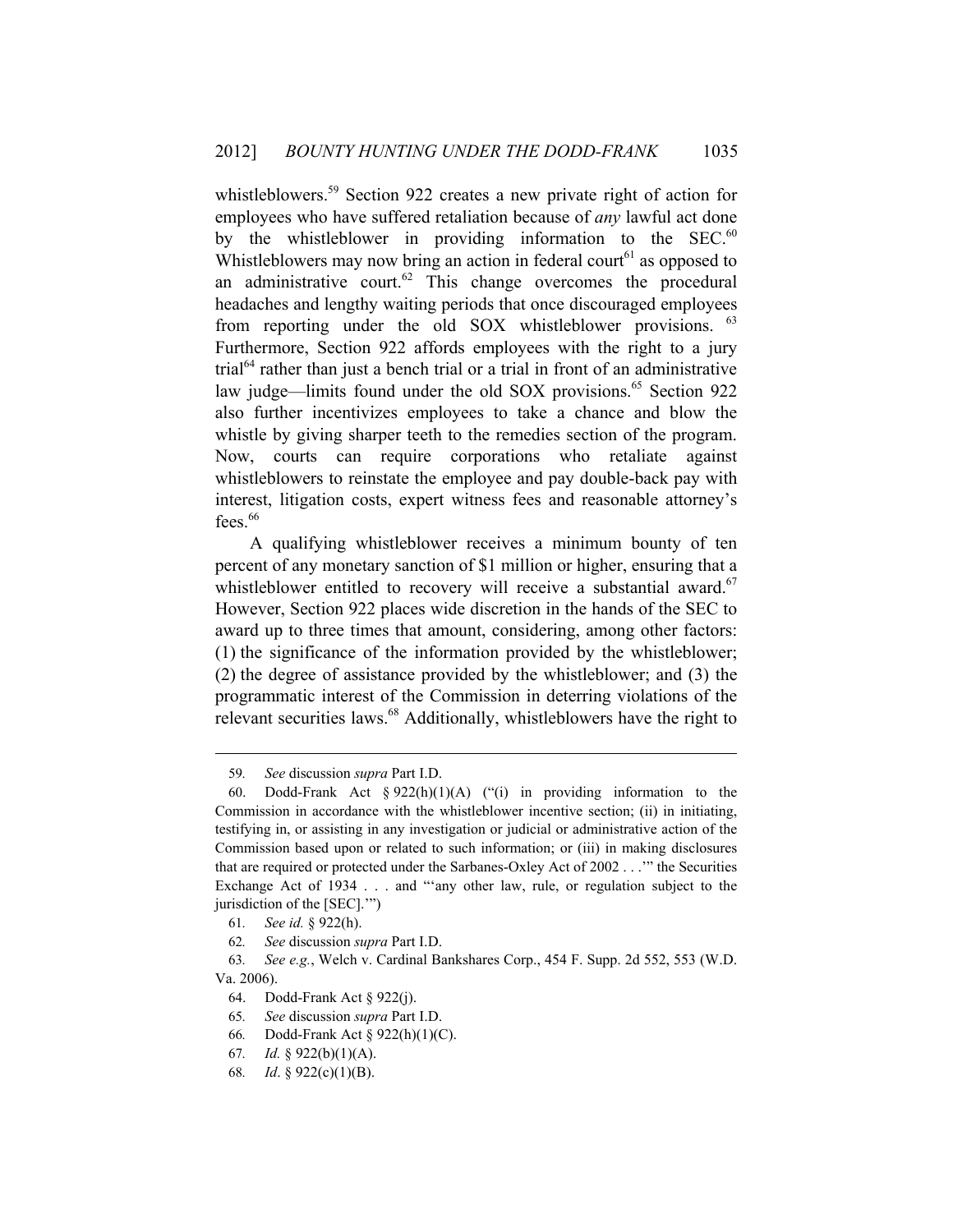be represented by counsel.<sup>69</sup> Unlike the Insider Trading Act's whistleblower provisions, $\frac{70}{10}$  bounty determinations are subject to review in an appropriate federal court of appeals—although the amount of an award, as long as it falls between ten and thirty percent, is not appealable. $71$ 

The design of the Dodd-Frank bounty program borrows the successful aspects of its predecessors while rectifying the significant flaws that rendered other programs ineffective. The combination of fortified job security and potentially huge cash bounties, reminiscent of other similar programs, will undoubtedly catch the eye of thousands of potential bounty hunters. All in all, based upon these incentives, the program seems destined to pump out a sizable increase in tips.72 Indeed, the few months following Dodd-Frank's passage indicate that the program has already begun having its tip-generating effect.<sup>73</sup>

<u> 1989 - Johann Barn, mars ar breithinn ar chuid ann an t-Alban ann an t-Alban ann an t-Alban ann an t-Alban a</u>

72*. But see* Feldman & Lobel, *supra* note 51, at 1194-95, 1207. In the study conducted by these authors on whistleblowing incentives, their survey results indicated a high reward may actually produce a "crowding out effect" that reduces whistleblowing when the conduct being reported is particularly morally outrageous. *See id.* at 1194. However, their study does show that both protection and a high reward can serve as an incentive to blow the whistle, and point out that a "holier-than-thou effect" is displayed in the survey results. *See id.* at 1207 ("The study, moreover, demonstrates that informed policy makers must factor in the possibility that informants may underestimate the role of financial incentives in their own decision to report. Whereas people perceive others as reporting mainly for money, they tend to perceive their own social enforcement actions as more ethically driven.").

73*. See* Joe Palazzolo, *After Dodd-Frank SEC Getting At Least One FCPA Tip A Day*, WALL ST. J. CORRUPTION CURRENTS BLOG (Sept. 30, 2010, 11:21 AM), http://blogs.wsj.com/corruption-currents/2010/09/30/after-dodd-frank-sec-getting-atleast-one-fcpa-tip-a-day/ ("The Securities and Exchange Commission has been receiving at least one tip a day about potential foreign bribery violations since a whistleblower bounty program became law in July.... The figure is likely to be sobering for international companies that have witnessed an eightfold increase in enforcement of the Foreign Corrupt Practices Act since 2004, and as multi-million dollar settlements in such cases have become the norm. . . . Experts also predict the law will nudge more companies to self-disclose potential FCPA violations out of fear that a whistleblower will do it first, putting the company on bad terms with Justice and the SEC.").

<sup>69</sup>*. See id.* § 922(d)(1).

<sup>70</sup>*. See* discussion *supra* Part I.C.

<sup>71</sup>*. See* Dodd-Frank Act § 922(f).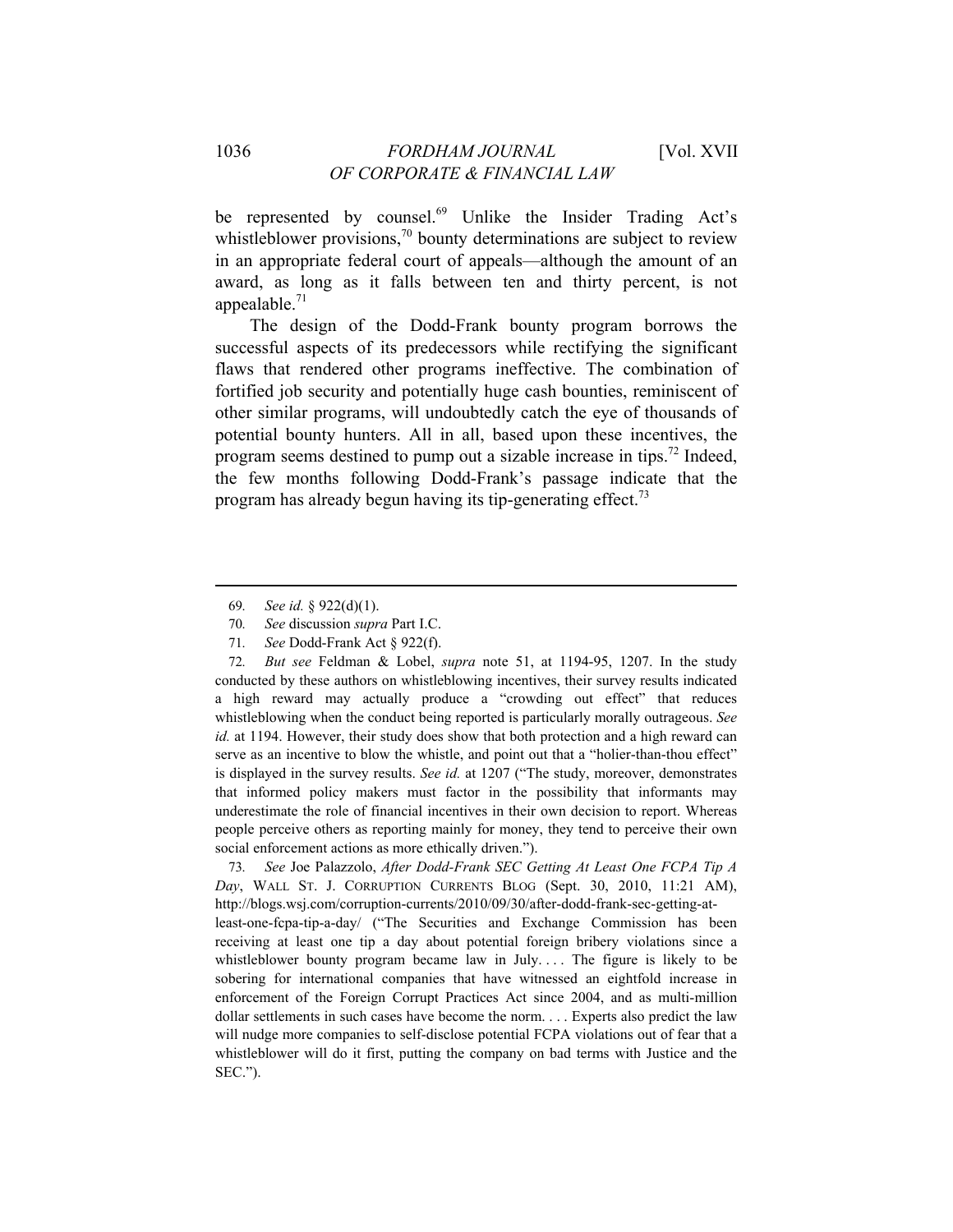#### B. THE DODD-FRANK BOUNTY PROCESS

Bounty hunters seeking their pot of gold need not worry too much about tricky qualifications under Dodd-Frank, as the SEC has promulgated detailed rules setting forth the process for submitting information.<sup>74</sup> An in-depth discussion of the details of all of the qualification procedures of the Dodd-Frank bounty program is beyond the scope of this Article, particularly with respect to issues relating to attorney/client privileged communications and attorneys acting as whistleblowers. However, a general overview of the requirements follows.

Generally, to qualify for a Dodd-Frank bounty, the whistleblower must provide the SEC with "original information."<sup>75</sup> This means that the information must be: (1) derived from the independent knowledge or independent analysis of a whistleblower; (2) unknown to the Commission from any other source; and (3) not exclusively derived from an allegation made in a judicial or administrative hearing, in a governmental report, hearing, audit, or investigation, or from the news media.76 "Independent knowledge" must be derived from a non-publicly available source.<sup>77</sup> However, a claimant may still perform an "independent analysis" on publicly available information and still provide "original information," assuming the analysis "reveals information that is not generally known to the public.<sup> $378$ </sup> The definition of "original information" contains exceptions for information derived from attorney/client privileged communications: (1) officers, directors, trustees, or partners of an entity who learn of the violation through another person or through internal compliance processes; (2) employees or other persons associated with a public accounting firm where the information is obtained through an engagement as an independent public accountant under the securities laws; and (3) information obtained through a violation of criminal law.<sup>79</sup>

The SEC has promulgated specific forms and procedures for whistleblowers to use in submitting information.<sup>80</sup> The first is Form TCR (for "tip, complaint, or referral"), which sets forth the original

<sup>&</sup>lt;u> 1989 - Johann Barn, mars ar breithinn ar chuid ann an t-Alban ann an t-Alban ann an t-Alban ann an t-Alban a</u> 74. Implementation of the Whistleblower Provisions, *supra* note 10, at 158-63.

<sup>75.</sup> Dodd-Frank Act § 922(a)(3).

<sup>76</sup>*. Id.*; 17 C.F.R. § 240.21F-4(b) (2012).

<sup>77. 17</sup> C.F.R. § 240.21F-4(b)(2).

<sup>78</sup>*. Id.* § 240.21F-4(b)(3).

<sup>79</sup>*. Id.* § 240.21F-4(b)(4).

<sup>80</sup>*. Id.* §§ 240.21F-9 to .21F-10, 249.1800–.1801.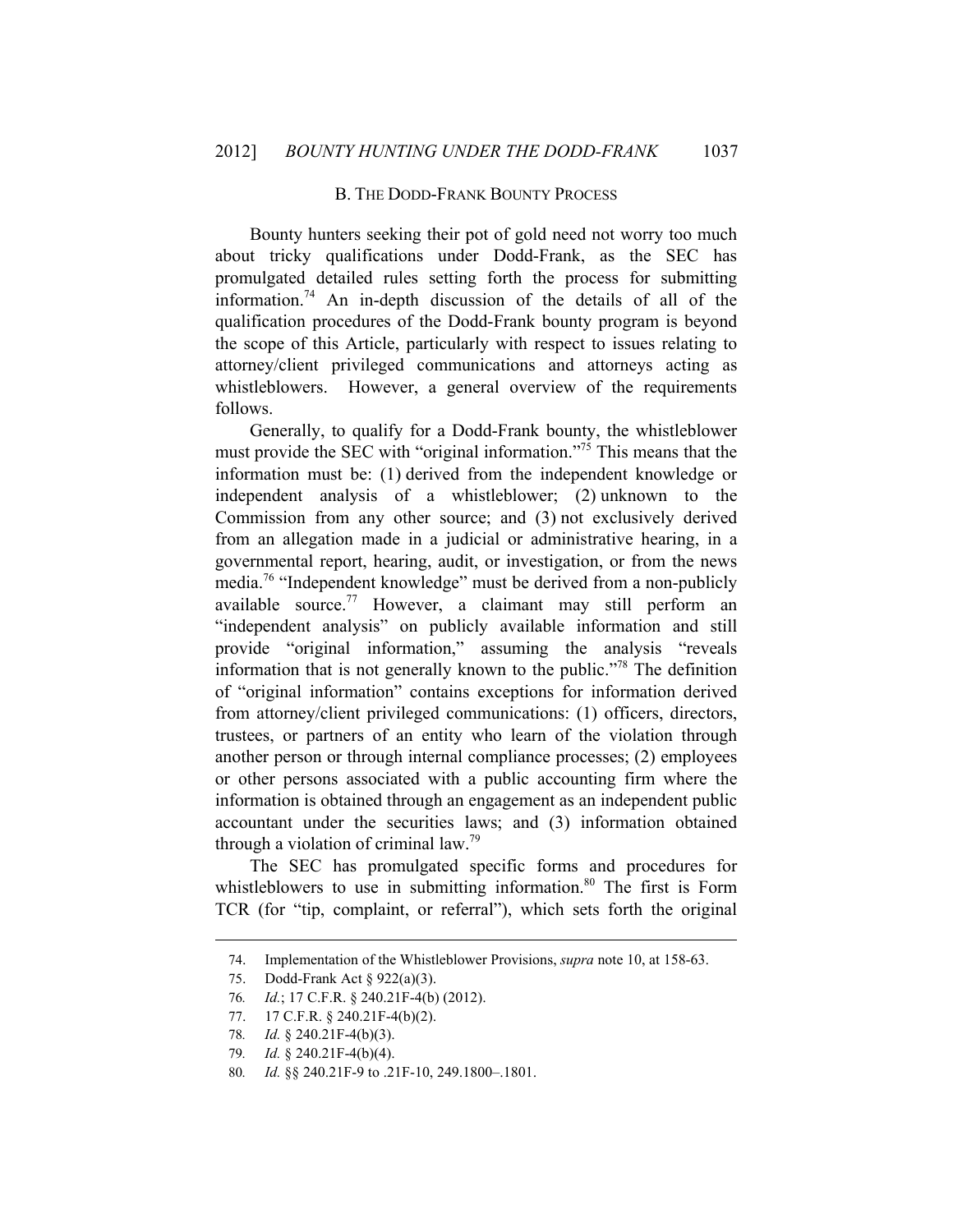information that the whistleblower is submitting. $81$  The form must be signed, and the whistleblower must declare, under penalty of perjury, that the information is true and correct to the best of the whistleblower's knowledge and belief. $82$  The form may be completed anonymously, but if so submitted, it must be through counsel, and prior to submission the whistleblower must sign the form under penalty of perjury and provide it to counsel.<sup>83</sup>

If an SEC action results in a monetary sanction that may potentially provide an award for a whistleblower, the SEC will publish a "Notice of Covered Action" to allow whistleblowers with a prospective claim to seek recovery of their award.<sup>84</sup> To submit a claim, the whistleblower must use Form WB-APP.<sup>85</sup> While Form TCR may be submitted anonymously, in order to claim an award on Form WB-APP, the whistleblower must disclose their identity and verify it in a form acceptable to the SEC prior to payment.<sup>86</sup>

Section 922 does not contain any difficult obstacles that bounty hunters must overcome to qualify for a reward. In fact, the broad and encompassing qualifications allow for just about anyone with original knowledge, except a limited number of excluded parties, $87$  to come forward and hit the jackpot. This apparent breadth has given rise to concerns and criticisms that these whistleblower provisions may result in harmful and opportunistic whistleblowing behavior that ultimately causes more harm than good.

## **III. BYPASSING INTERNAL COMPLIANCE: CRITICISMS AND RESPONSE**

The whistleblower provisions of the Dodd-Frank Act have been criticized for numerous reasons.<sup>88</sup> However, this Article focuses on one critique that is commonly asserted—that Dodd-Frank incentivizes bypassing costly internal compliance programs and reporting securities

<sup>81</sup>*. Id.* § 240.21F-9(a)–(b).

<sup>82</sup>*. Id*.

<sup>83</sup>*. Id.* § 240.21F-9(c).

<sup>84</sup>*. Id.* § 240.21F-10(a).

<sup>85</sup>*. Id.* § 240.21F-10(b).

<sup>86</sup>*. Id.* § 240.21F-10(c).

<sup>87</sup>*. Id.* § 240.12F-8(c).

<sup>88</sup>*. See, e.g.*, Ebersole, *supra note* 11, at 135-45.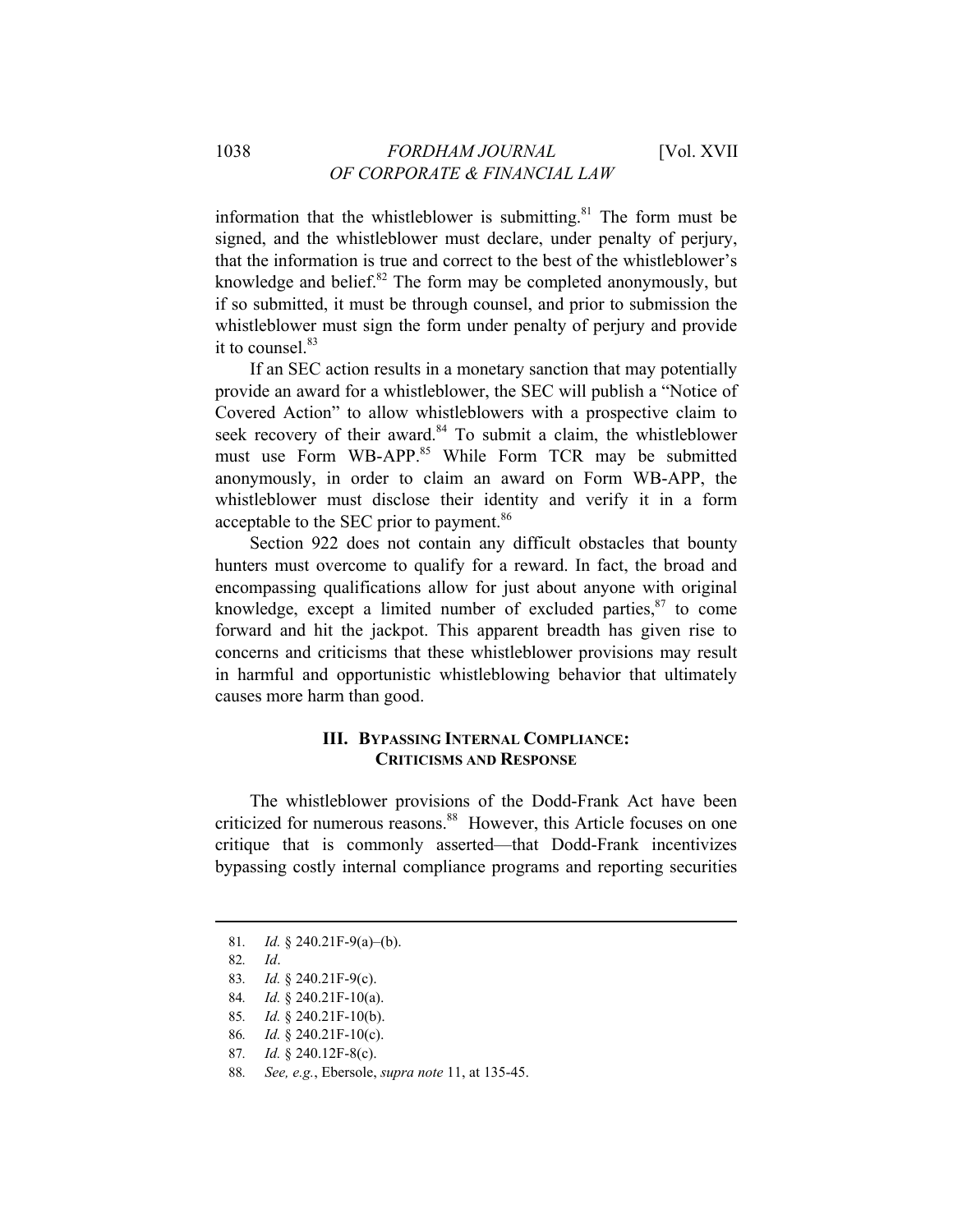law violations behind the company's back, and instead directly to the SEC to seek an award.<sup>89</sup>

## A. A RACE AGAINST TIME: EXTERNAL WHISTLEBLOWING COMPETING AGAINST CORPORATE COMPLIANCE CONTROLS

Many have argued that the Dodd-Frank whistleblower provisions may incentivize employees who uncover securities law violations to report them directly to the SEC, thereby bypassing and undermining internal compliance reporting mechanisms. This situation would in turn threaten compliance efforts by dangling the prospect of a multimilliondollar bounty in front of potential whistleblowers. $90$  This incentive structure could culminate in a "race" to the doorstep of the SEC before the information is no longer "original."<sup>91</sup> This race includes several fierce competitors—other potential whistleblowers who may be privy to the same information and of course, the company suspected of the wrongdoing. Attorneys and compliance professionals have concerns that this race may result in several undesired consequences.

## *1. Forcing Companies to Self-Report*

First, the race may alter the dynamics of determining when and if a company should self-disclose potential FCPA violations to the government.<sup>92</sup> Rather than investigating and remediating issues in-house before deciding whether they warrant a voluntary disclosure, companies may feel forced to self-report when doing so would not normally be necessary. They might feel the need to disclose even the smallest infractions or rush to self-report issues that they do not yet understand, in the hopes of stemming a larger, more invasive government investigation or receiving cooperation credit.<sup>93</sup> Rather than "driving home the message of compliance," the race will encourage some

<sup>89</sup>*. See, e.g.*, U.S. CHAMBER OF COMM., *supra* note 11.

<sup>90.</sup> Obiamaka P. Madubuko & Rick Firestone, *New SEC Whistleblower Program and Added Disclosure Rules in Dodd-Frank Act: Will These New Regulations Help or Hinder FCPA Compliance Efforts?* BLOOMBERG L.R. (2010), http://www.mwe.com/in fo/pubs/firestone\_madubuko\_dodd-frank.pdf.

<sup>91</sup>*. See id.* at 4.

<sup>92</sup>*. See* Madubuko & Firestone, *supra* note 90, at 4.

<sup>93</sup>*. See id.*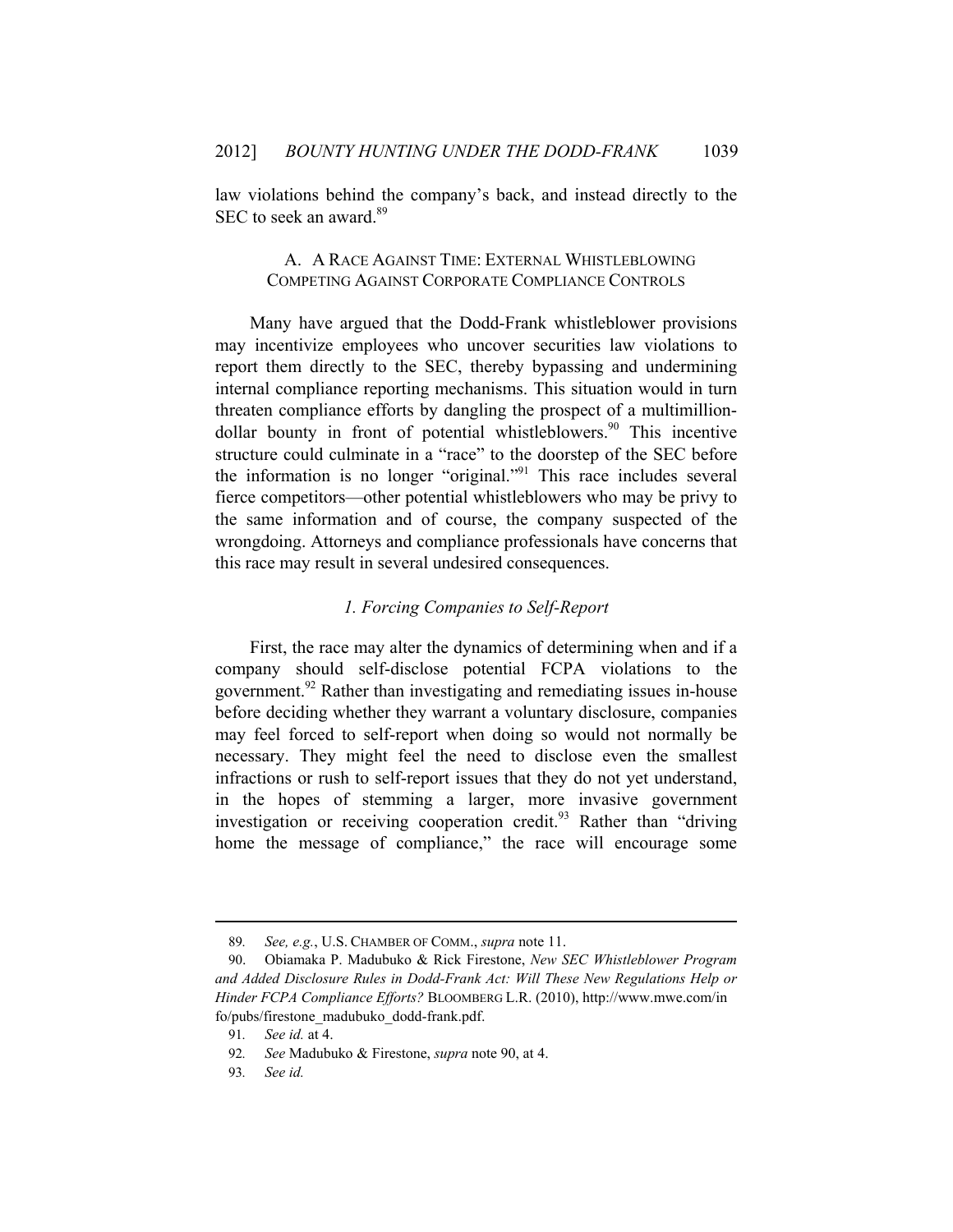employees "to work secretly against their companies to first report corruption without giving the company a chance to address the issue.<sup>"94</sup>

This race to report also runs contrary to the goal outlined in the federal sentencing guidelines. Dating back several decades, the federal government has encouraged corporations to implement and maintain their own internal compliance programs and to voluntarily disclose suspected misconduct in exchange for mitigating potentially harsher penalties for white-collar crime.<sup>95</sup> The current federal sentencing guidelines provide robust incentives for corporations to implement internal compliance programs and report suspected violations to appropriate government regulators.<sup>96</sup> In fact, corporate defendants can receive credit for having an "effective compliance and ethics program," as well as for self-reporting suspected misconduct while fully cooperating with regulatory authorities.<sup>97</sup>

The race incentivizes corporations to rush hastily to involve federal authorities before other potential whistleblowers beat them to the punch. Pressing on corporations is the potential loss of credits that may result from a whistleblower getting to the doorstep first. Accordingly, the race undermines the goal of the federal sentencing guidelines by encouraging self-reporting prior to a thorough internal investigation. Internal compliance programs thrive best when they are actually used and not overlooked.

<sup>94</sup>*. Id.*

<sup>95</sup>*. See* MICHAEL DIAZ JR. ET AL., DIAZ RUES, ATTORNEYS & COUNSELORS, *Whistle-Blowers, Dodd-Frank and the FCPA: The Perfect 'Anti-Competitive' Storm for U.S. Businesses*, 6 (Jan. 25, 2011), http://documents.jdsupra.com/7062c02d-ac97-49a4 a7b7-b8ed185e82d2.pdf; *see also* Michael Goldsmith & Chad W. King, *Policing Corporate Crime: The Dilemma of Internal Compliance Programs*, 50 VAND. L. REV. 1, 3–4 (1997) ("In recent years, federal and state laws have sought to promote good corporate citizenship by encouraging business entities to establish internal compliance programs designed to avoid—or at least detect—illicit conduct. The most significant impetus toward effective internal corporate policing occurred in 1991, when the United States Sentencing Guidelines . . . made the existence of an 'effective' internal compliance program the *sine qua non* for receiving leniency upon conviction. As a result, corporations nationwide have sought to establish compliance programs that qualify for preferred treatment under federal law.").

<sup>96</sup>*. See* DIAZ ET AL., *supra* note 95, at 6; *see also* U.S. Sentencing Guidelines, 18 U.S.C. App'x § 8C2.5(f) (2010).

<sup>97</sup>*. See* DIAZ ET AL., *supra* note 95, at 6*.*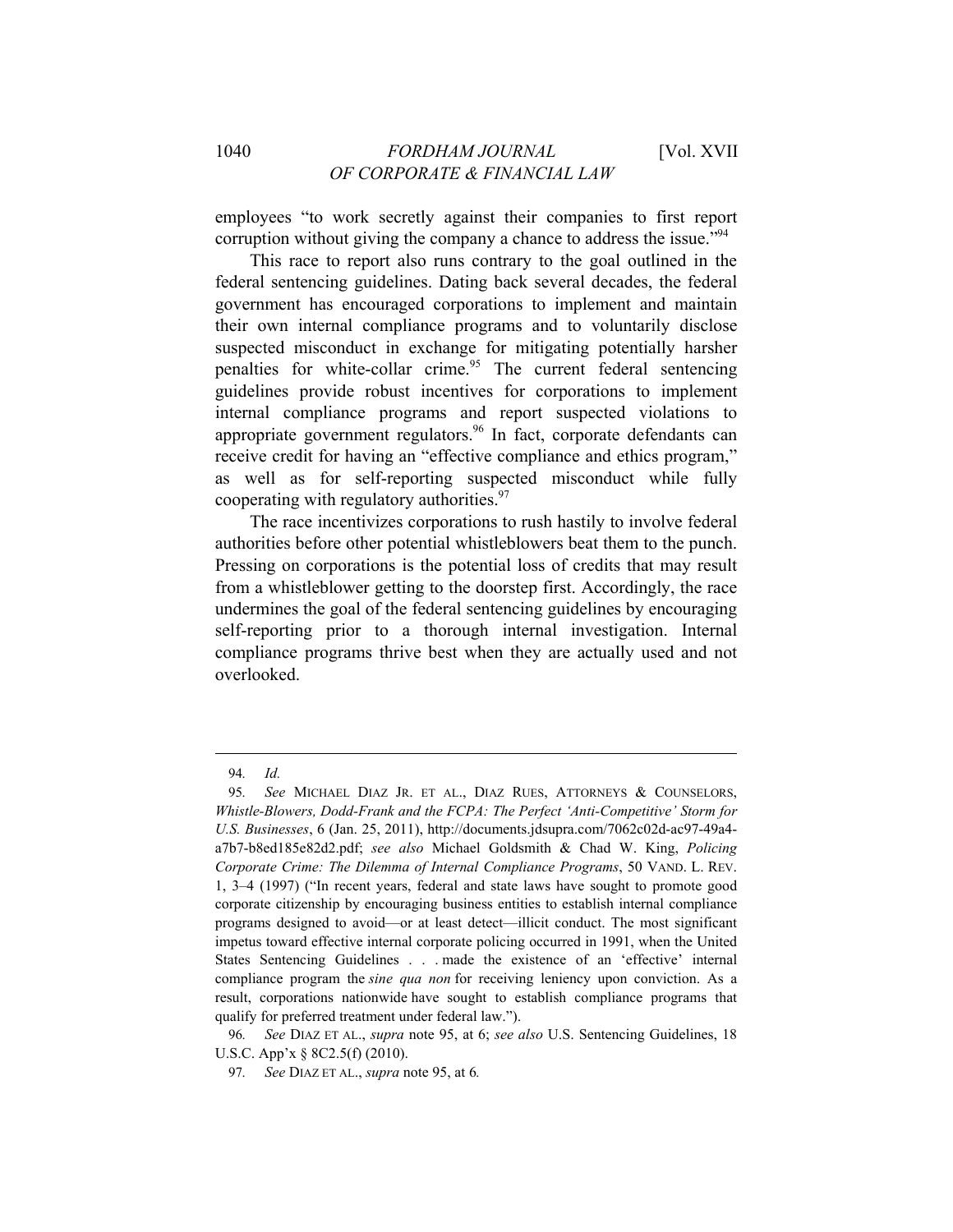#### *2. Discouraging Cooperation with Regulatory Authorities*

Second, some argue that this race to report may *disincentivize*  whistleblowers from helping their companies cooperate with the regulatory authorities. Under Dodd-Frank, the bounty is structured as a percentage of a corporation's total monetary sanction.<sup>98</sup> Accordingly, facilitating the company's cooperation with government investigators can actually lead to a decrease in the sanctions imposed, thereby diminishing the whistleblower's award in the process.  $^{99}$  A whistleblower, therefore, would benefit from a corporation who does not receive credits for cooperation with regulatory agencies.

## *3. Increased Costs from Flimsy and Frivolous Tips*

Third, the race to report may encourage employees to rush to the SEC with unreliable and frivolous claims. Frivolous claims drain government and corporate investigative resources and the desire to receive an award could also give rise to a "lottery mentality" that transforms a company's own employees into bounty hunters.""' Given the potential to collect record-setting rewards from a settlement or action, bounty hunters may play the odds by eagerly seeking out any opportunity to report potential misconduct in hopes of striking gold.

This "just in case" mindset may lead employees who may not understand the elements of a particular securities law violation to report information to the SEC on a matter that is not actually a violation of the law. For example, many argue that the FCPA, which falls within the SEC's enforcement authority, lacks sufficient clarity and contains many ambiguities.100 Additionally, there is little case law interpreting the  $FCPA$  given that most cases end in settlement.<sup>101</sup> Thus, incentivizing

<sup>98.</sup> Dodd-Frank Act § 922(a)(4), (b), 124 Stat. 1376, 1841 (2010).

<sup>99</sup>*. See* DIAZ ET AL., *supra* note 95, at 7*.*

<sup>100.</sup> Mike Koehler, *The Financial Reform Bill's Whistleblower Provisions and the FCPA*, FCPAPROFESSOR.BLOGSPOT.COM (July 20, 2010, 12:02 AM), http://fcpaprofes sor.blogspot.com/2010/07/financial-reform-bills-whistleblower.html.

<sup>101</sup>*. See id.* ("Against the backdrop of little substantive FCPA case law, the FCPA is enforced based largely on government enforcement agency interpretations that have never been accepted by a court. For every FCPA enforcement action alleging conduct that all reasonable minds would agree violates the FCPA, there is seemingly three FCPA enforcement actions alleging conduct that many reasonable minds question whether the conduct even violates the FCPA. Yet, these latter FCPA enforcement actions, notwithstanding the dubious and untested legal theories they are based on, are routinely settled by companies via a resolution vehicle that does not require the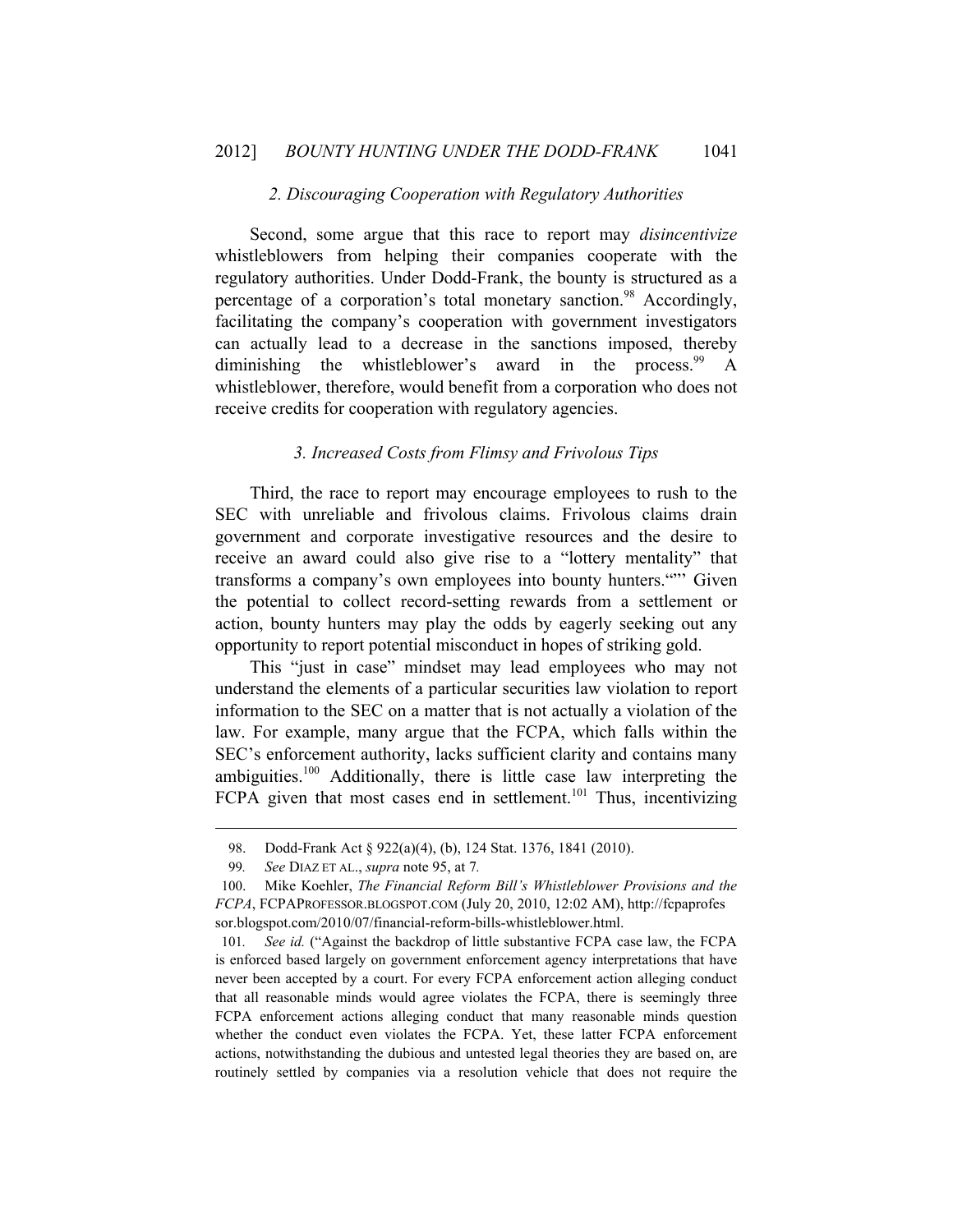employees to blow the whistle in a complex area of law could result in a rash of flimsy and frivolous tips.

Further, the Dodd-Frank anti-retaliation protection may only solidify the probability that meritless tips will reach new heights.<sup>102</sup> Whistleblower protection applies to whistleblowers regardless of whether they provide a tip that does not end in an enforcement action.<sup>103</sup> Therefore, a disgruntled employee who fears discipline or termination may report false or exaggerated tips to obtain whistleblower insulation in an effort to shield him or her from termination.<sup>104</sup> Companies will likely feel discouraged about pursuing questionable claims due to what is at stake with a jury trial in federal court—especially considering the formidable remedies $^{105}$  available to employees.

Based upon these fears, some believe a new era has begun:

[Where] internal corporate investigations of FCPA violations will never be the same, with a bevy of eager, lurking whistle-blowers attempting to sponge information from the investigation and then recasting, packaging and selling it as "original information" to hungry government prosecutors and investigators in order to cash in their chips at the Justice Department's dealer table.<sup>106</sup>

## B. ANSWERING THE CRITICISMS: THE THREAT OF EXTERNAL WHISTLEBLOWING IS A NECESSARY COMPANION TO EFFECTIVE INTERNAL COMPLIANCE PROGRAMS

The whistleblower provisions of Dodd-Frank are not perfect, and will almost certainly give rise to some problematic and opportunistic behavior from potential whistleblowers. No incentive system is free

company to admit or deny the SEC's allegations. Quite simply, a settled SEC FCPA enforcement action does not necessarily represent the triumph of the SEC's legal position over the company's, but rather reflects a risk-based decision primarily grounded in issues other than facts and the law. It is simply easier and more costefficient for a company to settle an SEC FCPA enforcement (notwithstanding whatever dubious and untested legal theory it is based on) than to participate in long, protracted litigation with its principal government regulator.").

<sup>102</sup>*. See* DIAZ ET AL., *supra* note 95, at 4*.*

<sup>103</sup>*. See* Dodd-Frank Act § 922(h), 124 Stat. 1376, 1845 (2010); 17 C.F.R. § 240.21F-2(b) (2011).

<sup>104</sup>*. See* DIAZ ET AL., *supra* note 95, at 8*.*

<sup>105</sup>*. See* discussion *supra* Part II.

<sup>106.</sup> DIAZ ET AL., *supra* note 95, at 8*.*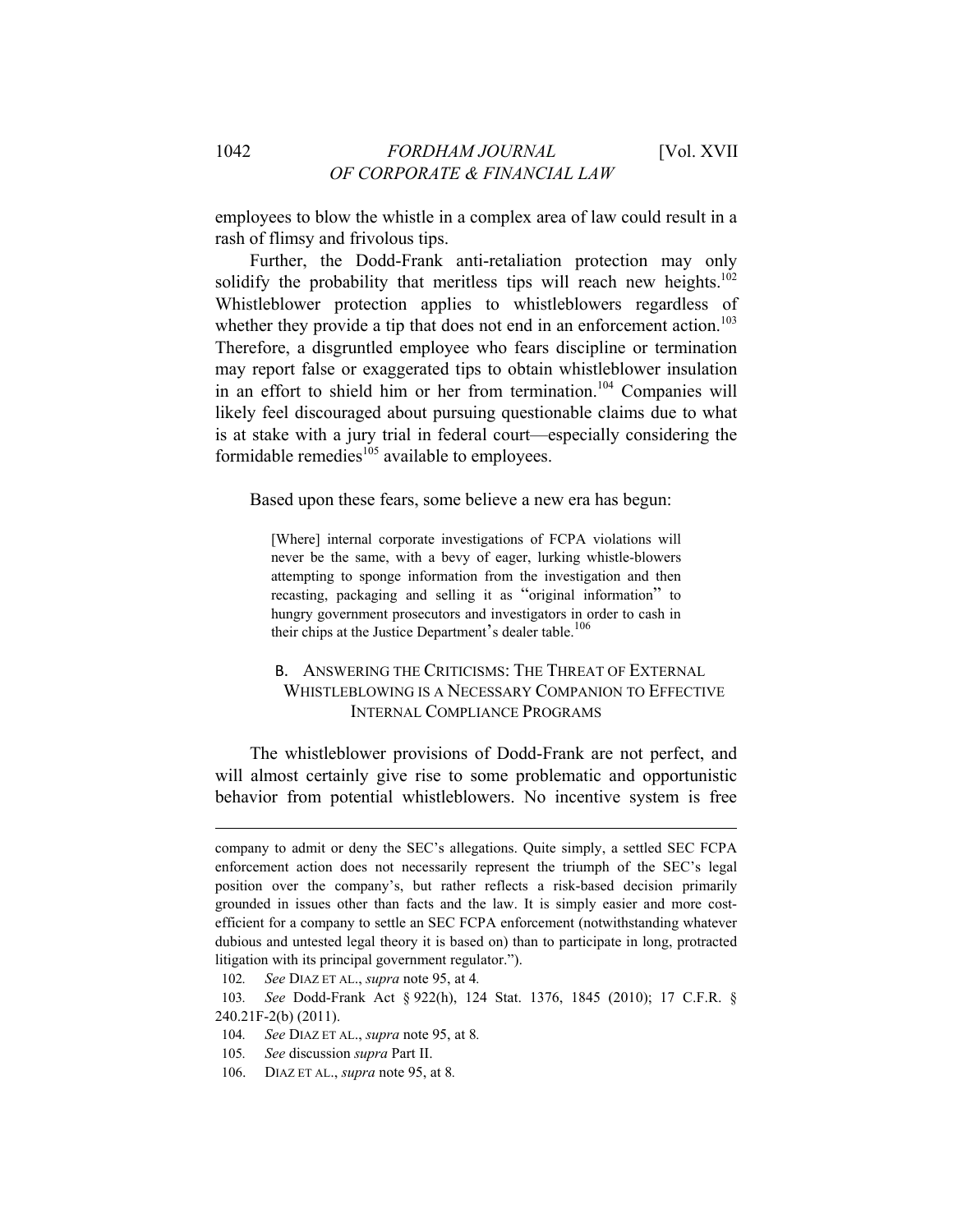from the potential for exploitation. However, a review of the academic literature on internal compliance programs and whistleblowing provides evidence that the concerns of bypassing effective internal compliance programs and the dire consequences prophesied are likely overblown. Additionally, it is still not at all clear whether internal compliance programs are effective in detecting or deterring fraud, particularly largescale financial fraud involving upper-level management. Thus, the threat of external whistleblowing is a potentially effective method to monitor internal compliance programs that are not enforced. By providing financial incentives for external whistleblowing in certain cases, the Dodd-Frank bounty program provides a much-needed check for the type of corporate fraud that is least likely to be reported internally, and provides balance to the focus on self-regulation.

## *1. Externally Mandated or Incentivized Compliance Programs: Effective Self-Regulation or Ineffective Window Dressing?*

The rise of internal compliance programs in the United States as a widely accepted means of corporate regulation began at least as early as the mid-1980s,<sup>107</sup> and perhaps as early as the  $1960s$ ,<sup>108</sup> Internal compliance programs received formal approval with the adoption of the Organizational Sentencing Guidelines in 1991 ("OSGs"), $^{109}$  which though modified, are still in use today.<sup>110</sup> Through the potential for sentencing leniency, these guidelines provide incentives to corporations with effective internal compliance and ethics programs.<sup>111</sup> The centerpiece of these internal compliance programs is typically the development, and hopefully implementation, of a formal code of ethics.

Given that internal compliance programs have experienced broad acceptance and adoption in the corporate community for quite some

<sup>107</sup>*. See* Kimberly D. Krawiec, *Cosmetic Compliance and the Failure of Negotiated Governance,* 81 WASH. U. L.Q. 487, 497 (2003) (noting that fifty-five defense contractors agreed to adopt ethics codes and internal ethics officers in a bid to fend off federal regulators in a defense contracting scandal).

<sup>108</sup>*. See* Harvey L. Pitt & Karl A. Groskaufmanis, *Minimizing Corporate Civil and Criminal Liability: A Second Look at Corporate Codes of Conduct*, 78 GEO. L.J. 1559, 1579-82 (1990) (stating the initial catalyst for corporate internal compliance structures as the price fixing scandals in the 1960's involving companies, including General Electric, in the heavy electrical equipment industry).

<sup>109.</sup> Krawiec, *supra* note 107, at 497.

<sup>110</sup>*. See supra* note 91 & discussion Part III.A.

<sup>111</sup>*. See id*.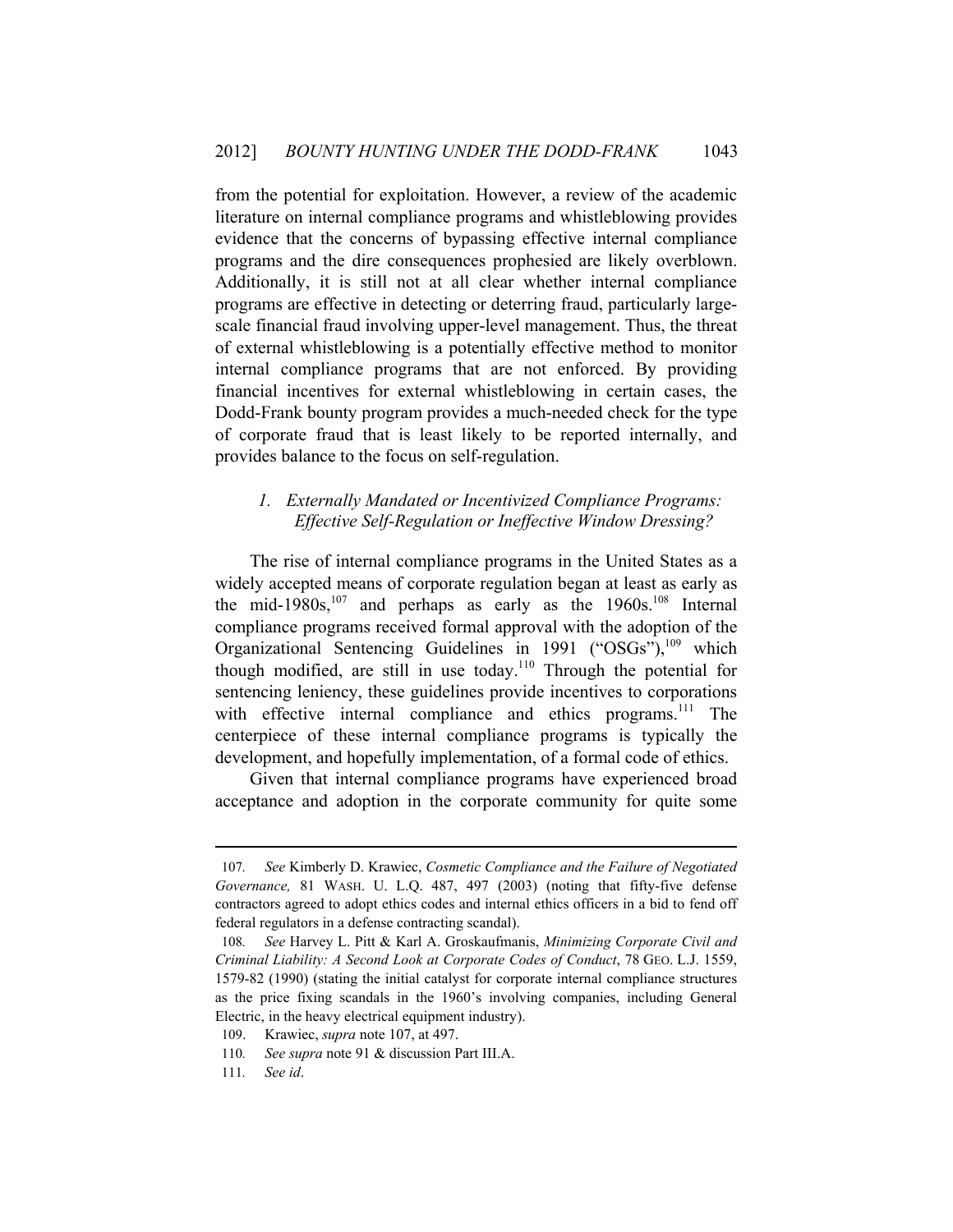time, it would be reasonable to assume that there is significant evidence of their efficacy in deterring illegal or unethical behavior. Unfortunately, this is not the case.<sup>112</sup> Although these programs have been widely adopted for years, there is very little empirical evidence to substantiate the assumption that they are effective in deterring fraud or illegal conduct. $113$ 

In 2003, Professor Krawiec noted the existence of studies supporting the effectiveness of internal compliance programs, but also pointed out their methodological problems. Professor Krawiec demonstrated that they relied upon either self-reporting in surveys or hypothetical questions in lab settings, as opposed to studying actual employee conduct in real-world settings.<sup>114</sup> Additionally, she noted that the findings in these studies were contradicted by a large number of other studies, which found no significant relationship between internal ethics codes implemented in these programs and employee conduct.<sup>115</sup> Little has changed in the intervening years, and in conducting research for this Article, the authors found that studies conducted to date still do not clearly indicate that internal compliance programs are an effective deterrent to fraudulent or illegal conduct.<sup>116</sup>

<sup>112</sup>*. See* Krawiec, *supra* note 107, at 512–13 ("There has been very little research, however, that seeks to determine whether these structures deter illegal conduct. Instead, most research on internal compliance structures has focused on the percentage of companies using various structures, analysis of the substantive content of ethics and conduct codes, employee surveys of their perceptions of their company's conduct codes, and self-reporting of conduct code violations.").

<sup>113</sup>*. Id.* at 510–15.

<sup>114</sup>*. Id.* at 511–15.

<sup>115</sup>*. Id.* However, she does note that many of these studies also suffer from some of the same methodological problems as those finding that compliance programs are effective.

<sup>116</sup>*. See* Yuval Feldman & Orly Lobel, *Decentralized Enforcement in Organizations: An Experimental Approach*, 2 REG. GOVERNANCE 165, 168 (2008) ("There is a dearth of empirical studies that integrate both the institutional and behavioral aspects of social enforcement. While there have been significant recent developments in the legal protections offered to whistle-blowers, the mechanisms and incentive structures under which individual enforcement operates have remained largely indecipherable."); *see also* David Hess, *A Business Ethics Perspective on Sarbanes-Oxley and the Organizational Sentencing Guidelines*, 105 MICH. L. REV. 1781, 1790 (2007) ("A recent review of studies on codes of ethics shows that approximately half of the studies found that codes were effective in reducing unethical behavior, and half did not find a significant relationship. Thus, these studies do not establish clear support for whether or not codes of ethics directly reduce unethical behavior.").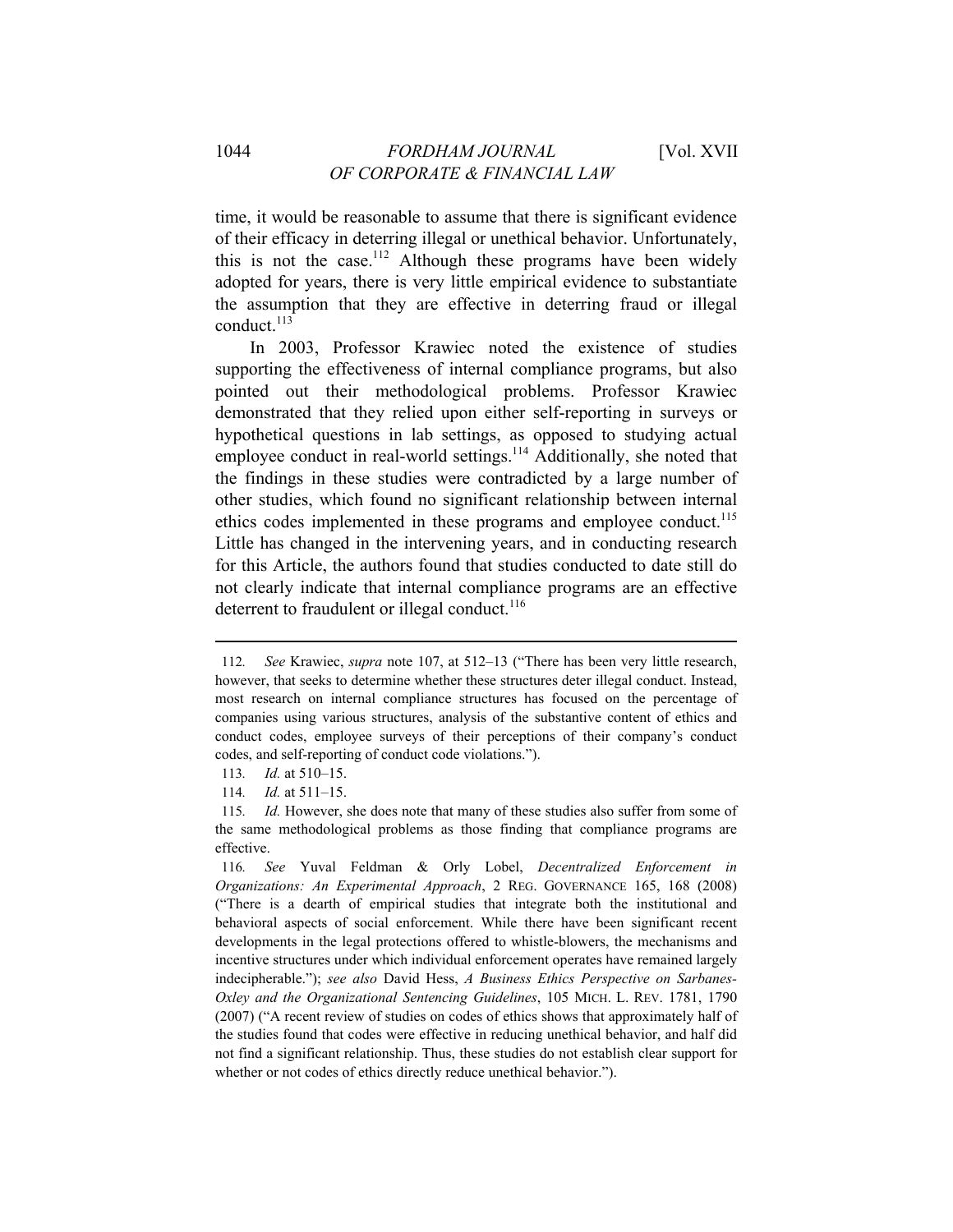In a 2007 study, Professors Kaptein & Schwartz reviewed 79 empirical studies on the effectiveness of codes of ethics, and found mixed results: 35% found that they were effective; 16% found only a weak relationship in deterring unethical behavior; 33% found that there was no significant relationship; and 14% found mixed results.<sup>117</sup> More recently, Professor Kaptein conducted a study on whether the existence of a code of ethics reduced unethical conduct, and on the effectiveness of various aspects of codes of ethics.118 The five dimensions studied were: (1) the existence of a code of ethics; (2) the frequency of communication activities regarding the code of ethics; (3) the quality of said communications; (4) the content of the code of ethics; and (5) the embedment of the code into the organization by management.<sup>119</sup> By evaluating effectiveness across these multiple dimensions, he was able to study both the relative importance of each factor and how the factors interacted with each other.<sup>120</sup>

Professor Kaptein found that the mere presence of a code of ethics had very little explanatory value on the absence of unethical behavior.<sup>121</sup> When none of the other independent variables were present, the mere presence of a code of ethics had a slight negative relationship to unethical behavior.<sup>122</sup> However, when the other variables were considered, the relationship became insignificant, and in some scenarios, even had a positive relationship to occurrences of unethical behavior.<sup>123</sup> The variable that had the biggest positive impact in deterring unethical behavior was the positive example set by senior and local management who embedded the content of the code into the organization by modeling ethical behavior in their own actions.<sup>124</sup> The presence of the code itself had little to no effect, while the modeling of ethical behavior by management did. This leads to the conclusion that the more important and effective deterrent to fraud is managers who are ethical

<sup>117.</sup> Muel Kaptein & Mark Schwartz, *The Effectiveness of Business Codes: A Critical Examination of Existing Studies and the Development of an Integrated Research Model*, 77 J. BUS. ETHICS 111, 113 (2007).

<sup>118.</sup> Muel Kaptein, *Toward Effective Codes: Testing the Relationship with Unethical Behavior*, 99 J. BUS. ETHICS 233, 234 (2011).

<sup>119</sup>*. Id.* at 234–37.

<sup>120</sup>*. See id.* at 238–39.

<sup>121</sup>*. Id.* at 244.

<sup>122</sup>*. Id.* at 245.

<sup>123</sup>*. Id.*

<sup>124</sup>*. Id.* at 247.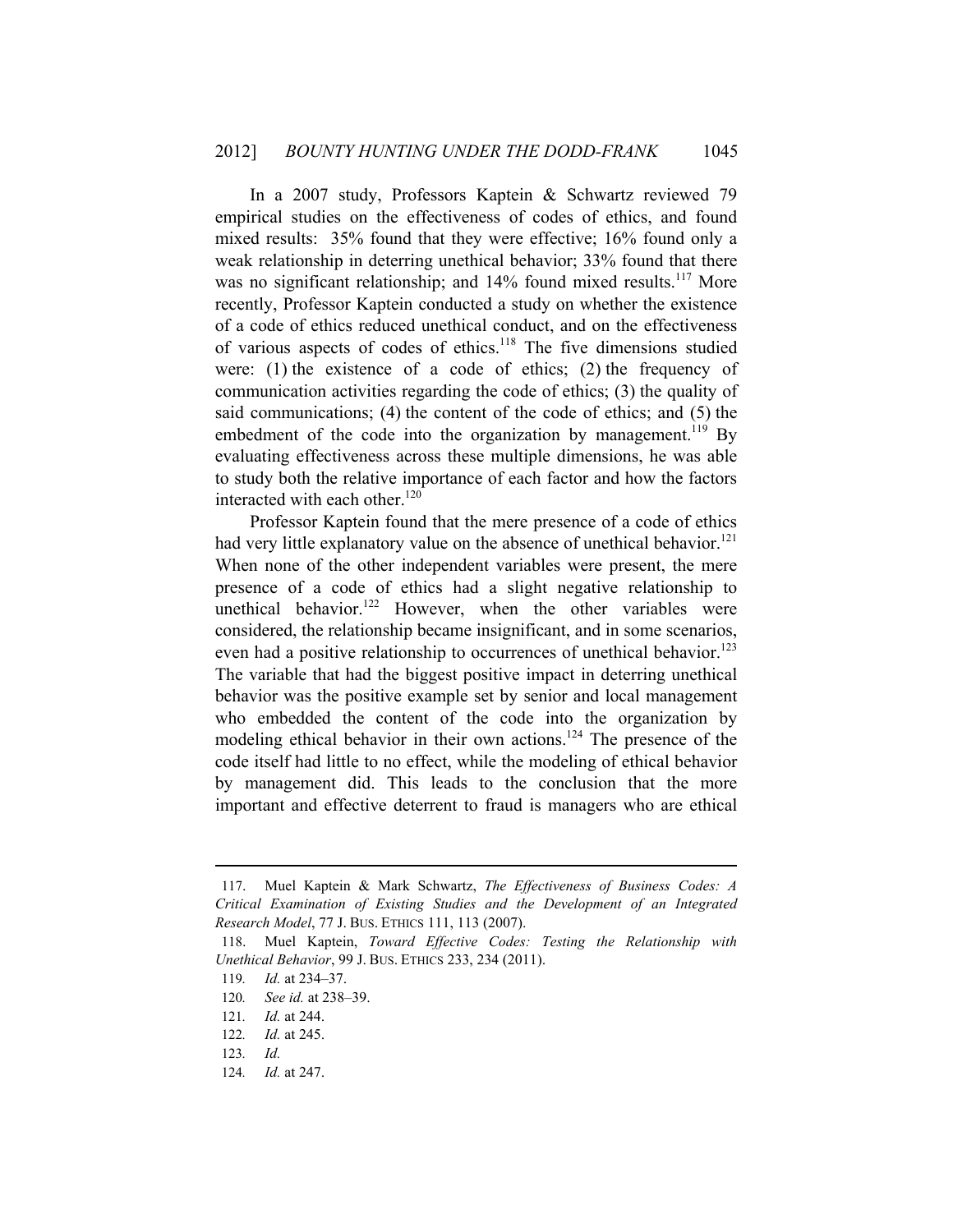and enforce ethical standards, and not the mere presence of formal codes and compliance programs.

Additionally, the federal policy of encouraging self-regulation through internal compliance programs may actually create a perverse incentive for what is often referred to as "cosmetic compliance." This phenomenon involves a situation where an entity sets up formal internal compliance controls that are largely ineffective or unenforced, and instead act as mere window dressing for the purposes of obtaining leniency in case of regulatory enforcement.<sup>125</sup> Weaver, Trevino, & Cochran have found that ethics and compliance programs motivated by external factors only (such as negative media coverage or governmental pressure through mechanisms such as the OSGs) often lead to formal ethics programs that are easily decoupled from the everyday business operations of the company and bear the indicia of cosmetic compliance.126 These decoupled compliance programs have formal reporting mechanisms and policies, but are not integrated into the everyday business affairs of the organization. They have little impact on regular business decisions and actions.127 Because they are decoupled from the daily operations of the business, these externally driven compliance programs are not a priority or concern for upper-level management and are thus largely ineffective in establishing ethical and compliant behavior in a company.<sup>128</sup>

The current government incentivized internal compliance regime only effectively addresses the formal processes and mechanisms of compliance programs, but does little to address the internal ethical norms and culture of the firm.<sup>129</sup> Since 2004, the OSGs have required that effective compliance programs "promote an organizational culture that encourages ethical conduct and a commitment to compliance with

<sup>125.</sup> Krawiec, *supra* note 107, at 492.

<sup>126</sup>*. See* Gary R. Weaver et al., *Integrated and Decoupled Corporate Social Performance: Management Commitments, External Pressures, and Corporate Ethics Practices*, 42 ACAD. MGMT. J. 539, 541, 547 (1999) ("An *easily decoupled* structure or policy provides the appearance of conformity to external expectations while making it easy to insulate much of the organization from those expectations. Although the structure or policy exists, there is no guarantee that it will regularly interact with other organizational policies and functions or that employees will be accountable to it.").

<sup>127</sup>*. Id.* at 540.

<sup>128</sup>*. Id.*

<sup>129</sup>*. See* Hess, *supra* note 116, at 1806.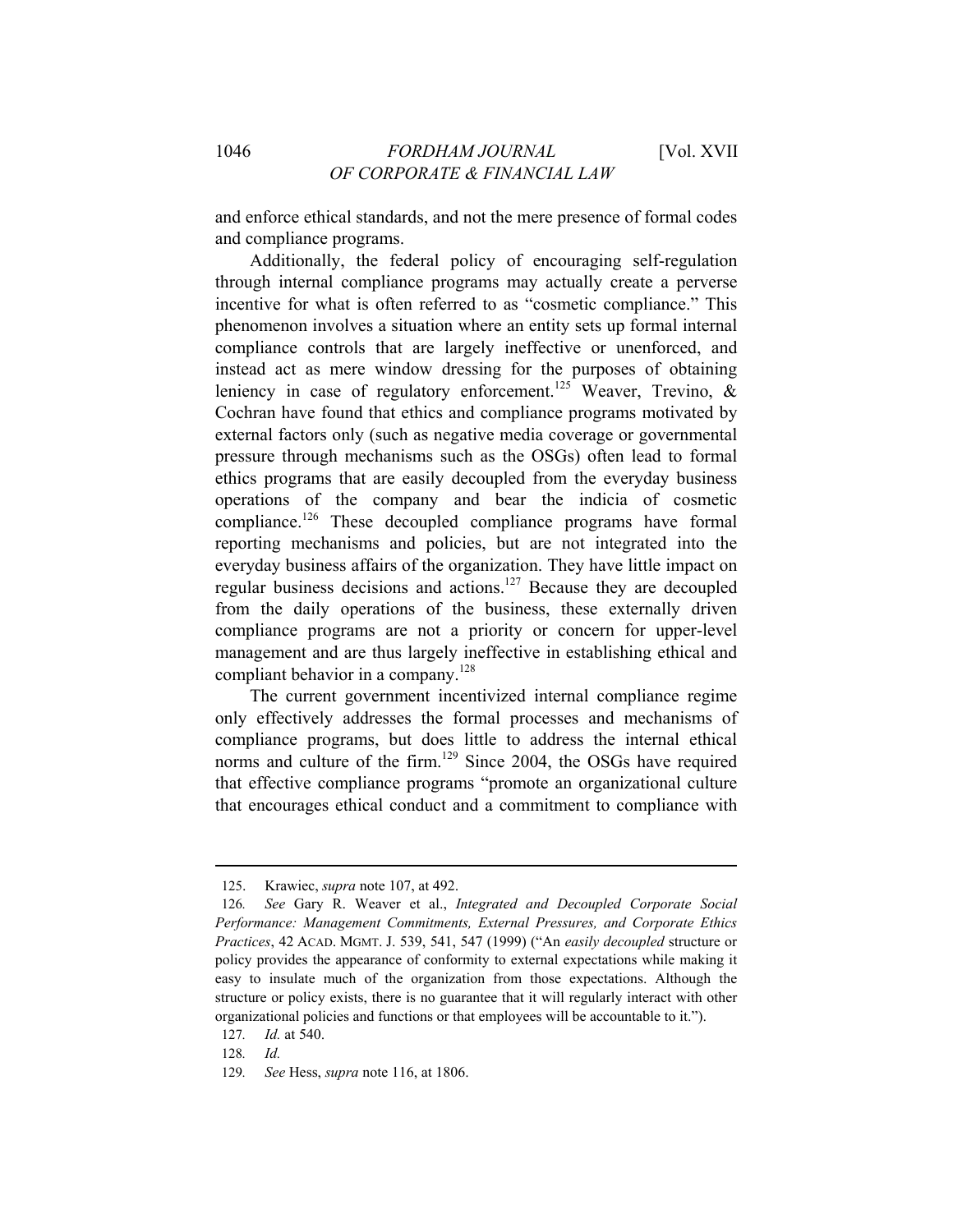the law" and provide minimum standards for doing so.<sup>130</sup> However, these minimum standards relate to formal oversight, communication and response requirements rather than addressing the more informal mechanisms through which culture is built in an organization.<sup>131</sup> Compounding this problem is the fact that it is difficult for a court or regulatory body to determine whether an internal compliance program has been legitimately implemented and enforced, or if the program was in place merely to give the appearance of legitimacy.<sup>132</sup>

Effective procedures and processes are certainly important for internal compliance programs, and their implementation should be encouraged or required by government policy. However, legal requirements and government policy are inherently limited in their ability to directly affect ethical culture in an organization.<sup>133</sup> Formal requirements and processes for internal compliance and ethics programs are not in and of themselves sufficient, or even effective, in deterring illegal behavior when a company retains a corporate culture that allows or encourages corrupt behavior.<sup>134</sup> Accordingly, in order for whistleblowing to be effective, a balance must be struck between corporate self-reporting/internal compliance and the ability for whistleblowers to report directly to the government.<sup>135</sup>

<sup>130.</sup> U.S. Sentencing Guidelines, 18 U.S.C. App'x § 8B2.1(a)(2), (b) (2006).

<sup>131</sup>*. Id.* § 8B2.1(b); *see* Peter Verhezen*, Giving Voice in a Culture of Silence: From a Culture of Compliance to a Culture of Integrity*, 96 J. BUS. ETHICS 187, 187–88 (2010).

<sup>132</sup>*. See* Krawiec, *supra* note 107, at 492; *see also* Donald C. Langevoort, *Monitoring: The Behavioral Economics of Corporate Compliance with Law*, 2002 COLUM. BUS. L. REV. 71, 113–14 (noting that because of the complex incentive structures and behavioral factors that influence implementation of compliance programs, it is difficult to find objective indicators for the administrative and judicial system to evaluate their effectiveness).

<sup>133.</sup> Hess, *supra* note 116, at 1806.

<sup>134</sup>*. See* David Hess & Cristie L. Ford, *Corporate Corruption and Reform Undertakings: A New Approach to an Old Problem*, 41 CORNELL INT'L L.J. 307, 317-18 (2008) (noting the example of Baker Hughes, Inc., which in 2001 was required as part of a cease and desist order to develop internal accounting controls to prevent improper bribe payments, but in 2007 was accused again of paying bribes, and in a deferred prosecution agreement admitted to paying bribes in Kazakhstan as late as November of 2003); *see also* Linda Klebe Treviño et al., *Managing Ethics & Legal Compliance: What Works and What Hurts*, 41 CAL. MGMT. REV. 131, 131 (1999) ("In this study, we found that specific characteristics of the formal ethics or compliance program matter less than broader perceptions of the program's orientation toward values and ethical aspirations.").

<sup>135</sup>*. See* Feldman & Lobel, *supra* note 51, at 1157.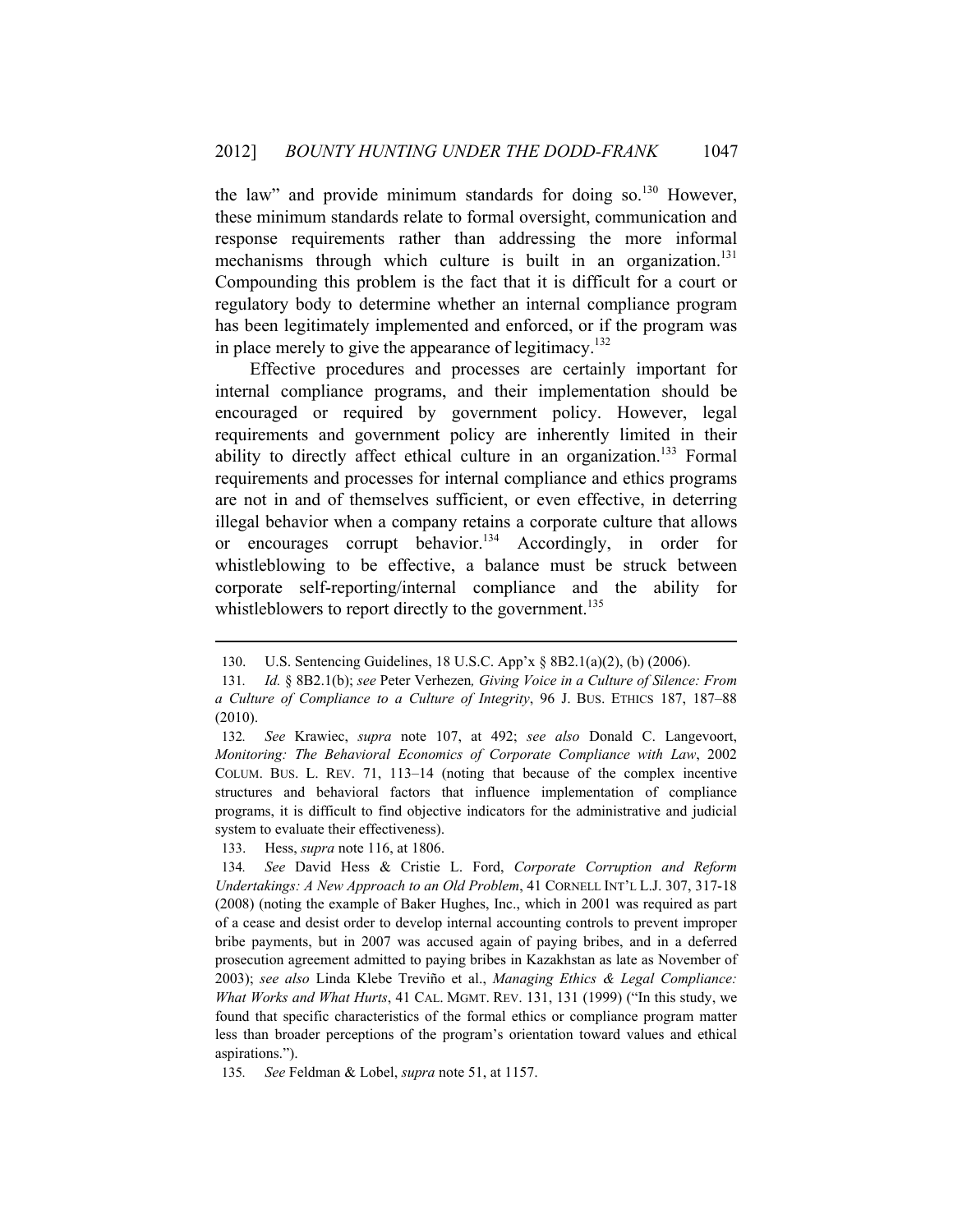## *2. Understanding the Motivations for Whistleblowing*

To evaluate the potential effects of the Dodd-Frank whistleblower provisions on internal reporting, one must also understand why employees report (or fail to report) wrongdoing, and specifically when an employee is most likely to circumvent internal compliance processes and blow the whistle externally. When an employee encounters wrongdoing in the workplace, following the formal internal compliance process or blowing the whistle externally are not the only options available. Employees may sit idly by and do nothing, confront the violator directly or report to a manager or supervisor.<sup>136</sup> Understanding why employees blow the whistle as opposed to taking other available actions is difficult because it involves the interaction of internal motivations (such as individual employees' sense of morality, altruism or self-interest), as well as organizational and environmental considerations (such as ethical culture, internal governance policies, organizational environment and regulatory environment).137 Numerous factors can play a part in the decision, such as the magnitude of the harm, the organizational status of the violator and the level of moral outrage at the conduct.<sup>138</sup>

The motivations and behaviors of whistleblowers have been relatively under-researched.<sup>139</sup> Professors Miceli & Near attribute this lack of empirical research partially to significant challenges both conceptually and methodologically in researching this area.<sup>140</sup> For example, in order to obtain data on actual whistleblowing events, researchers must find individuals with knowledge of unlawful or unethical conduct in their company and persuade them to agree to identify themselves to the researcher.<sup>141</sup> Researchers find it difficult to

<sup>136</sup>*. See* Muel Kaptein, *From Inaction to External Whistleblowing: The Influence of the Ethical Culture of Organizations on Employee Responses to Observed Wrongdoing*, 98 J. BUS. ETHICS 513, 514–15 (2011) (discussing generally the various response that employees may have to observed wrongdoing).

<sup>137</sup>*. See* Feldman & Lobel, *supra* note 116, at 166–69.

<sup>138</sup>*. Id.* at 175*.*

<sup>139</sup>*. Id.* at 168; *see also* Marcia P. Miceli & Janet P. Near, *Standing Up or Standing By: What Predicts Blowing the Whistle on Organizational Wrongdoing*, 24 RES. PERSONNEL & HUM. RESOURCES MGMT. 95, 124 (2005) ("Very little controlled research on whistleblowing has been published, particularly in top journals; with more research, we might have more new directions to report.").

<sup>140</sup>*. See* Miceli & Near, *supra* note 139, at 125-29.

<sup>141</sup>*. Id.* at 126.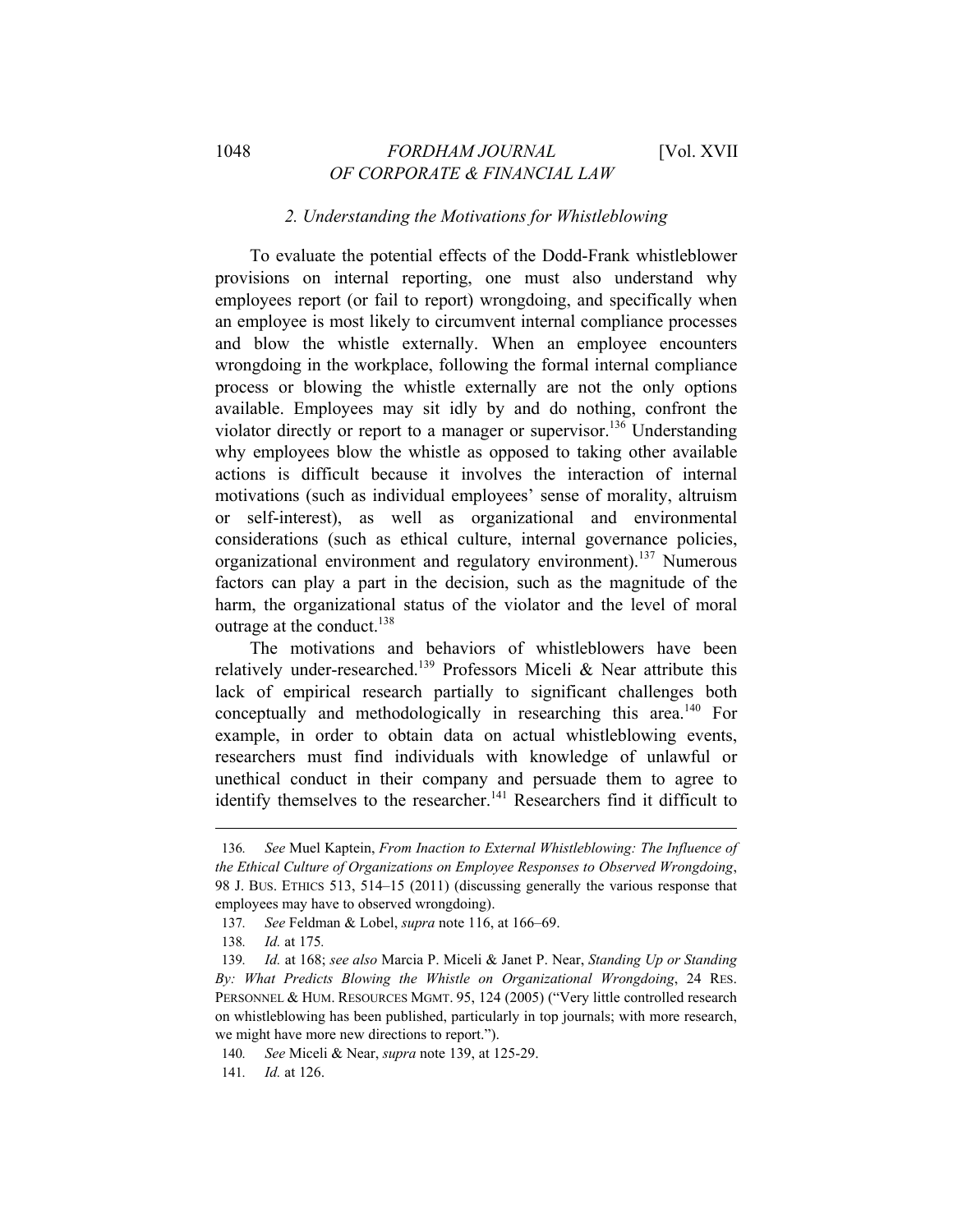locate these individuals and obtain this data because of the potential negative consequences of blowing the whistle. Additionally, the earlier studies conducted on the motivations of whistleblowing are of fairly limited value, as they focus on individual motivational considerations rather than the interaction of internal individual factors with external organizational and environmental factors.142 However, there are two recent studies on whistleblowing behavior which provide some insight into how organizational and governmental factors affect whistleblowing.

In a 2008 study, Professors Feldman and Lobel simultaneously examined numerous factors commonly present in organizations to determine their impact on reporting misconduct both internally and externally.<sup>143</sup> The study was conducted using a survey wherein participants answered questions regarding five different scenarios of misconduct—theft, financial fraud, environmental misconduct, safety violations and harassment.<sup>144</sup> The participants answered questions as if they were the employee discovering each scenario.<sup>145</sup> The questions measured various factors surrounding the observed misconduct, such as degree of moral outrage, perceived social norms regarding the misconduct and the method of reporting selected.<sup>146</sup>

The study turned out some noteworthy findings regarding whistleblowing. First, internal reporting tends to be used for "less important" matters involving lower level employees, such as employee theft, rather than more extensive problems, such as environmental problems or financial fraud.<sup>147</sup> Second, the situation in which the subjects were least likely to engage in any type of reporting, whether internally or externally, was financial fraud committed by management.<sup>148</sup> The study concluded that this was because any type of reporting in this scenario necessarily requires implicating management, and thus employees must be willing to pay a high price to report any such conduct.<sup>149</sup> Third, the study found that external reporting was associated with an escalation of the intensity of illegality of the conduct, and the more widespread the illegality was throughout the organization

<sup>142.</sup> Feldman & Lobel, *supra* note 116, at 169; *see also* Marcia P. Miceli et al., *Who Blows the Whistle and Why?*, 45 INDUS. & LAB. REL. REV. 113, 114 (1991).

<sup>143</sup>*. See* Feldman & Lobel, *supra* note 116, at 169–70.

<sup>144</sup>*. Id.*

<sup>145</sup>*. Id.*

<sup>146</sup>*. See id.*

<sup>147</sup>*. Id.* at 171.

<sup>148</sup>*. Id.*

<sup>149</sup>*. See id.* at 175.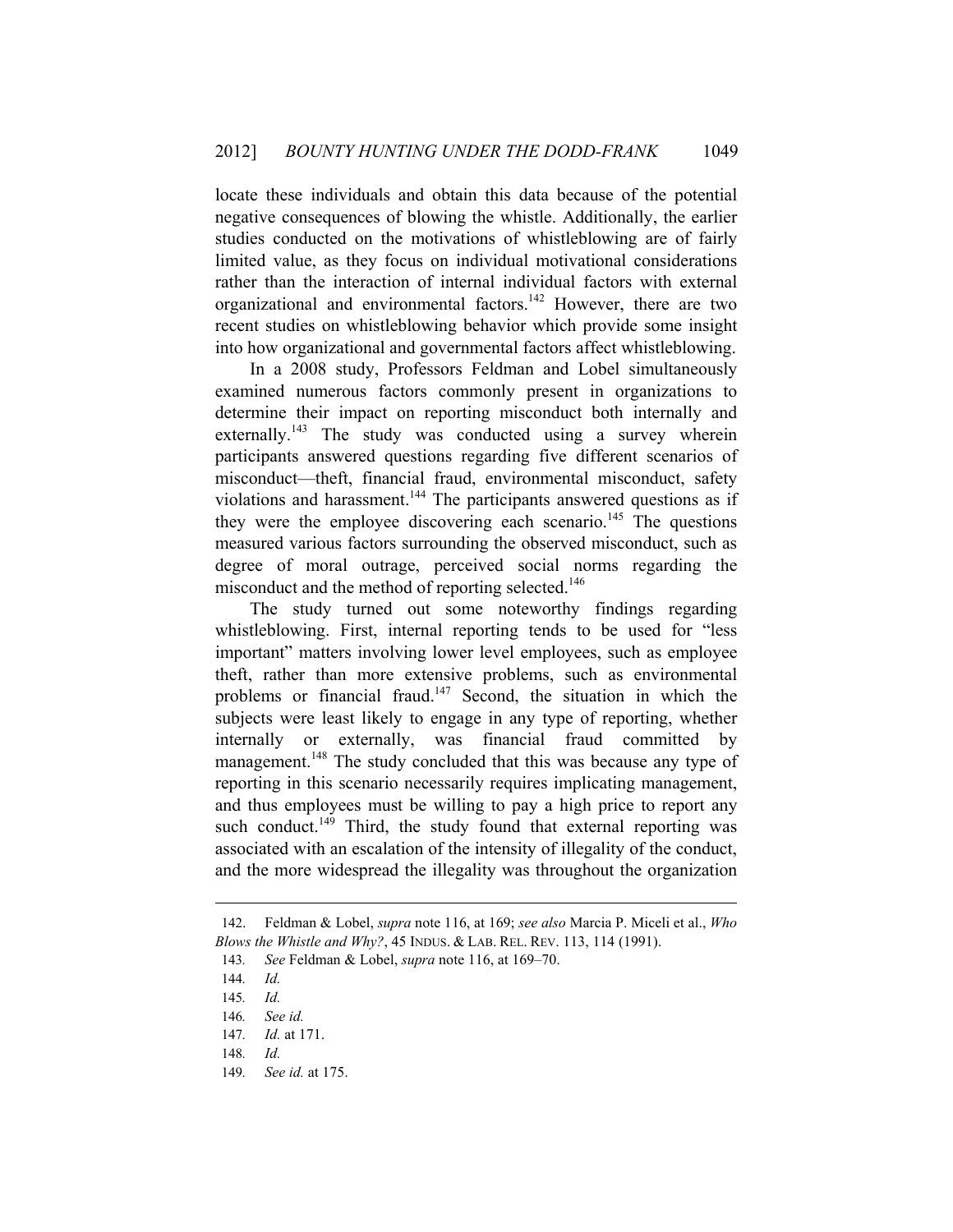(particularly with management), the less likely it was to be reported internally.150 For example, where employees know or suspect that the payment of bribes is commonplace and/or endorsed by upper-level management, they will be less likely to report any illicit payments through internal compliance channels because of the belief that any such reporting would be futile.

Additionally, this study found that when an organization emphasizes internal compliance, it can have a positive effect on the willingness of employees to internally report illegal behavior and a negative effect on external reporting.<sup>151</sup> While this can serve as an effective means of policing misconduct when the internal compliance program is legitimate, where management is complicit in or otherwise benefits from the misconduct, this can lead to management illicitly emphasizing internal reporting solely to prevent external discovery of the misconduct.<sup>152</sup> Professor Langevoort proffers two examples where this may be the case.<sup>153</sup> First, if society does not sufficiently enforce the law by imposing an adequate penalty, it can be more economically efficient for a company to allow a certain level of profitable violation.<sup>154</sup> Second, if managers are not held personally liable and their payment structure is not properly aligned with the interests of the company, they can personally benefit from profitability associated with illegal conduct with little or no commensurate penalty.<sup>155</sup>

In a more recent study, Feldman and Lobel expanded their research to include the consideration of various regulatory incentives, including monetary bounties, on whistleblowing.<sup>156</sup> This study measured the effectiveness of four types of regulatory incentives for whistleblowing: (1) protection from retaliation; (2) a legal duty to report; (3) fines for failure to report; and (4) monetary incentives for reporting.<sup>157</sup> All participants in the study's survey received the same fact pattern of misconduct, and each was asked to predict their own reaction as well as

- 156*. See* Feldman & Lobel*, supra* note 51, at 1176.
- 157*. Id.*

<sup>150</sup>*. Id.* at 181.

<sup>151</sup>*. Id.* at 175.

<sup>152</sup>*. Id.* at 180.

<sup>153</sup>*. See* Langevoort, *supra* note 132, at 80.

<sup>154</sup>*. Id.*

<sup>155</sup>*. Id*.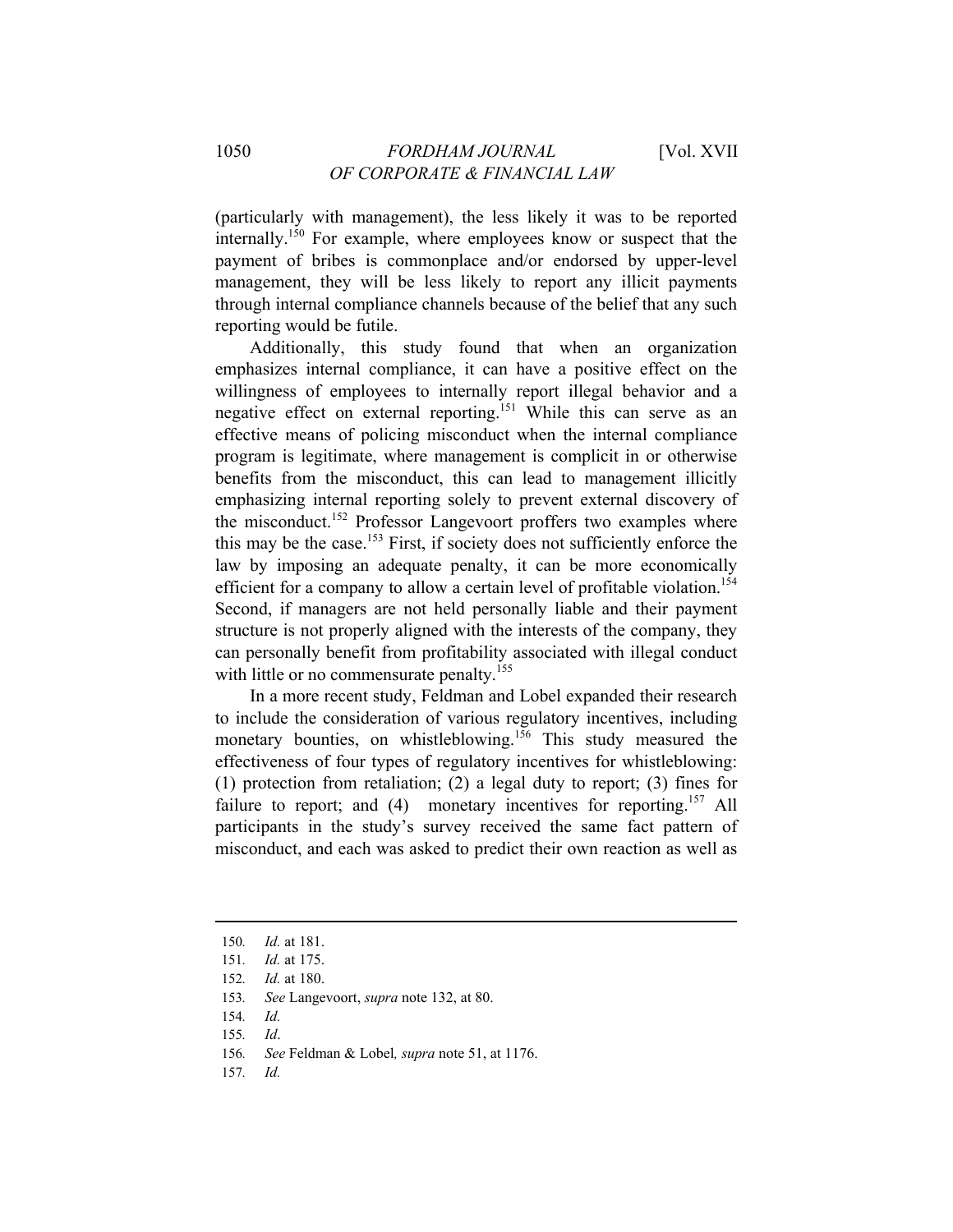the reaction of others in light of various combinations of the four regulatory incentives listed above.158

As one would expect, the perceived severity of the misconduct had a significant effect on the likelihood to report.<sup>159</sup> When the severity of the misconduct is perceived as low, external incentives matter much more in the motivation to report, because the internal motivation of moral outrage is missing.<sup>160</sup> For these respondents, offering a large monetary reward or imposing a legal duty to report and granting a large monetary reward provided a very strong incentive for blowing the whistle $161$ 

However, whenever the internal moral motivation to report was high, offering a large monetary award was not as strong of an incentive for reporting.<sup>162</sup> For these respondents, other external incentives, such as a legal duty to report and protection from retaliation, were reported as a stronger incentive than a high reward.<sup>163</sup> This suggests that there may be a limited "crowding out" effect, whereby offering a large monetary incentive for whistleblowing is counter-productive because it undermines the internal ethical and moral motivations for reporting wrongdoing.<sup>164</sup> This conclusion recognizes that while people do respond to monetary incentives as classic economics predicts, these are not the only motivators of human behavior.<sup>165</sup>

The study results also showed that the respondents tended to undermine the role of money in their own decision to report, while believing it would be very influential in others decisions to report.<sup>166</sup> The respondents perceived that the imposition of a legal duty to report would be a dominant factor in their own reporting decision.<sup>167</sup> However, the results showed that in the scenario where a legal duty imposed plus a large monetary reward was offered versus the scenario where only a

 $\overline{a}$ 

164*. Id.* at 1180.

165*. See id.* at 1193-95; *see also* Lawrence M. Friedman, *Coming of Age: Law and Society Enters an Exclusive Club*, 1 ANN. REV. L. & Soc. SCI. 1, 14 (2005) ("There is no question that human beings do react to the carrot and the stick. However, people are not blindly mechanical cost-benefit machines . . . .").

166*. See* Feldman & Lobel, *supra* note 51 at 1199*.*

167*. Id.*

<sup>158</sup>*. Id.* at 1188.

<sup>159</sup>*. See id.* at 1193–95.

<sup>160</sup>*. Id.*

<sup>161</sup>*. See id.*

<sup>162</sup>*. Id.*

<sup>163</sup>*. Id.*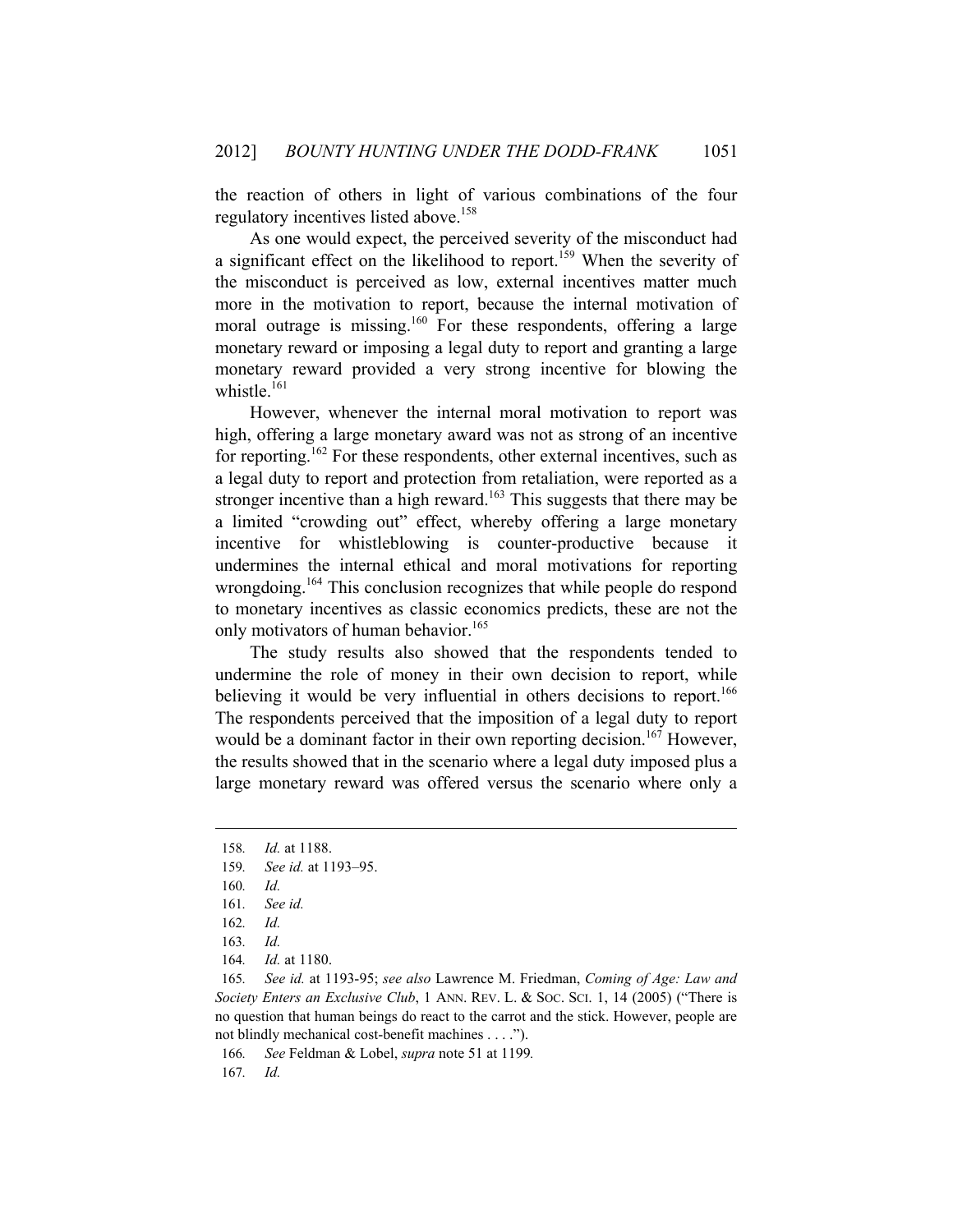large monetary reward was offered, the legal duty provided only a marginal increase in reporting.<sup>168</sup> This indicates that there is a tendency to underestimate the perceived effect that a monetary reward has on the decision to blow the whistle. $169$ 

Overall, the study found that a monetary reward is an important incentive for reporting, particularly when the conduct is not perceived as being overtly morally offensive.<sup>170</sup> The size of the bounty is critical, as small monetary awards were not a strong incentive and actually decreased the rate of reporting when there was no moral outrage at the conduct reported.171 Generally, where the perceived moral outrage of the wrongdoing was high, the external incentives for reporting were less important. Nonetheless, external monetary incentives still provided an increase in reporting in such situations. $172$ 

These studies have their limitations; b oth studies rely upon survey data of self-reported reactions to hypothetical factual situations, as opposed to analyzing actual examples of whistleblowers reporting misconduct.<sup>173</sup> Additionally, in order to determine the level of moral outrage, the second study relied upon the subjective perception of one fact pattern, rather than using multiple fact patterns to obtain a broader sample of which violations people found morally offensive.<sup>174</sup> The second study also relied on hypothetical survey results of when a

 $\overline{a}$ 

174*. See* Feldman & Lobel, *supra* note 51, at 1188.

<sup>168</sup>*. Id.*

<sup>169</sup>*. See id.* at 1200, 1203 ("In fact, high rewards were highly influential at the experimental stage, but those high rewards were ranked as the least influential factors when respondents were consciously estimating what factors influenced their own decisions to report.").

<sup>170</sup>*. See id.* at 1202 ("When the ethical significance attached to the reporting act is absent, the level of monetary compensation offered through the regulatory system is decisive.").

<sup>171</sup>*. Id.*

<sup>172</sup>*. Id.*

<sup>173</sup>*. See id.* at 1188; *see also* Feldman & Lobel, *supra* note 116, at 180–81; *see also*  Miceli & Near, *supra* note 139, at 126–27 ("As we have described in depth previously . . . , laboratory and scenario studies, while quite useful for many other topics, are not the solution for whistle-blowing. Like the longitudinal or multi-source design, they address certain problems, but create others that are equally if not more likely to be 'fatal' to internal validity, and raise questions of external validity as well. For example, it is well-understood that social desirability or a wish to please the experimenter leads many people to say they would do the 'right thing' when it is described on paper, when in reality they would not.").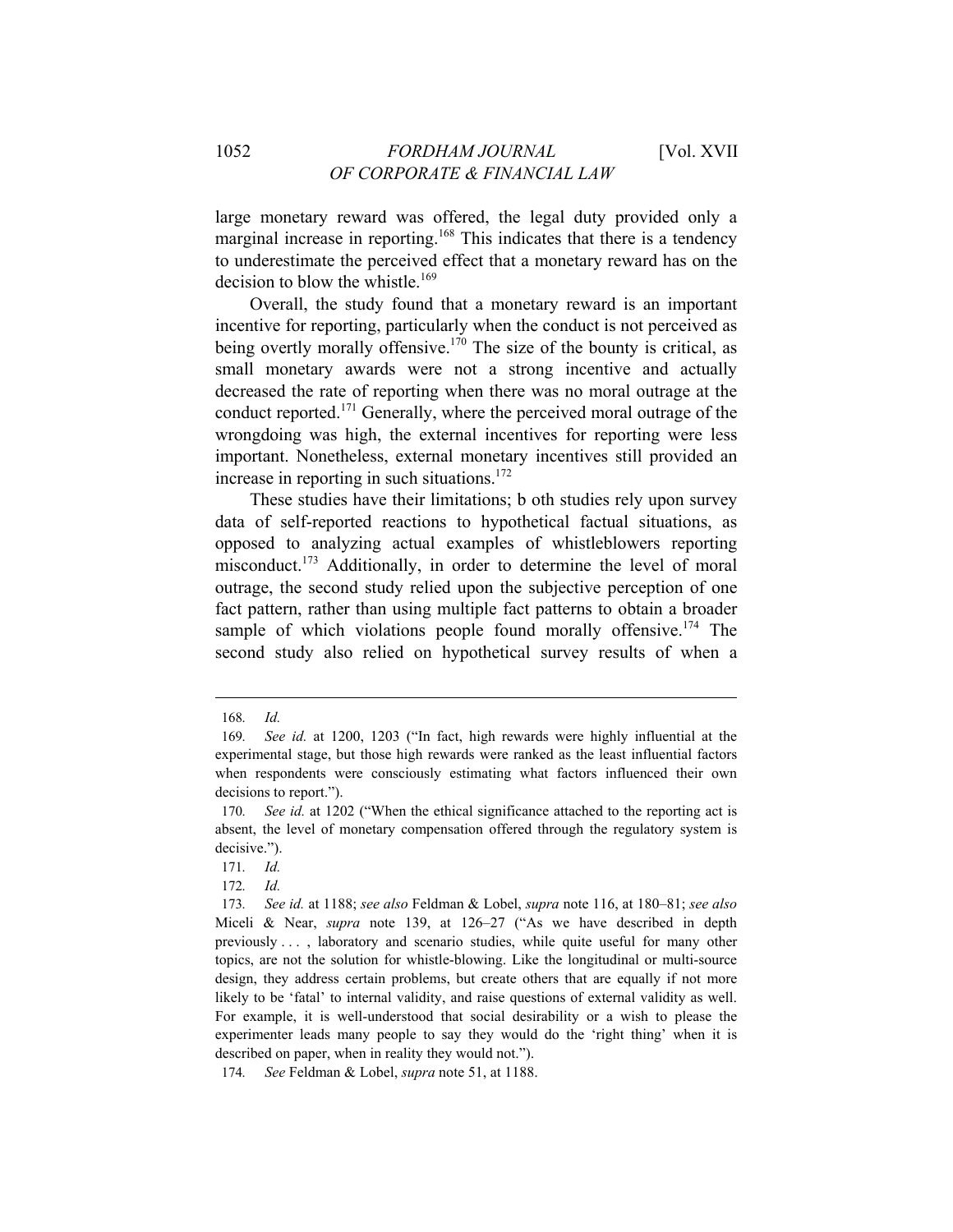respondent would be motivated by a bounty as opposed to individuals actually faced with the opportunity to receive a bounty for reporting. Therefore, there is a distinct possibility that the respondents underestimated the role that a financial incentive could play in people's decisions, as Professors Feldman and Lobel admit.<sup>175</sup> Nevertheless, these studies are the most thorough and recent empirical studies on whistleblowing incentives. When considered together, they provide important insights into the potential effect that the bounty provisions of the Dodd-Frank Act may have on whistleblowing and internal compliance programs.

While internal reporting procedures may be effective in some situations, they are not an effective reporting mechanism for all types of misconduct. Respondents favored internal reporting in smaller, "less important" instances of misconduct, but internal reporting is the least likely when management is involved in the misconduct at issue.<sup>176</sup> Additionally, the type of misconduct least likely to be reported at all, whether internally or externally, was financial fraud by management.<sup>177</sup> This suggests that for the very type of fraud that the Dodd-Frank Act is most concerned with policing,  $178$  management could be incentivized to focus on internal reporting not to stop the conduct, but to discourage government discovery and intervention.<sup>179</sup> Further, this suggests that in order to encourage employees to be willing to take the risk of implicating management in wrongdoing, additional government incentives such as a bounty may be effective in increasing external reporting of managerial level financial fraud, which is otherwise unlikely to be reported.<sup>180</sup>

Despite the potential for underreporting on the effect of financial incentives inherent in Feldman and Lobel's second study, $181$  it still showed that monetary incentives can increase external self-reporting.<sup>182</sup> This is especially the case when the misconduct is not of a particularly egregious nature, $183$  and has important implications for the external reporting of financial fraud. Certain types of financial fraud, such as

<sup>175</sup>*. Id.* at 1207.

<sup>176.</sup> Feldman & Lobel, *supra* note 116, at 171.

<sup>177</sup>*. Id.*

<sup>178</sup>*. See* discussion *supra* Introduction.

<sup>179</sup>*. See* Feldman & Lobel, *supra* note 116, at 180–81.

<sup>180</sup>*. Id.*

<sup>181</sup>*. See* Feldman & Lobel, *supra* note 51, at 1188.

<sup>182</sup>*. See id*. at 1202.

<sup>183</sup>*. Id.*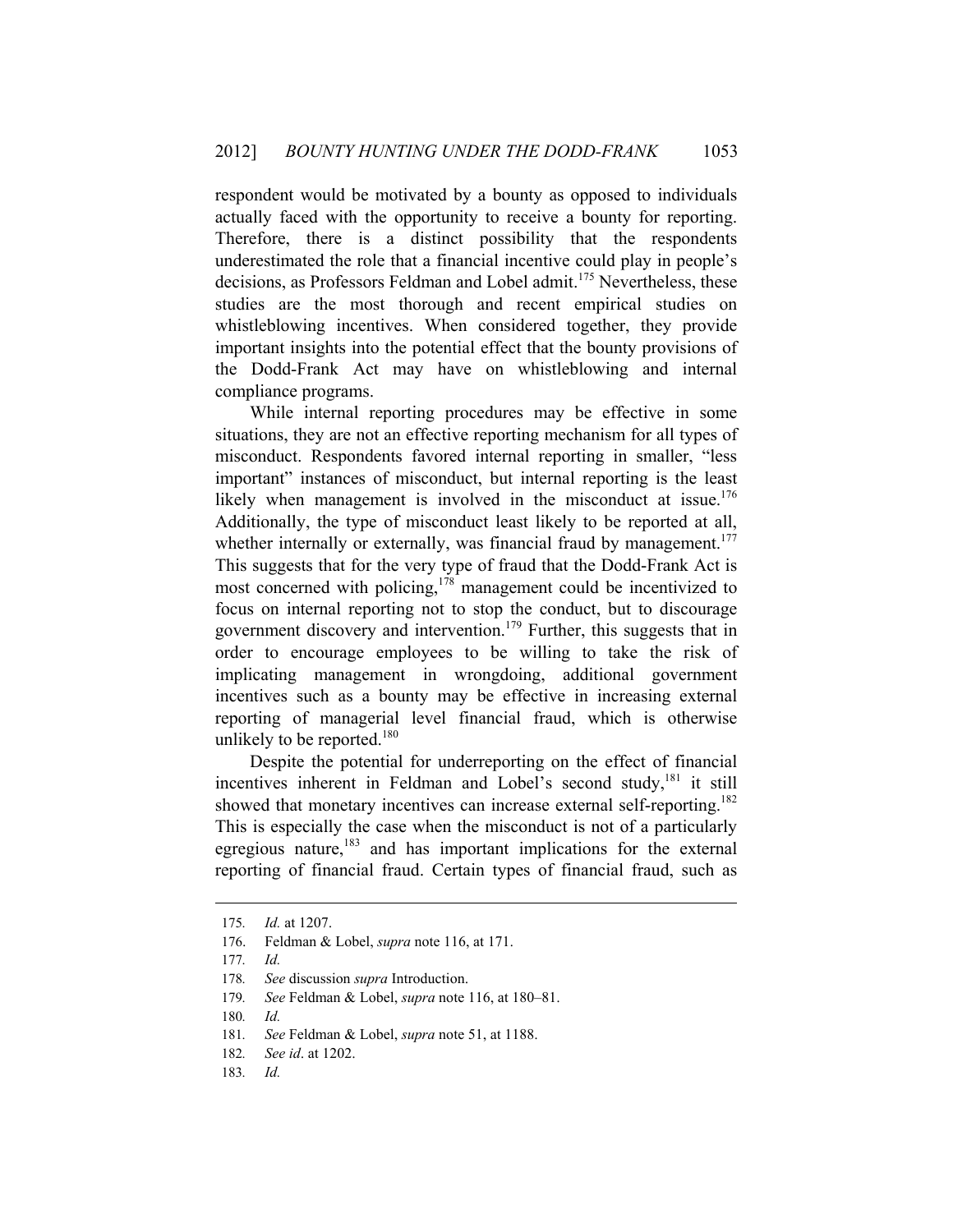violations of accounting standards, are highly technical, and thus not inherently morally outrageous, or they exist in a legal grey area where the conduct can be argued as legal or moral.

Additionally, when an organization has created a culture where corrupt behavior is acceptable, individual employees can become desensitized to the conduct such that it becomes commonplace and no longer shocking, despite remaining appalling to those outside the situation.<sup>184</sup> Much of the financial fraud that occurred in the recent financial crisis would fit this description.<sup>185</sup> In these situations, fraud could be of a significant size and scope and damaging to the economy, but unlikely to be reported or dealt with internally.<sup>186</sup> The bounty provisions of Dodd-Frank provide an economic incentive for external reporting of this type of fraud, which has otherwise been difficult to uncover until substantial societal harm has already occurred.

## *2. The Dodd-Frank Whistleblower Provisions as a Check on Ineffective Internal Compliance Programs*

In light of the above analysis, the bounties provided under Dodd-Frank appear reasonably tailored to supplement internal reporting, not bypass it. Some have proposed that in order to avoid the potential for undermining internal compliance and ethics programs, the SEC should require whistleblower provisions under Dodd-Frank to first report any misconduct through internal compliance channels before reporting to the SEC.<sup>187</sup> While such a requirement would help preserve internal

<sup>184</sup>*. See* Hess, *supra* note 116, at 1797; *see also* Hess & Ford, *supra* note 134, at 319–325 (explaining how paying bribes can become institutionalized into a culture and employees begin to rationalize the behavior such that they become routine and no longer cause any moral outrage).

<sup>185</sup>*. See, e.g.*, Wyatt, *supra* note 9 (discussing the SEC's intent to pursue additional financial fraud cases stemming from the mortgage backed securities created during the financial crisis). Given the complex nature of the mortgage backed securities created during the financial crisis and their widespread use and acceptance, it is highly doubtful that most of the lower level employees involved in their structuring and offering understood them completely or understood any fraud that may have been involved in their offering.

<sup>186.</sup> Feldman & Lobel, *supra* note 116, at 171.

<sup>187</sup>*. See e.g.*, Ebersole, *supra* note 11, at 151; *see also* Bruce Carton, *Pitfalls Emerge in Dodd-Frank Whistleblower Bounty Provision*, SECURITIESDOCKET.COM (Sept. 9, 2010), http://www.securitiesdocket.com/2010/09/09/pitfalls-emerge-in-doddfrank-whistleblower-bounty-provision/.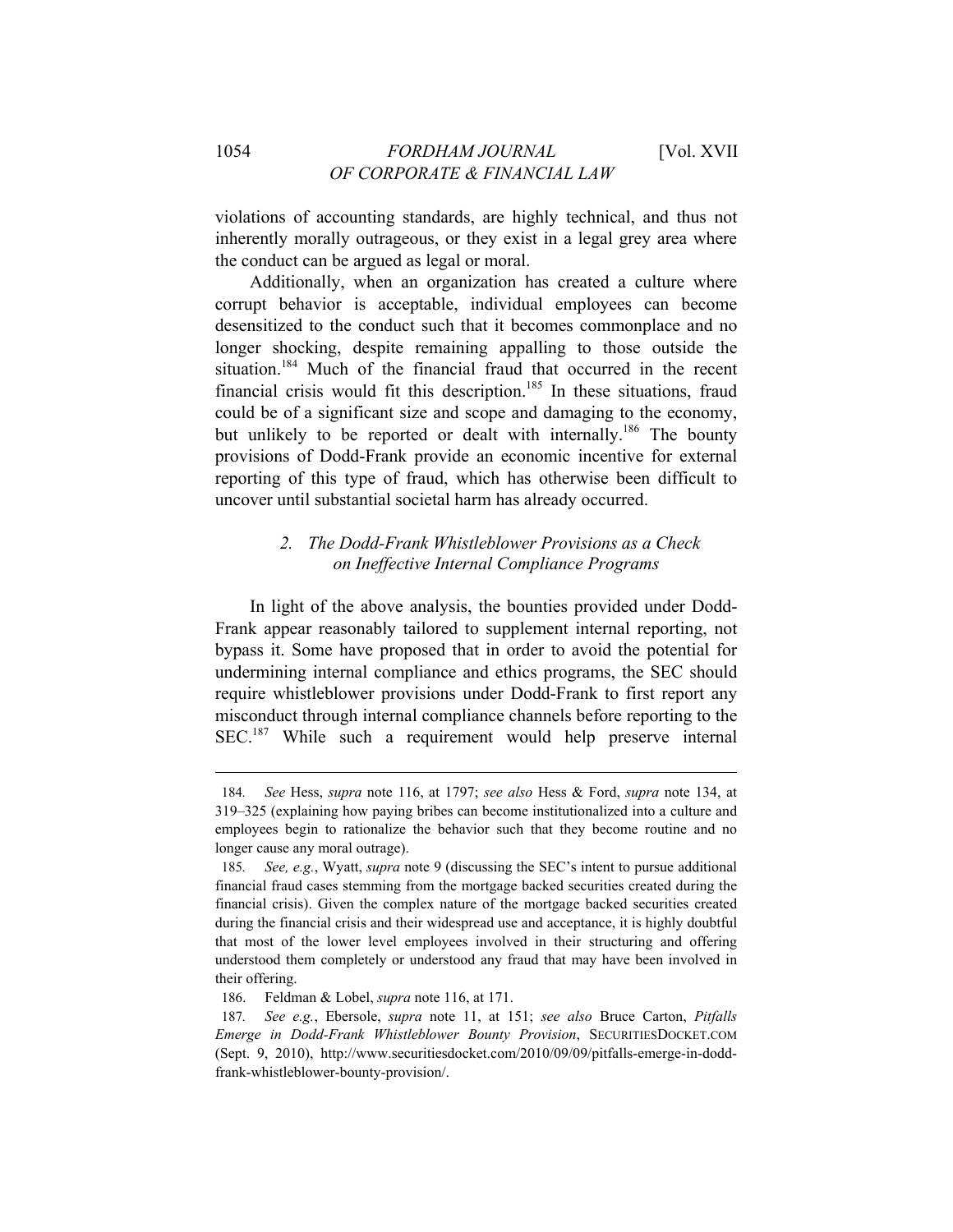reporting, it would also subject employees who are not confident in their company's internal compliance to report through a channel that they know or suspect may not be effective or taken seriously.<sup>188</sup> The whistleblowing process is an emotionally draining one.<sup>189</sup> Reporting through ineffective internal channels may subject a whistleblower to social ostracization or other psychological mistreatment by fellow employees and management, which can be extremely demoralizing. The final SEC rules strike the appropriate balance between internal and external reporting by incentivizing, but not requiring, reporting through internal compliance channels.<sup>190</sup>

Under the final SEC rules, whistleblowers will still be considered for an award even if they first report through internal compliance with their employer, and their employer subsequently reports to the  $SEC.^{191}$ In order to trigger this provision, the whistleblower must also submit the information to the SEC on the required forms within 120 days of the internal report.<sup>192</sup> This provides the company with sufficient time to evaluate the claims made by the whistleblower and determine whether to inform the whistleblower that no violation has taken place, or self-report the violation to the SEC.

As an additional incentive for whistleblowers to internally report, the final rules expressly set forth various factors that the SEC may consider in determining the amount of award to a whistleblower.<sup>193</sup> Participation in internal compliance systems, which includes internal reporting as well as assisting in internal investigations, may increase a whistleblower's overall award.<sup>194</sup> Conversely, the SEC may consider any interference with internal compliance channels, including providing any materially false, fictitious or fraudulent statements or reports to internal compliance, as a factor that may decrease the award given to a whistleblower.<sup>195</sup>

The required size of the monetary sanction to trigger a bounty also serves as a level of protection against bypassing internal compliance. The studies discussed above indicate that a small reward is not a significant motivator for blowing the whistle, and that for minor matters,

<sup>188</sup>*. See supra* Part III.B.1.

<sup>189.</sup> Feldman & Lobel, *supra* note 51, at 1158–59.

<sup>190</sup>*. See* 17 C.F.R. §§ 240.21F-4, .21F-6 (2011).

<sup>191</sup>*. See id.* § 240.21F-4(c)(3).

<sup>192</sup>*. See id.*

<sup>193</sup>*. See id.* § 240.21F-6.

<sup>194</sup>*. See id.* § 240.21F-6(a)(4).

<sup>195</sup>*. See id.* § 240.21F-6(b)(3).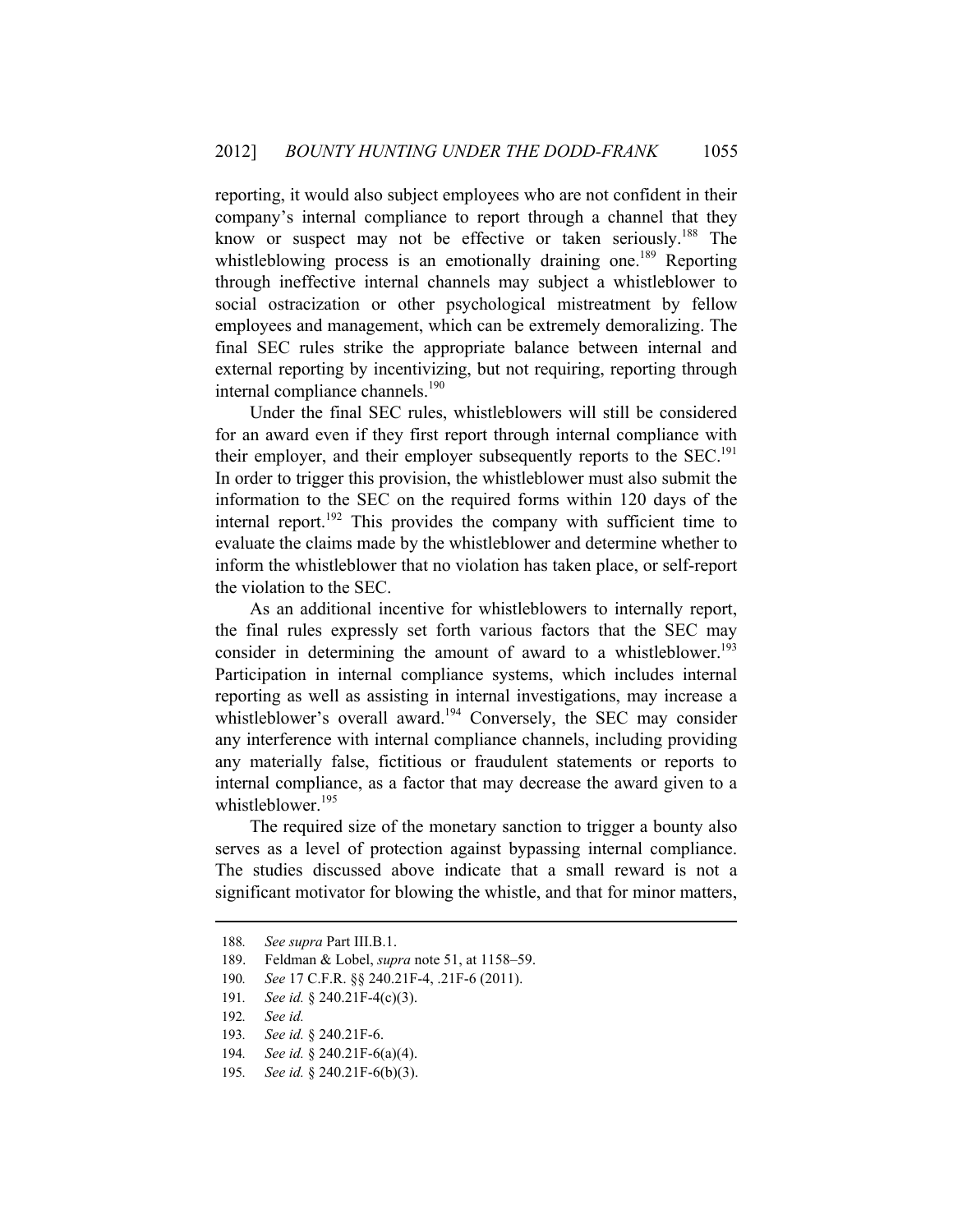employees prefer to report internally.<sup>196</sup> The bounty provisions of Dodd-Frank are not triggered unless there is a monetary sanction of at least \$1 million.<sup>197</sup> Thus, employees will not be motivated to bypass internal compliance reporting unless they believe the misconduct is large and widespread enough to trigger such a sanction, the very type of fraud that is the least likely to be reported internally.<sup>198</sup> This floor on the monetary sanction not only ensures that the whistleblower will receive a substantial reward if a successful action is brought (which is required to provide sufficient incentive), but also helps ensure that employees will not bypass internal compliance on small matters. The floor allows internal compliance programs to maintain an ongoing role of policing misconduct and encouraging internal reporting, which cuts off problems before they become substantial.

These final SEC rules, in conjunction with the statutory structure, adequately address critiques that the bounty provisions will force companies to self-report in order to win the race to report, $199$  will disincentivize cooperation with regulatory authorities<sup>200</sup> and incentivize frivolous tips to the SEC.<sup>201</sup> To the extent that an organization has an effective internal compliance program that is embraced and believed in by employees, the whistleblowing mechanism in the rules provides an incentive for employees to first report internally. It also gives adequate time to the organization to determine whether the decision to self-report should be made. The opportunity to increase the whistleblower's share of the sanction as their reward<sup>202</sup> helps offset the incentive to bypass internal reporting in an attempt to increase the size of the sanction. Under any whistleblower structure, there will be frivolous tips. However, if the organization has a robust compliance process in place, in conjunction with a cultural norm of internally reporting and dealing with misconduct, organizations have ample opportunity to address the merits of a complaint with the employee before it is reported.

Far from undercutting internal compliance programs, these whistleblower provisions provide a check on ineffective internal compliance programs. While a court or regulator may not be in the best

<sup>196</sup>*. See* discussion *supra* Part III.B.II.

<sup>197.</sup> Dodd-Frank Act § 922(b)(1), 124 Stat. 1376, 1842 (2010).

<sup>198</sup>*. See* discussion *supra* Part III.B.II.

<sup>199</sup>*. See* discussion *supra* Part III.A.1.

<sup>200</sup>*. See* discussion *supra* Part III.A.2.

<sup>201</sup>*. See* discussion *supra* Part III.A.3.

<sup>202. 17</sup> C.F.R. § 240.21F-6(a)(4) (2011).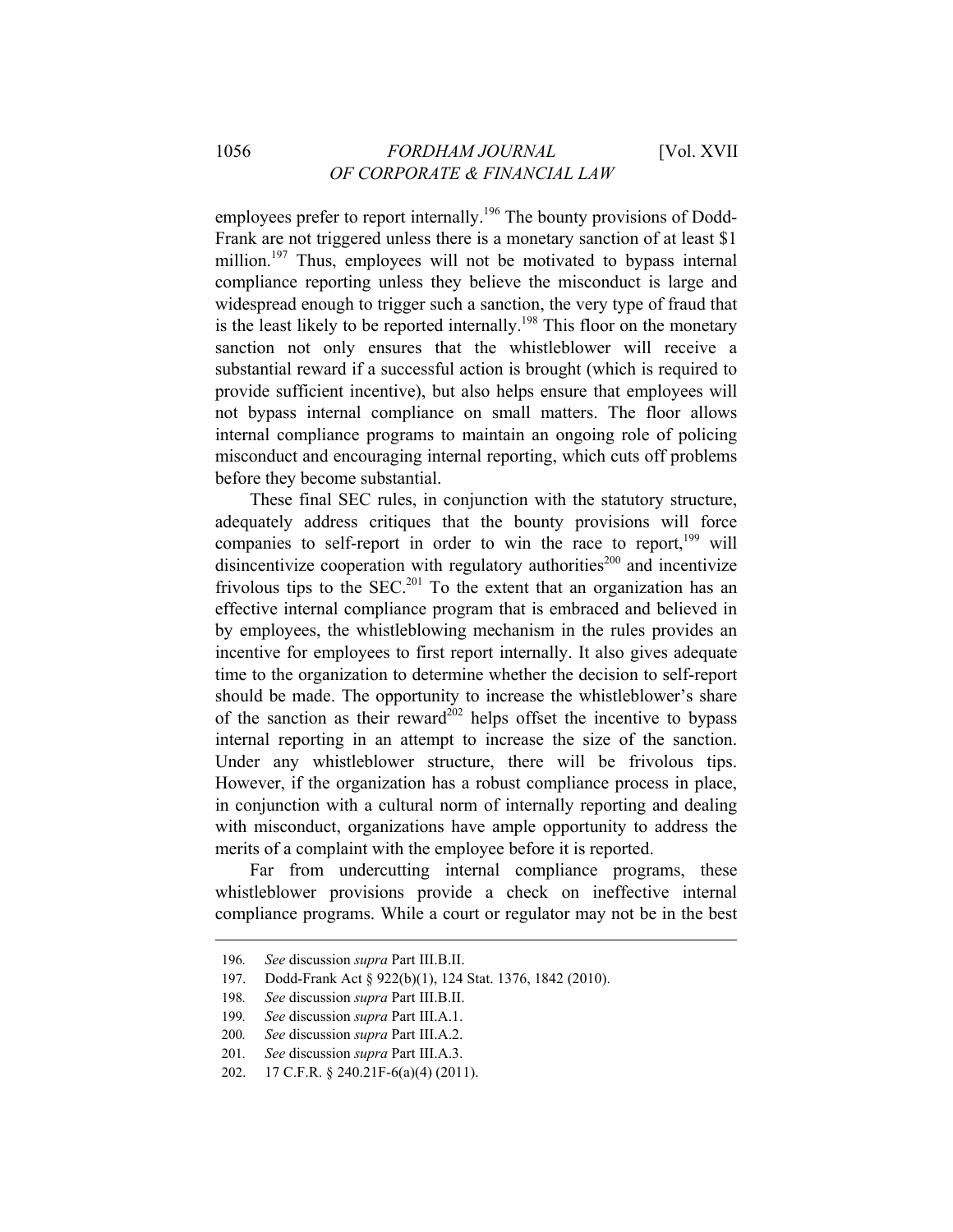position to adequately assess whether an internal compliance program is truly effective, $203$  employees within an organization are uniquely positioned to gauge the ethical climate of the organization and determine whether reporting internally will be futile or result in affirmative action to remedy the problem. The decision to blow the whistle is a complex one, and aligning incentives to maximize proper reporting while also minimizing frivolous reporting is difficult.<sup>204</sup> While experience will tell us where these whistleblower provisions fall short (as they undoubtedly will in some regard), the final rules drafted by the SEC represent wellcrafted regulations that strike a balance between internal and external reporting. By allowing, but not directly incentivizing, employees to report directly to the SEC rather than through internal compliance structures, these rules provide a measure of much needed accountability to corporate internal compliance programs without undercutting them.

## C. DEALING WITH DODD-FRANK: CREATING AND INCENTIVIZING AN ETHICAL CULTURE TO DRIVE INTERNAL COMPLIANCE AND REPORTING.

The best method for dealing with Dodd-Frank is for organizations to move past focusing only on the formal aspects of the structure of their compliance programs, and to integrate their ethics and compliance programs into the fabric of their organizational culture.<sup>205</sup> As with so many things in life, this is easier said than done. Attorneys and compliance professionals tend to focus on "check-the-box" requirements in drafting and designing internal compliance programs, focusing more on strict legal requirements rather than on the organizational implications and efficacy of the program.<sup>206</sup> But changing the

<sup>203</sup>*. See* Krawiec, *supra* note 107, at 491.

<sup>204.</sup> Feldman & Lobel, *supra* note 51, at 1157–59 ("Because of its inherent risks, whistle-blowing must be incentivized through regulatory policies that will encourage individuals to break the code of silence in corrupt organizations. However, identifying and understanding the various predictors of social enforcement in organizations is highly complex, as predictors are comprised of individual, organizational, and statelevel factors.").

<sup>205</sup>*. See* Weaver et al., *supra* note 126, at 541; *see also* Tom Tyler et al., *The Ethical Commitment to Compliance: Building Value-Based Cultures*, 50 CAL. MGMT. REV. 31, 32 (2008).

<sup>206</sup>*. See, e.g.*, Hess, *supra* note 116, at 1791–92 (noting the difference between "compliance based" programs, which focus on deterrence through formal compliance programs designed to detect and punish violations, and "integrity based" programs,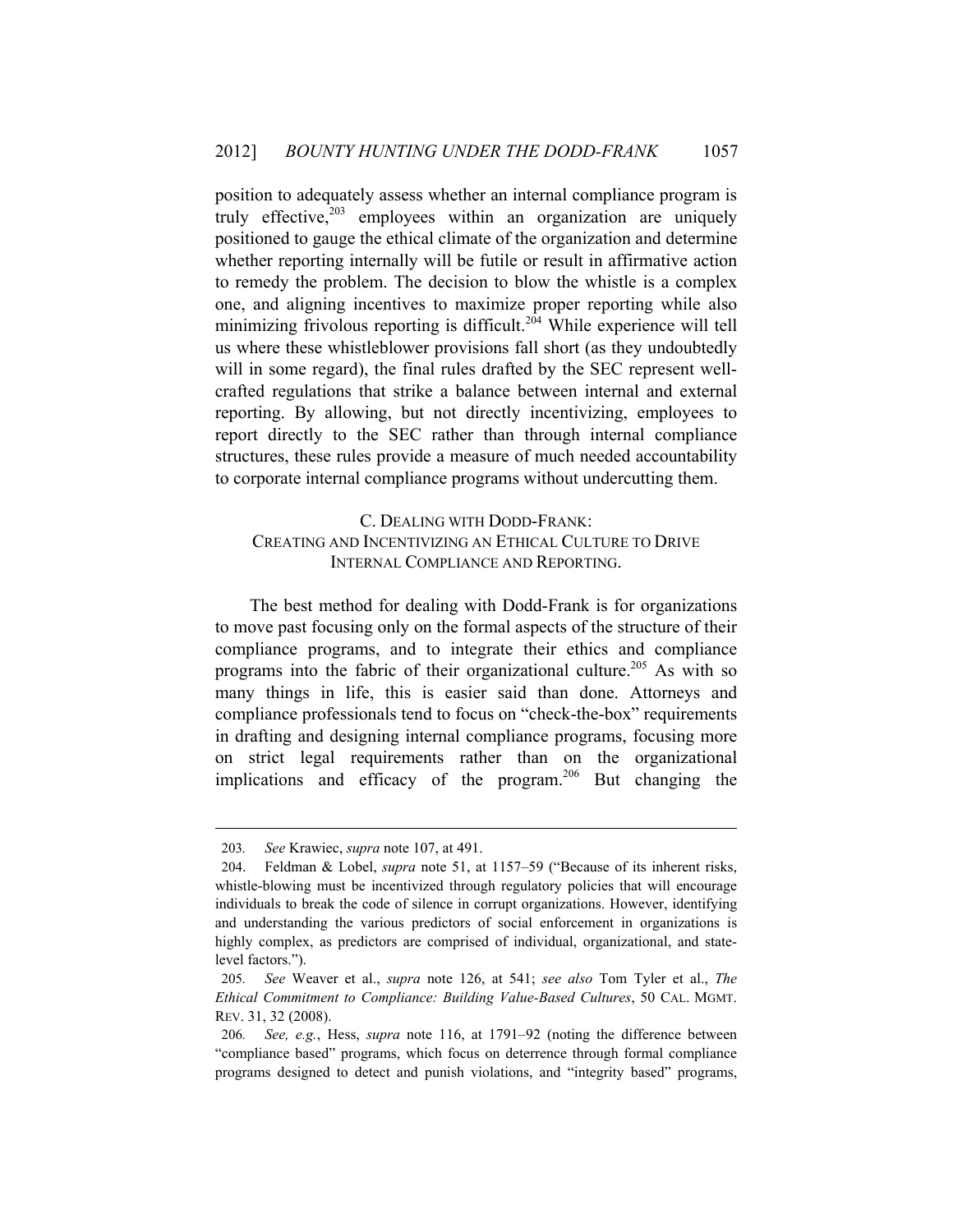organizational culture is much more difficult than simply drafting a new policy or implementing a new process. By understanding what drives ethical behavior of employees in organizations, attorneys and other compliance professionals can implement compliance processes and interact with organizational constituents in a way that will maximize the opportunity to develop a culture of ethical decision-making and internal reporting.

### *1. Focus on Management Commitment, Communication and Congruency*

Research shows that organizational culture starts from the "tone at the top."207 When the CEO and other high-level managers do not express a commitment to ethics and are uninvolved in compliance programs, the compliance programs are less likely to have an effect on employee behavior.<sup>208</sup>

However, it is not enough for management to simply express a commitment to compliance—the commitment must be visible and there must be effective communication of this commitment between the employees and management.<sup>209</sup> High-level managers tend to selfidentify closely with their organization, and thus often have a more sanguine view of the ethical climate than do lower-level employees working inV the trenches.<sup>210</sup> Additionally, top managers often do not communicate frequently with lower-level managers, and vice-versa.<sup>211</sup> This two-way lack of communication can create problems. For example, a CEO may have a commitment to ethical behavior and compliance, but this commitment is not communicated to the employees adequately, and is not visible to them. Conversely, lower level employees may know of

which focus on establishing organizational values and integrating ethics into decisionmaking).

<sup>207.</sup> Linda Klebe Trevino, *Out of Touch*, 70 BROOK. L. REV. 1195, 1198 (2005) ("Research has found that the CEO's 'commitment to ethics' influences the scope, orientation, and integration of formal ethics/compliance programs."); *see also* Weaver et al., *supra* note 126, at 547 ("Our findings support theoretical claims that senior management's personal commitment to ethics is an essential part of what drives organizations to proactive, social responsible performance.").

<sup>208.</sup> Trevino*, supra* note 207, at 1198–1200.

<sup>209</sup>*. See id.*

<sup>210</sup>*. Id.* at 1208.

<sup>211</sup>*. Id.*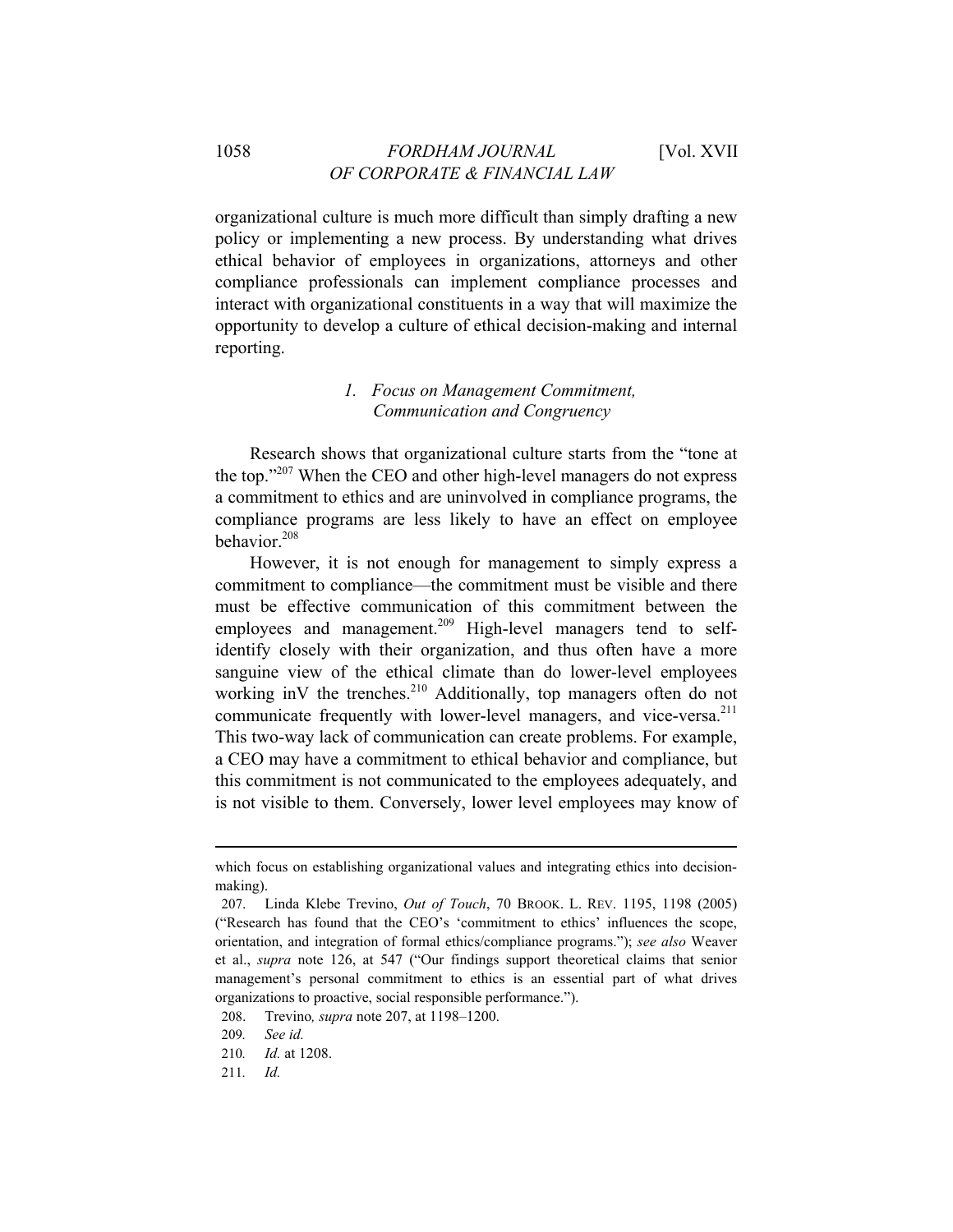unethical or unlawful practices that the company is engaged in while upper-level management naively believes everything is fine.<sup>212</sup>

In addition to the importance of communication, a recent study found that when there is a high level of congruency in senior management, employees are more likely to call an internal whistleblowing hotline, and less likely to blow the whistle externally.<sup>213</sup> Thus, it is important that employees not only have a commitment to ethics communicated to them by management, but that top management communicate and display their behavior in accordance with the ethical norms of the company.

Of course, attorneys and other compliance professionals are limited in their ability to control management or influence it to behave in an ethical manner or communicate their values. Nevertheless, compliance programs can be structured such that communication channels regarding organizational ethics allow for the flow of information as easily as possible from the top down, and from the bottom up, on a regular basis. Most internal compliance programs focus on formal communication channels, such as hotlines or internal reporting procedures, while informal communications channels are often viewed as ineffective. $2^{14}$ Formal communication channels are important, however, informal communications can also be critical in encouraging employees to report wrongdoing.<sup>215</sup> Compliance managers should encourage management to utilize informal methods of communication to engage in discussion and dialogue on ethics throughout the organization.

Managers can increase their influence and learn by engaging employees at all levels in informal dialogue on ethics and compliance issues and taking advantage of the speed of informal information flow.<sup>216</sup> Informal, low-pressure communications can also be much less

<sup>212</sup>*. See id.* at 1209.

<sup>213</sup>*. See* Muel Kapstein, *From Inaction to External Whistleblowing: The Influence of the Ethical Culture of Organizations on Employee Responses to Observed Wrongdoing*, 98 J. Bus. ETHICS 513, 517–23 (2011) (defining congruency as "the extent to which managers apply organizational standards to their own behavior").

<sup>214</sup>*. See id.* at 527.

<sup>215</sup>*. See id.* (noting that the majority of the respondents in the study favored some type of informal reporting of wrongdoing—81% favored reporting to a manager and 52% favored direct resolution, while only 44% favored calling a formal ethics hotline).

<sup>216.</sup> Suzanne M. Crampton et al., *The Informal Communication Network: Factors Influencing Grapevine Activity*, 27 PUB. PERSONNEL. MGMT. 569, 570 (1998) ("Generally speaking, studies indicate that informal networks transmit messages faster than formal ones. This means that information reaches its destination before formal communication networks begin to communicate with employees. The characteristic of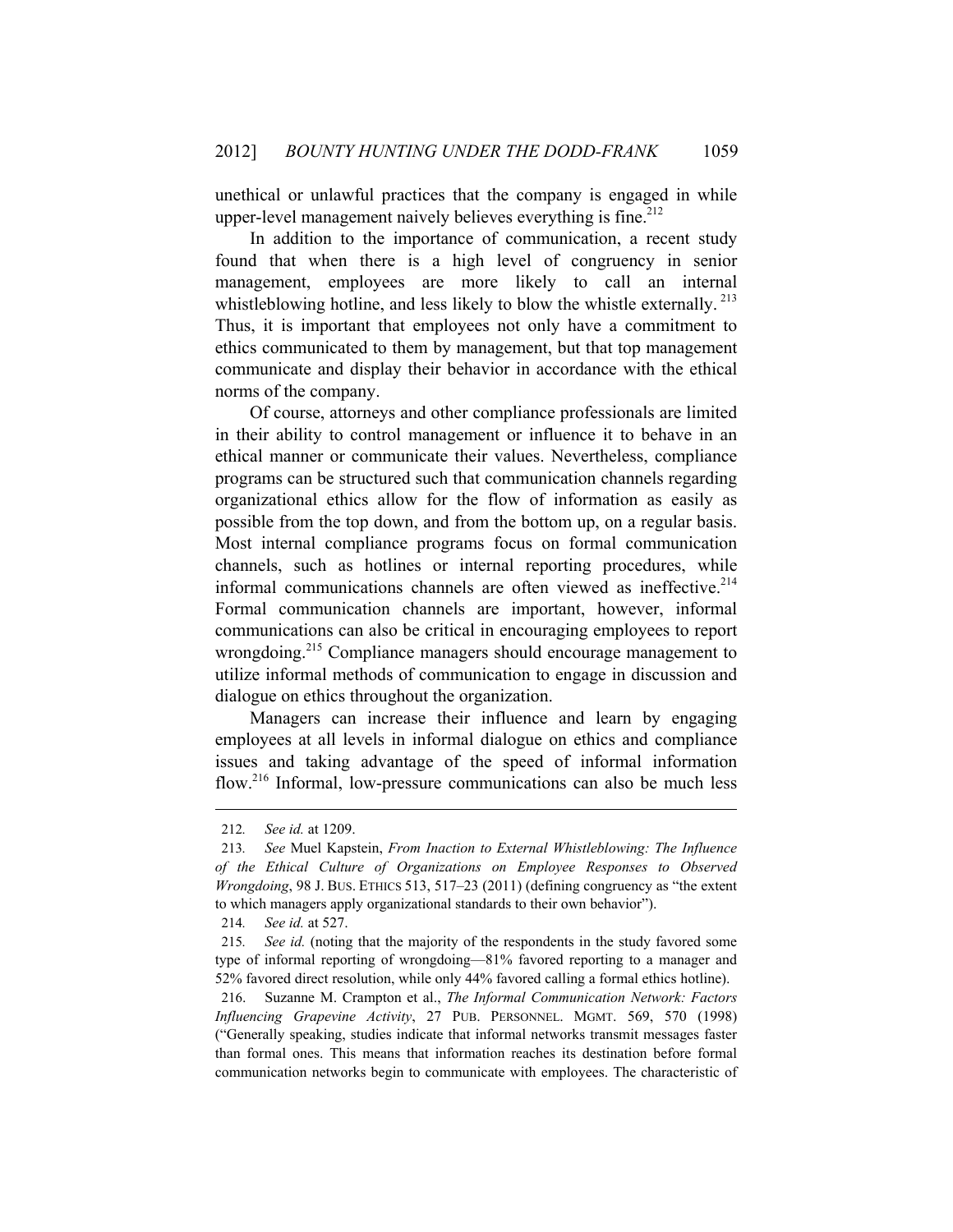stressful to employees, freeing them up to discuss issues more openly.<sup>217</sup> Informal communications can also convey, in a very sincere and tangible manner, management's commitment to running an ethical organization, and show how management structures their own conduct in adherence to the organization's ethical norms.<sup>218</sup> Additionally, engaging in this type of dialogue before a violation is reported through formal compliance mechanisms increases the likelihood that a potential legal or ethical violation can be remedied before it occurs or grows into a larger or more widespread problem.

## *2. Integrate Compliance Functions into Daily Business Practices*

As noted by Weaver, Trevino, & Cochran, formal compliance programs can become easily decoupled from regular business affairs, rendering them ineffective.<sup>219</sup> Thus, in designing and implementing an internal compliance program, care needs to be taken that the program is integrated into the organization's ongoing business affairs such that it becomes an integral part of the organization's identity and operations. In this way, employees can be pushed to consider ethical and legal ramifications as part of the standard decision-making process when carrying out business functions.

An example of such an integrated policy, provided by Weaver, Trevino, & Cochran, is a health care products company they examined. The company made one-third of every manager's annual raise dependent upon how well the manager carried out ethical ideals, as evaluated by superiors, peers, and subordinates.<sup>220</sup> Such a policy helps ensure that managers are considering ethics and compliance issues when making decisions—their livelihood depends on it. In order to be effective, integration need not be this formal, however. For example, informal discussions with employees when making decisions can spur employees to integrate ethics into their decision-making processes. A routine dialogue of simple questions such as "How will this decision affect the environment?"; How will this decision affect how the public

accuracy has also been researched. Studies attest that most information transmitted by the grapevine is accurate.").

<sup>217</sup>*. See* Verhezen, *supra* note 131, at 187–88.

<sup>218</sup>*. See id.*

<sup>219</sup>*. See* Weaver et al., *supra* note 126, at 539–41.

<sup>220</sup>*. Id.* at 541.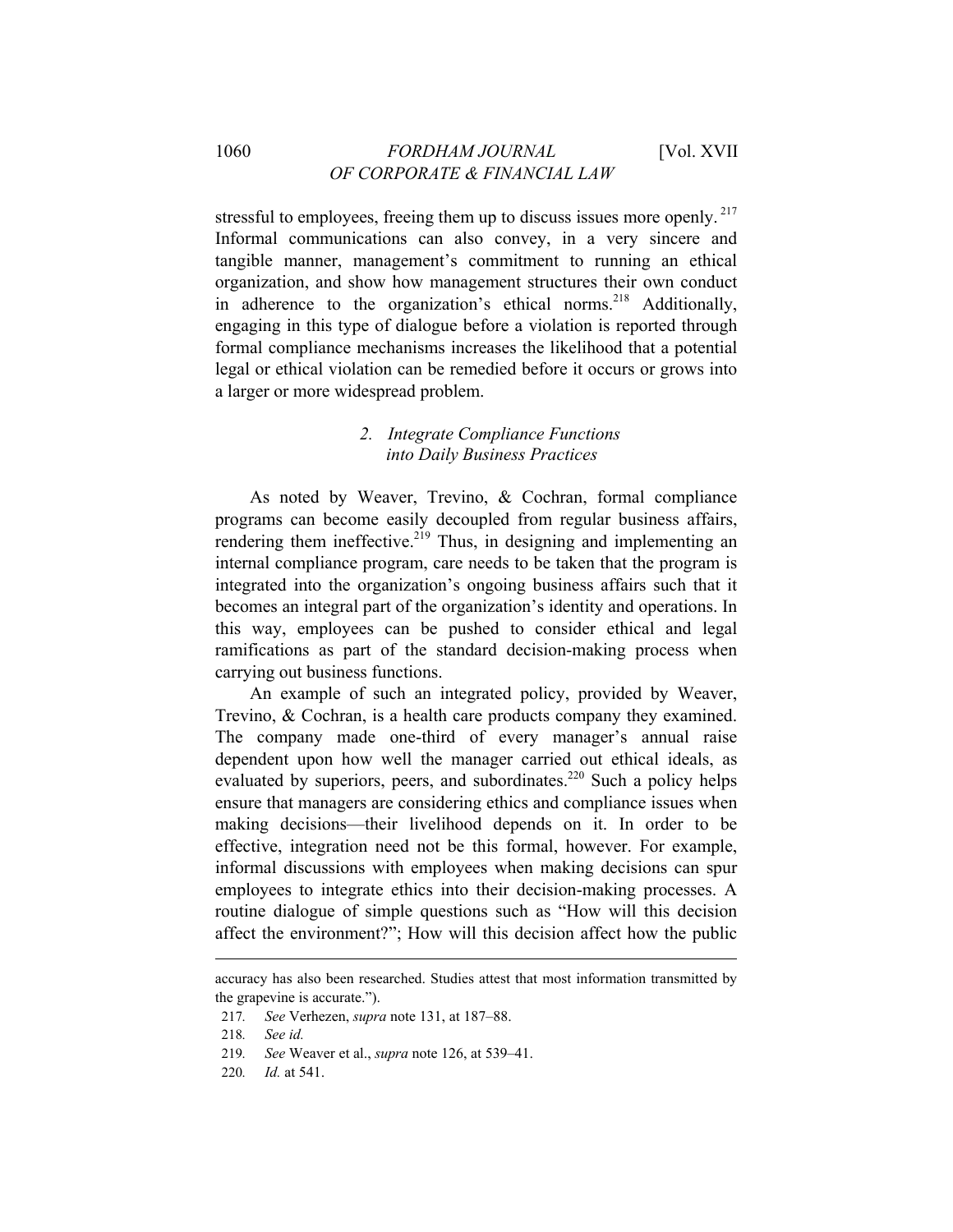thinks about our company?"; "Is this legal? Even if it is, is it right?"; or "Am I proud of this decision? Would I be ashamed if my friends or family knew about it?", can help build ethical norms within an organization.<sup>221</sup> When employees know that the company culture requires them to justify decisions along ethical dimensions as well as more traditional business metrics, they will be more likely to instinctually integrate these considerations into their thought processes.

#### **CONCLUSION**

The 2008 financial crisis created broad societal costs, some of which stemmed from corporate fraud and malfeasance.<sup>222</sup> The Financial Crisis Inquiry Commission formed by Congress determined that the crisis was avoidable, and had strong criticisms for lax government regulators.223 While a failure of government regulation should shoulder some of the blame of the crisis, the individuals and organizations who were the primary actors should shoulder the most. Apparently, the "strong compliance systems set up under Sarbanes Oxley"224 by companies were not able to prevent the behavior that led to this crisis. In light of these failures and lack of strong evidence that internal compliance programs are effective in deterring illegal conduct, $^{225}$  the criticisms that the whistleblower provisions of Dodd-Frank will undermine internal compliance programs ring hollow.

Rather, as laid out in this Article, evidence indicates that the whistleblower provisions of Dodd-Frank have the potential to serve as an incentive for companies to more effectively implement and enforce their internal compliance programs and attempt to build more ethical cultures.<sup>226</sup> Internal compliance programs are an important regulatory mechanism that can benefit both the organizations that utilize them and

<sup>221.</sup> Verhezen, *supra* note 131, at 192.

<sup>222</sup>*. See, e.g.*, Cheryl D. Block, *Measuring the True Cost of Government Bailout*, 88 WASH. U. L. REV. 149, 158–59 (2010) (noting the difficulty in determining the exact cost of bailout programs, but noting that some reports in the media had reported the cost as high \$5 trillion and \$7 trillion, even before additional stimulus funds were used in 2009).

<sup>223</sup>*. See* Sewell Chan, *Financial Crisis Was Avoidable, Inquiry Finds*, N.Y. TIMES, Jan. 25, 2011, at A1, *available at* http://www.nytimes.com/2011/01/26/business/econ omy/26inquiry.html.

<sup>224</sup>*. See* U.S. CHAMBER OF COMM., *supra* note 11.

<sup>225</sup>*. See supra* discussion Part III.B.1.

<sup>226</sup>*. See supra* discussion Part III.B.1.